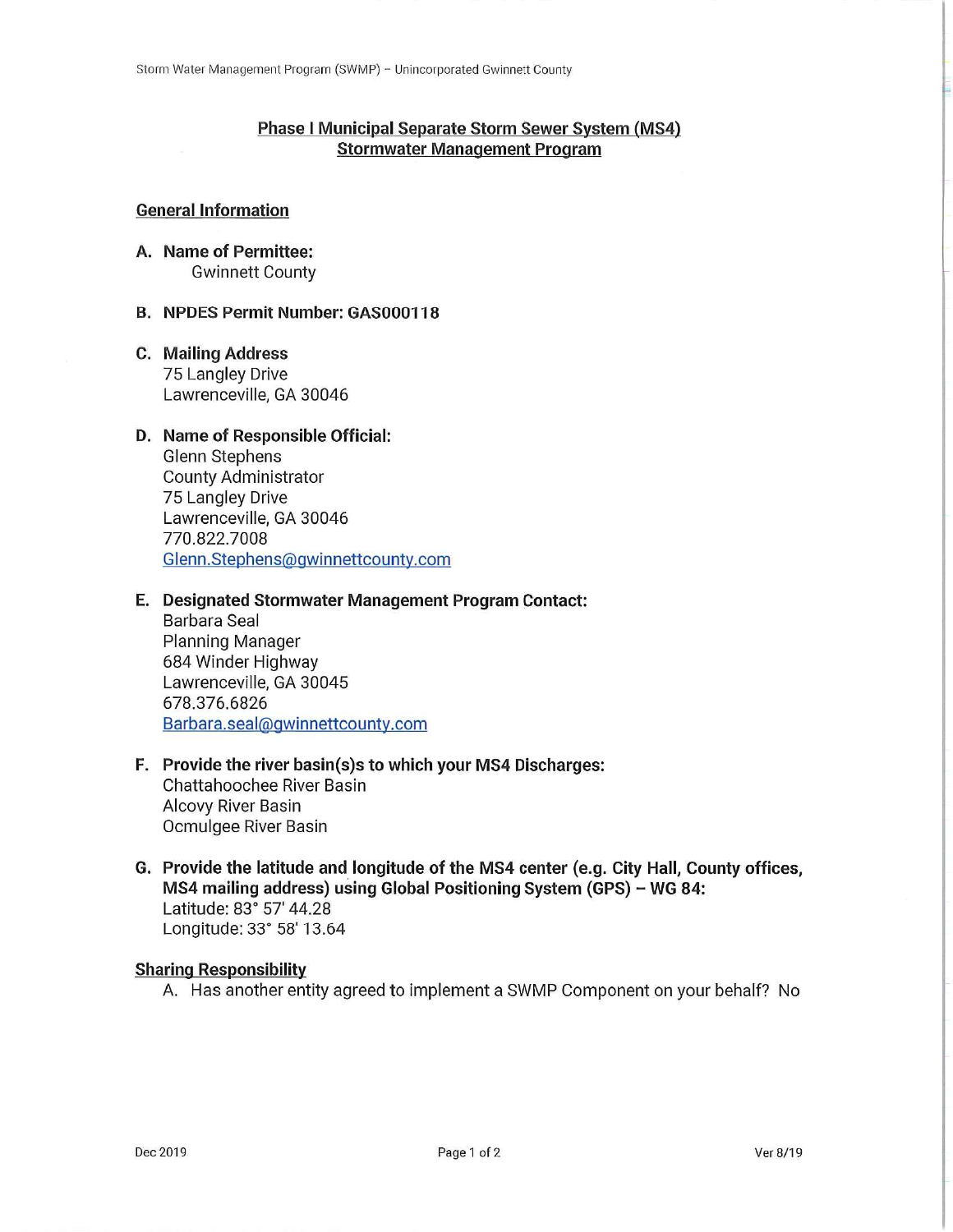### **Certification Statement**

I certify under penalty of law that this document and all attachments were prepared under my direction or supervision in accordance with a system designed to assure that qualified personnel properly gathered and evaluated the information submitted. Based on my inquiry of the person or persons who manage the system, or those persons directly responsible for gathering the information, the information submitted is, to the best of my knowledge and belief, true, accurate, and complete. I am aware that there are significant penalties for submitting false information, including the possibility of fine and imprisonment for knowing violations.

Signature:

**Printed Name:** 

Title:

County Administrator, Gwinnett County

Date:

 $12/21/9$ 

Glenn Stephens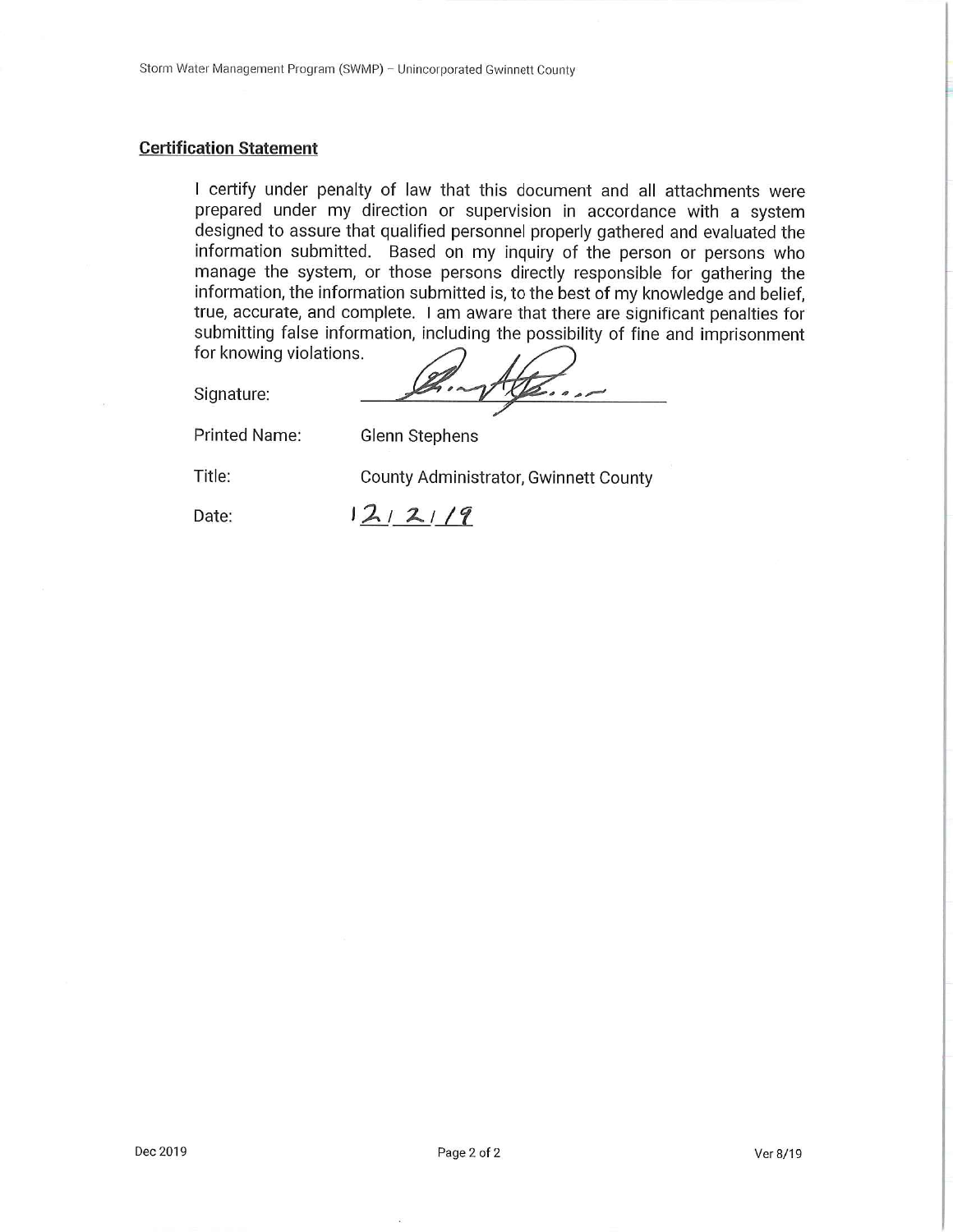# **Structural and Source Control Measures Table 3.3.1 of the MS4 Permit Element A1 MS4 Control Structure Inventory and Map**

### **Requirements:**

Phase I MS4 NPDES Permit GAS 000118, Table 3.3.1:

- 1. MS4 Control Structure Inventory and Map
	- a. Each reporting period, update the inventory and map of MS4 control structures. At a minimum, the inventory and map must include catch basins, ditches (miles or linear feet), detention/retention ponds, and storm drain lines (miles or linear feet).
	- b. Provide the updated inventory and map, the number of MS4 structures added during the reporting period, and the total number of structures in the inventory, in each annual report.

CFR 122.26(d)(2)(iv)(A)(1): A description of maintenance activities and a maintenance schedule for structural controls to reduce pollutants (including floatables) in discharges from municipal separate storm sewers;

## **Description of SWMP Component**

The Gwinnett County Stormwater Management Division currently owns or maintains a large and varied stormwater system including approximately 1445 miles of Stormwater pipe ranging in size from 12 inches to 108 inches. Generally this includes pipes that are allocated in the Rightof-Way (ROW) of County maintained roads, or pipes in residential areas that are connected to the ROW. The median year of installation for the pipes is 1998 and the average pipe age is 25 years.

DWR continually updates the GIS inventory; correcting errors, noting changes due to repairs, and mapping new projects into the database. This information comes from a both DWR staff and other County Departments; Planning and Development and Department of Transportation.

The vast majority of the storm water infrastructure in the County was installed by private developers, some of which has been donated to, and accepted by, the County for maintenance.

### **Measurable Goals**

- 1a. Gwinnett County will add to the inventory all new catch basins, stormwater pipes, ditches, and BMPs that pass the QA/QC review during the reporting year. We will also continue to update the GIS based on reported errors, and repairs to the inventory.
- 1b. Gwinnett County will provide the updated inventory and map, the number of MS4 structures added during the reporting period, and the total number of structures in the inventory, in each annual report.

### **Documentation to be submitted with each Annual Report**

1a. Documentation will be in the form of a listing of the new MS4 inventory and a map of the MS4 structures submitted with each annual report.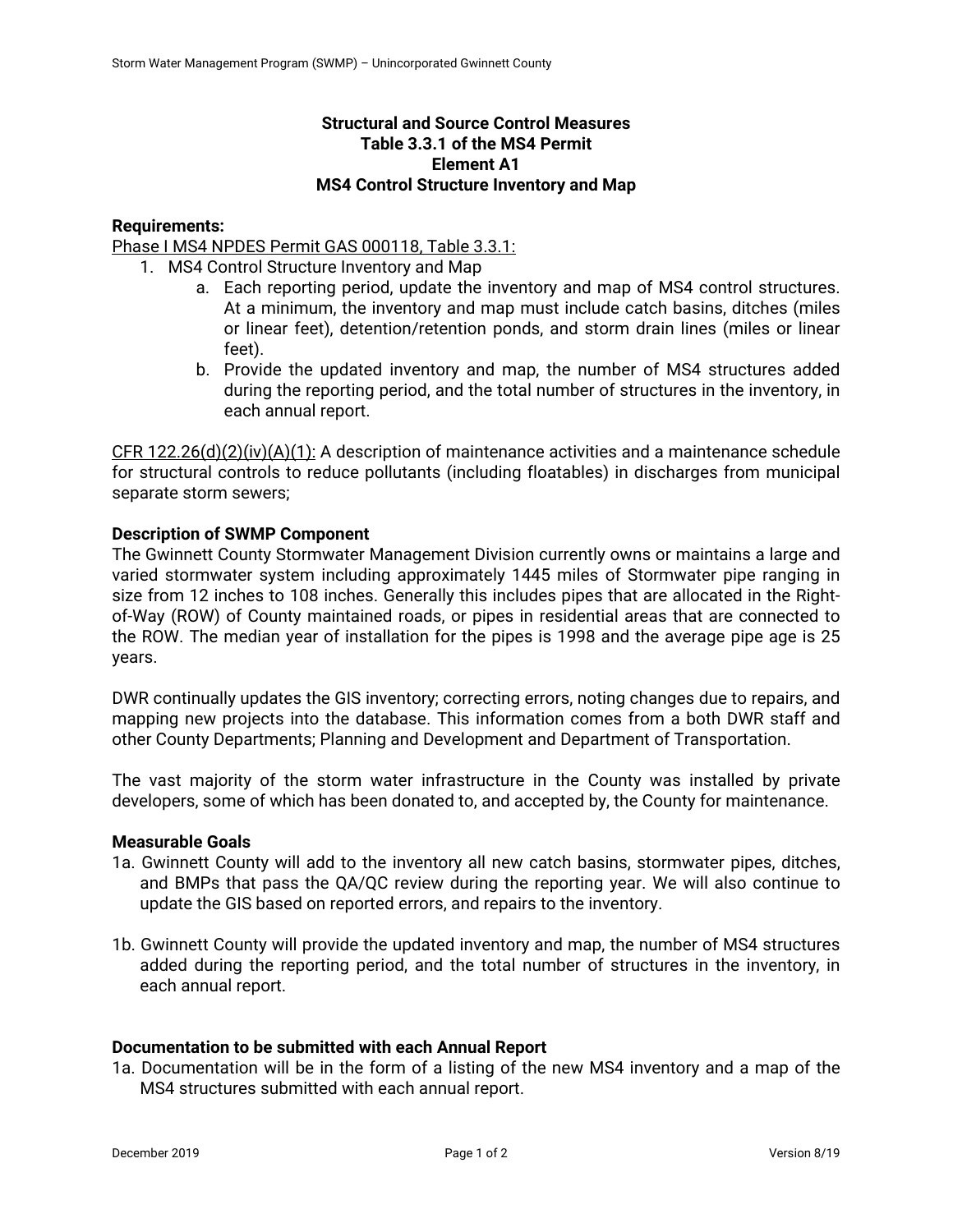1b. The updated inventory, number of MS4 structures added, and the total number of MS4 structures in the inventory will be in a list format. The map of the MS4 structures will be in pdf format.

**Associated Appendices**: See Appendix A1 for the most recent list of MS4 structures in the inventory and maps of the MS4 structures and the County owned BMPs.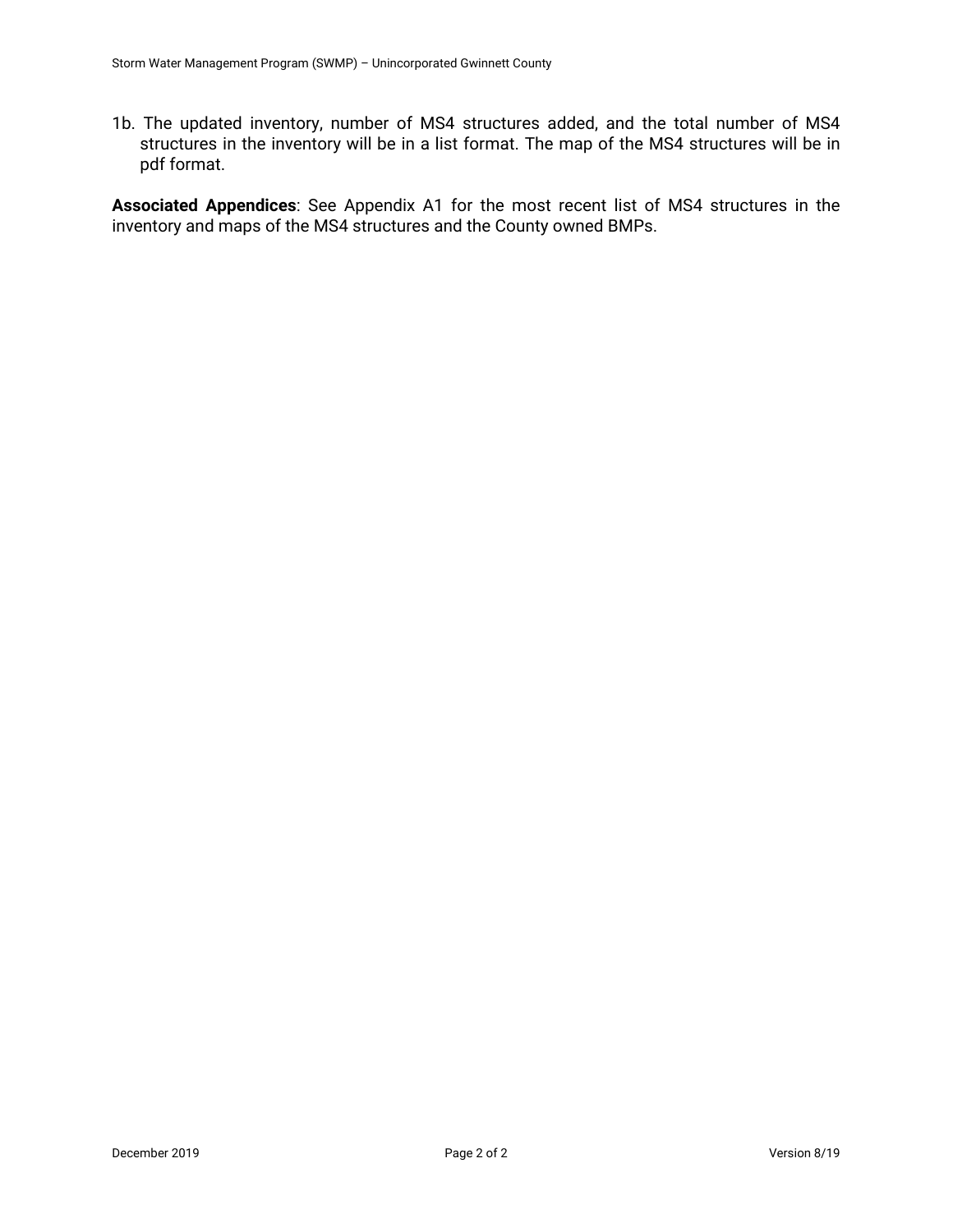# **Structural and Source Control Measures Table 3.3.1 of the Permit Element A2 MS4 Inspection and Maintenance Program**

## **Requirements:**

Phase I MS4 NPDES Permit GAS 000118, Table 3.3.1:

- 2. MS4 Inspection and Maintenance Program
	- a. Conduct inspections of the MS4 structures so that 100% of the structures are inspected within the 5-year period. At a minimum, the permittee must conduct inspections on 5% of the total structures so that some inspections are performed during each reporting period, or if inspections are done by geographical area, then one entire area or sector must be inspected each reporting period. If a low percentage of inspections is conducted during one reporting period than the permittee must increase the inspection frequency in subsequent reporting periods to ensure that 100% of the structures are inspected within a 5-year permit term. The MS4 inspections shall be executed in accordance with the schedule contained in the SWMP. Provide the number and percentage of the total structures inspected during the reporting period and documentation in each annual report.
	- b. Conduct maintenance on the MS4 structures as needed. Provide the number of total structures maintained during the reporting period and documentation of the maintenance performed in each annual report.

CFR 122.26(d)(2)(iv)(A)(1): A description of maintenance activities and a maintenance schedule for structural controls to reduce pollutants (including floatables) in discharges from municipal separate storm sewers;

# **Description SWMP Component (Ensure the text describes both the inspection and the maintenance of the MS4 structures):**

# MS4 Structure Inspection Program

Gwinnett County implemented a stormwater utility (SWU) in 2006. This utility provides support for major stormwater activities such as replacing stormwater pipes, reducing flooding, fulfilling regulatory requirements, and reducing pollution carried by stormwater to our waterways. In general the Gwinnett County Stormwater Utility (SWU) will maintain the drainage system within the Gwinnett County Right of Way (ROW) and systems in recorded drainage easements dedicated to the County that are attached to the ROW. The (SWU) will also maintain systems and facilities within a SWU easement. Drainage systems located on commercial property will be maintained by the commercial property owner. The final decision of maintenance responsibility will be based on the location of the structure, ownership of the parcel, associated easements, and other applicable documentation. The County does not accept maintenance responsibility for private structural controls, i.e. detention ponds, as these facilities are privately owned and not part of the MS4.

As mentioned previously, the vast majority of the storm water infrastructure in the County was installed by private developers, some of which has been donated to, and accepted by, the County for maintenance. Gwinnett County does not take responsibility for any stormwater structure or pipe until the Final Plat is recorded and approved, the structure/pipe has passed an inspection by County staff, and the maintenance bond is released. Gwinnett County will arrange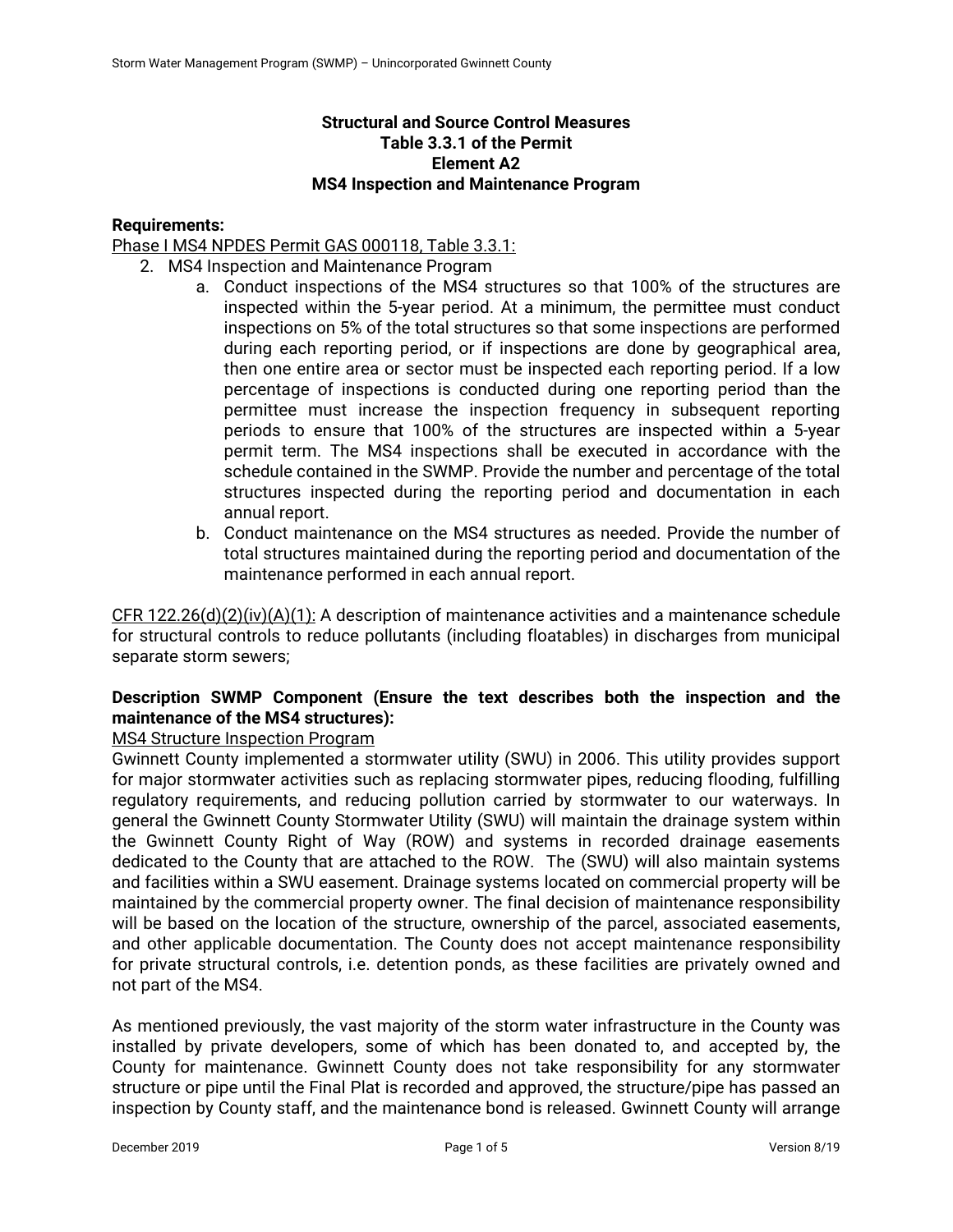for inspection of the County owned MS4 on a rotating five year schedule, providing for at least one inspection of each County owned structure and pipe within five years. These inspections may be performed by County staff, or by a contracted entity, depending on resources and needs. Gwinnett County will maintain records of these inspections for Annual Report needs.

The County has decided to limit the amount of paper used in the inspection process. All of the inspection crews are issued a county-provided field computer to collect this information. The data fields collected for Catch Basins, Ditches, and Stormwater Pipes will be from the following list, depending on the applicability to the structure:

- Facility ID #
- Date Inspected
- Time Inspected
- Crew
- Surface Condition
- Ring Condition
- Top Condition
- Wall Condition
- Cover Condition
- Wall Infiltration
- Weather
- Color
- Odor
- Floatables
- Repair?
- Clean?
- IDIC?
- Length
- Overall Condition

# MS4 Structure Maintenance Program

The results of the inspections will be reviewed and maintenance activities will be determined based on the severity of the damage and the potential impact on the functionality of the County owned MS4. Resulting maintenance Work Orders (WO) will be directed to the appropriate personnel for assignment to internal crews or a contracted entity depending on the extent of the maintenance activities. Potential illegal taps, or illicit discharges, will be directed to the PARS Water Quality Group to investigate and address. Maintenance of private facilities is the responsibility of the owner. County inspections that result in the identification of deficiencies in private facilities will be communicated to the owner. Thus the inspections will direct the O&M activities and the IDIC activities.

# BMP Structural Control Inspection Program

The county does a limited inspection of BMP's, or water quality structural controls, as they have the potential to adversely impact the public drainage system if they malfunction. Limited services include periodic inspections and owner notification if the BMP requires maintenance. These BMPs may include the following structures: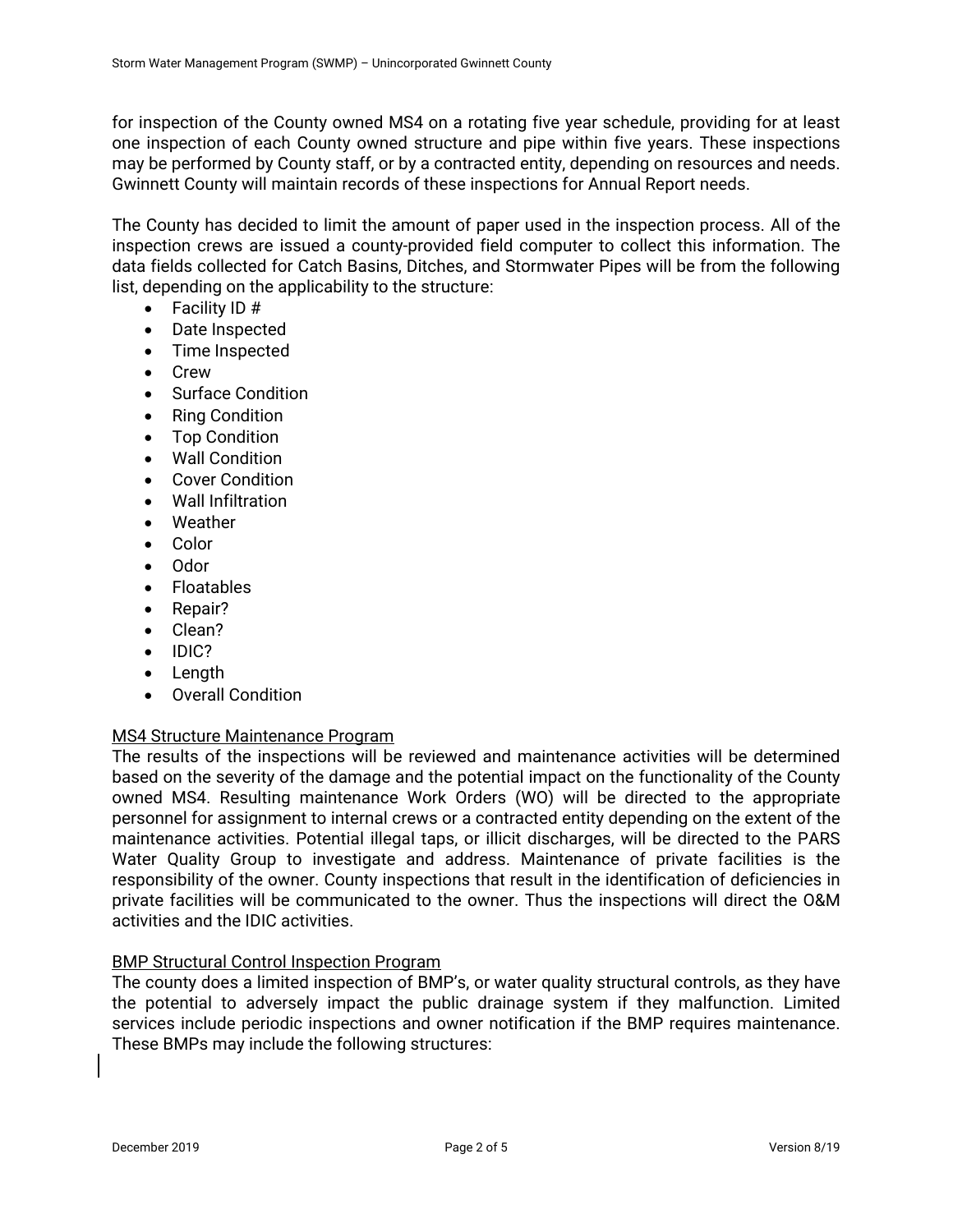Bioretention Basin Bioslopes Dry Detention Basin Dry Extended Detention Basin Enhanced Dry Swale Enhanced Wet Swale Grass Channel Gravity (Oil-Grit) Separators Green Roofs Infiltration Trench Permeable Paver System Pervious Concrete Porous Asphalt Sand Filters Stormwater Planters/Tree Boxes Stormwater Pond Stormwater Wetlands Submerged Gravel Wetlands Vegetated Filter Strips & Flow Spreader

BMPs that are owned and maintained by the County will be inspected by DWR, or a contracted entity, at a rate of 100% within 5 years. Inspection forms are developed to document issues specific to that BMP type.

### BMP Structural Control Maintenance Program

Each County department is responsible to maintain the BMP located on their property. The level of maintenance must be such that the structural BMP operates as originally designed. Common maintenance activities would include repair of outlet control structures and removal of debris surrounding the structure to maintain structure performance. Other activities may be necessary as determined by the inspection.

## **Measurable Goals**

2a. Inspection Goals:

- 1. Stormwater Pipes/Catch Basins/Ditches: Gwinnett County will arrange for inspection of the County owned MS4 structure (pipes, catch basins, and ditches) on a rotating five year schedule, providing for at least one inspection of each County owned catch basin, stormwater pipe, and ditch within five years. The annual goal will be at least 5% of the total structure inspections to be performed each year.
- 2. BMPs: Gwinnett County will arrange for inspections of the County owned BMPs on a rotating five year schedule, providing for at least one inspection of each County owned BMP within five years. The annual goal will be at least 5% of these inspections to be performed each year.

### 2b. Maintenance Goals:

1. Stormwater Pipes/Catch Basins/Ditches: All the MS4 inspection results will be reviewed and maintenance activities will be determined based on the severity of the damage, the potential impact on the functionality of the County owned MS4, and the impacts to the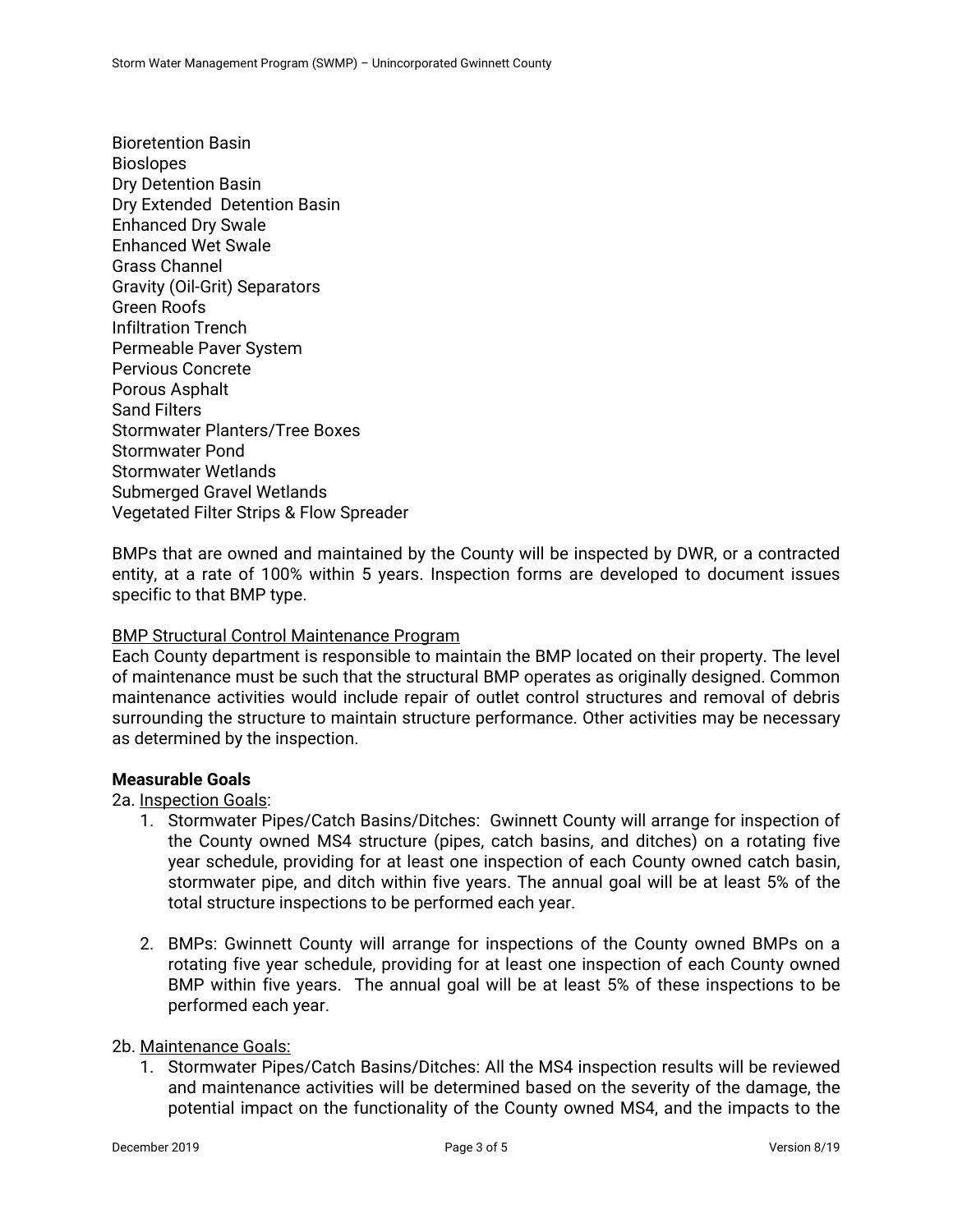water quality. The Annual Report will provide the number of Catch Basins maintained during the reporting period, and the distance of the Pipes and Ditches maintained during the reporting period.

2. BMPs: All the inspection results of the County owned BMP inspections will be reviewed and maintenance activities will be determined based on the ability of the structures to continue to operate as they were originally designed. The owner of the BMP will be informed of the maintenance needs and required to arrange for the maintenance tasks. The Annual Report will provide the number of BMPs that were maintained by the Departmental owner during the reporting period.

## **Documentation to be submitted with each Annual Report:**

2a. Inspection Documentation:

- 1. Stormwater Pipes/Catch Basins/Ditches: The documentation in the Annual Report will provide the number and percentage of Catch Basins inspected during the reporting period, the distance and percentage of the Stormwater Pipes and Ditches inspected during the reporting period, along with a summary list of the data collected during the inspection. This data will be different depending on the structure type, and will consist of:
	- Pipes: Facility ID, Length. Date, Time, Crew, Weather, Odor, Color, Floatables, Repair?, Clean?, Total number of pipes inspected, and total miles of pipe inspected.
	- Ditches: Facility ID, Length. Date, Time, Crew, Weather, Odor, Color, Floatables, Repair?, Clean?, Total number of ditches inspected, and total miles of ditches inspected.
	- Structures (CB): Structure Type, Fac ID, Date, Time, Crew, Weather, Surf Cond, Cvr Cd, Wall Cd, Wall Cd, Ring Cd, Top Cd, Overall, Odor, Color, Floatables, Repr, Cln?, IDIC?, and total number of structures (CB) inspected.
- 2. BMPs: Documentation in the Annual Report will provide the number of BMPs inspected during the reporting period, and copies of the completed inspection forms.

2b. Maintenance Documentation:

- 1. Stormwater Pipes/Catch Basins/Ditches: The documentation in the Annual Report will provide a the number of Catch Basins maintained during the reporting period, and the distance of the Pipes and Ditches maintained during the reporting period. This will consist of a summary list of the data stored in our Work Tracking database. This data will be different depending on the structure type, and will consist of:
	- Stormwater Pipes: FID, Work Task End Date, , Work Order, Structure Type, Work Task, Length, Total number of stormwater pipes/ditches maintained, total length of stormwater pipes/ditches maintained in feet and miles.
	- Ditches: SR #, Date Completed, Location/address, Footage (LF), and Task Completed.
	- Structures (CB): FID, Structure Type, Work Task, Work Tracking end date, Work Order number, and total number of structures maintained.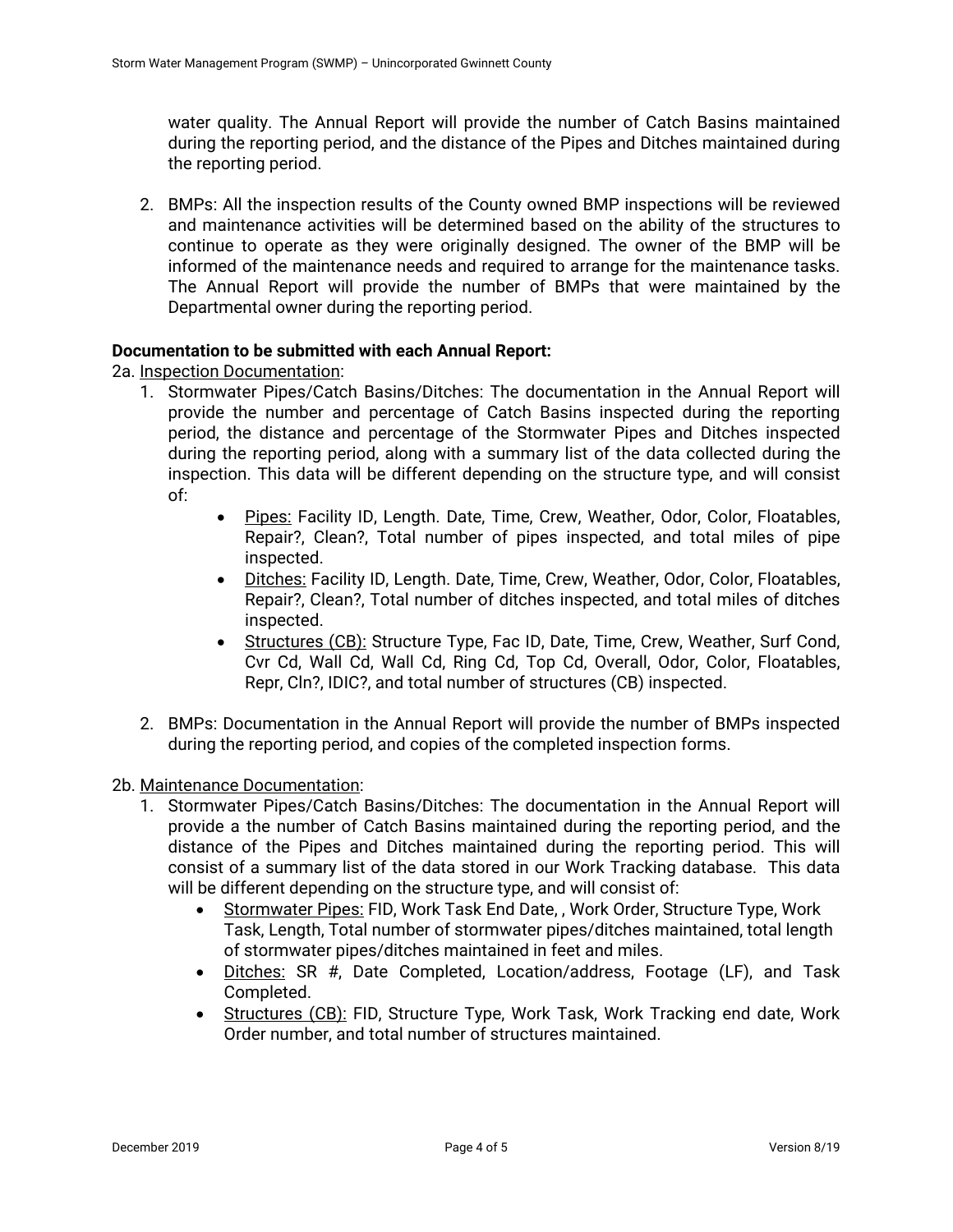2. BMPs: Documentation in the Annual Report will provide the number of BMPs that were maintained by the Departmental owner during the reporting period, and the "passed" inspection report.

# **Associated Appendices**: See Appendix A1 for:

Sample BMP inspection forms for the BMPs that may be found in Gwinnett County.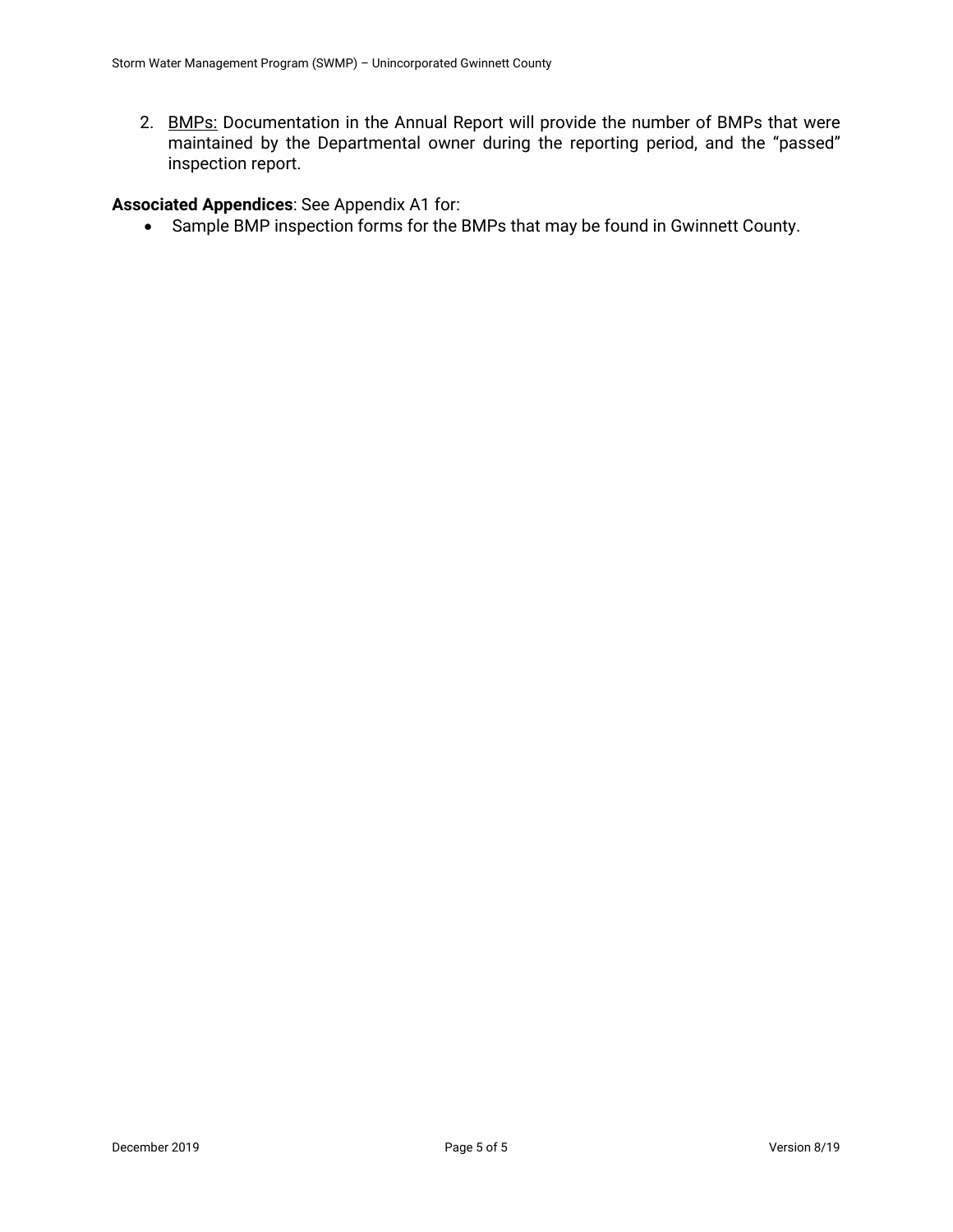## **Structural and Source Control Measures Table 3.3.1 of the MS4 Permit Element A3 Planning Procedures**

### **Requirements:**

## Phase I MS4 NPDES Permit GAS 000118, Table 3.3.1:

- 3. Planning Procedures
	- a. Develop or update, as needed, a comprehensive planning document which addresses, in part, areas of new development and redevelopment to reduce pollutants in discharges from the MS4. Describe any changes made to the stormwater portion of the document during the reporting period in each annual report.

 $CFR$  122.26(d)(2)(iv)(A)(2): A description of planning procedures including a comprehensive master plan to develop, implement and enforce controls to reduce the discharge of pollutants from municipal separate storm sewers which receive discharges from areas of new development and significant redevelopment. Such plan shall address controls to reduce pollutants in discharges from municipal separate storm sewers after construction is completed;

## **Description of SWMP Component**

## The Gwinnett County Unified Plan

Gwinnett County finalized the 2040 Unified Plan through the Board of Commissioners approval process in February of 2019. This Unified Plan calls for actions and policies that will enhance the public use of the land, and protect the environment, along with keeping the County a "Preferred Place" to live. These policies include:

- Institute a Variety of Redevelopment Incentives and Bonuses, Policy 2.1
- Improve the Walkability of Gwinnett's Activity Centers and Neighborhoods, Policy 5.1
- Provide Incentives for Enhanced Open Space/Trails, Policy 5.7
- Create Trail Connections between existing Parks, Schools, Libraries, and other Community Facilities, Policy 5.8
- Ensure Protection of Gwinnett's Environment, Policy 5.9

Gwinnett County Department of Planning and Development coordinate the development of Long-Range Plans for Gwinnett County with the other Departments. They will continue to manage the implementation of the 2040 Unified Plan, in coordination with the Department of Water Resources when necessary. As such, they will track any changes to the Unified Plan, and acquire any appropriate approvals from the Board of Commissioners (BOC).

### **Measurable Goals**

3a. Any changes to the 2040 Unified Plan policies noted in the SWMP will be tracked by the Gwinnett County Department of Planning and Development.

### **Documentation to be submitted with each Annual Report**

3a. Documentation of changes to the 2040 Unified Plan policies listed in the SWMP, will be noted in the associated Annual Report, and include a copy of the BOC approval document, along with the associated approved change.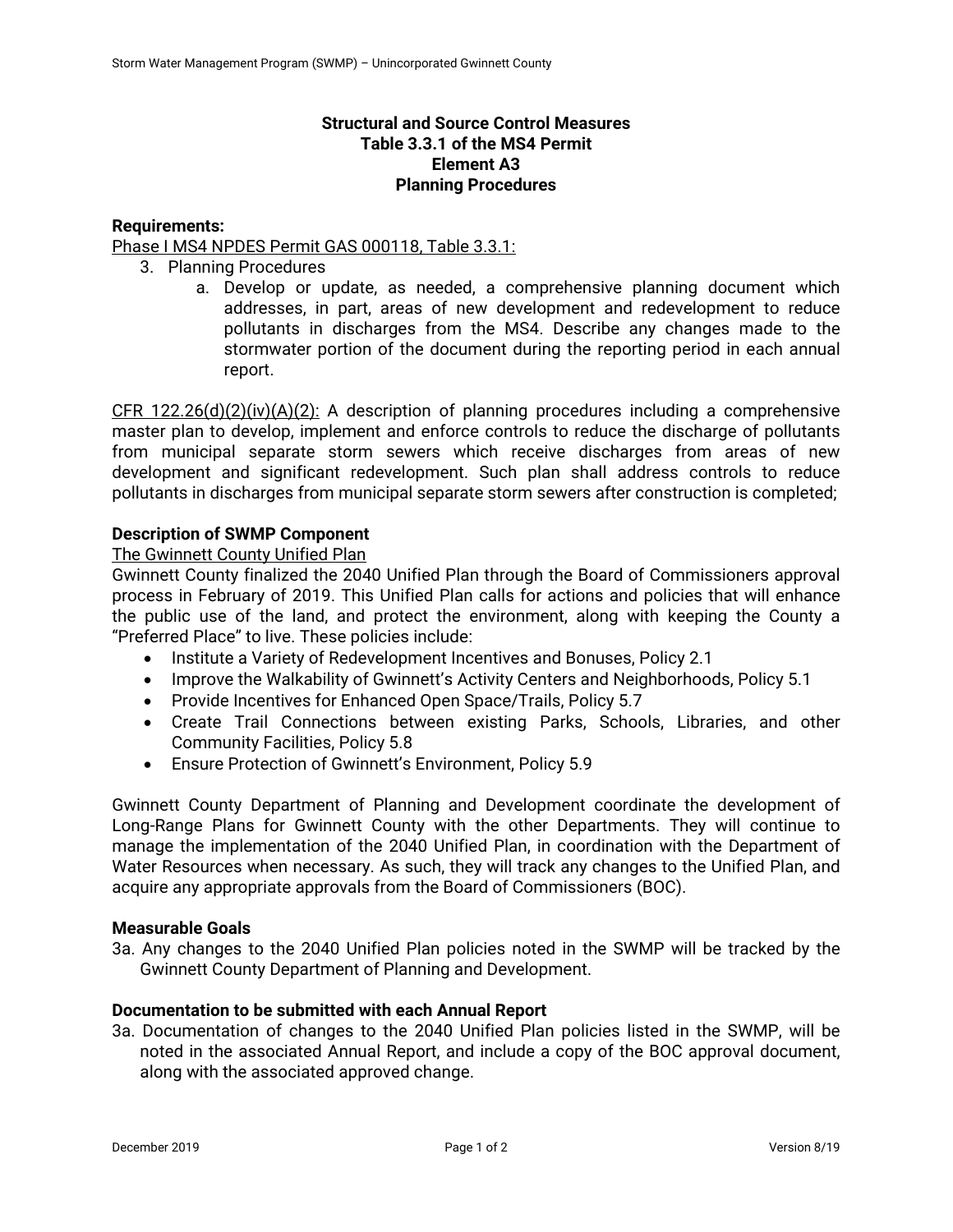**Associated Appendices:** See Appendix A3 for a copy of the following documents:

- Overview of the 2040 Unified Plan
- 2040 Unified Plan Theme 2 Policies
- 2040 Unified Plan Theme 5 Policies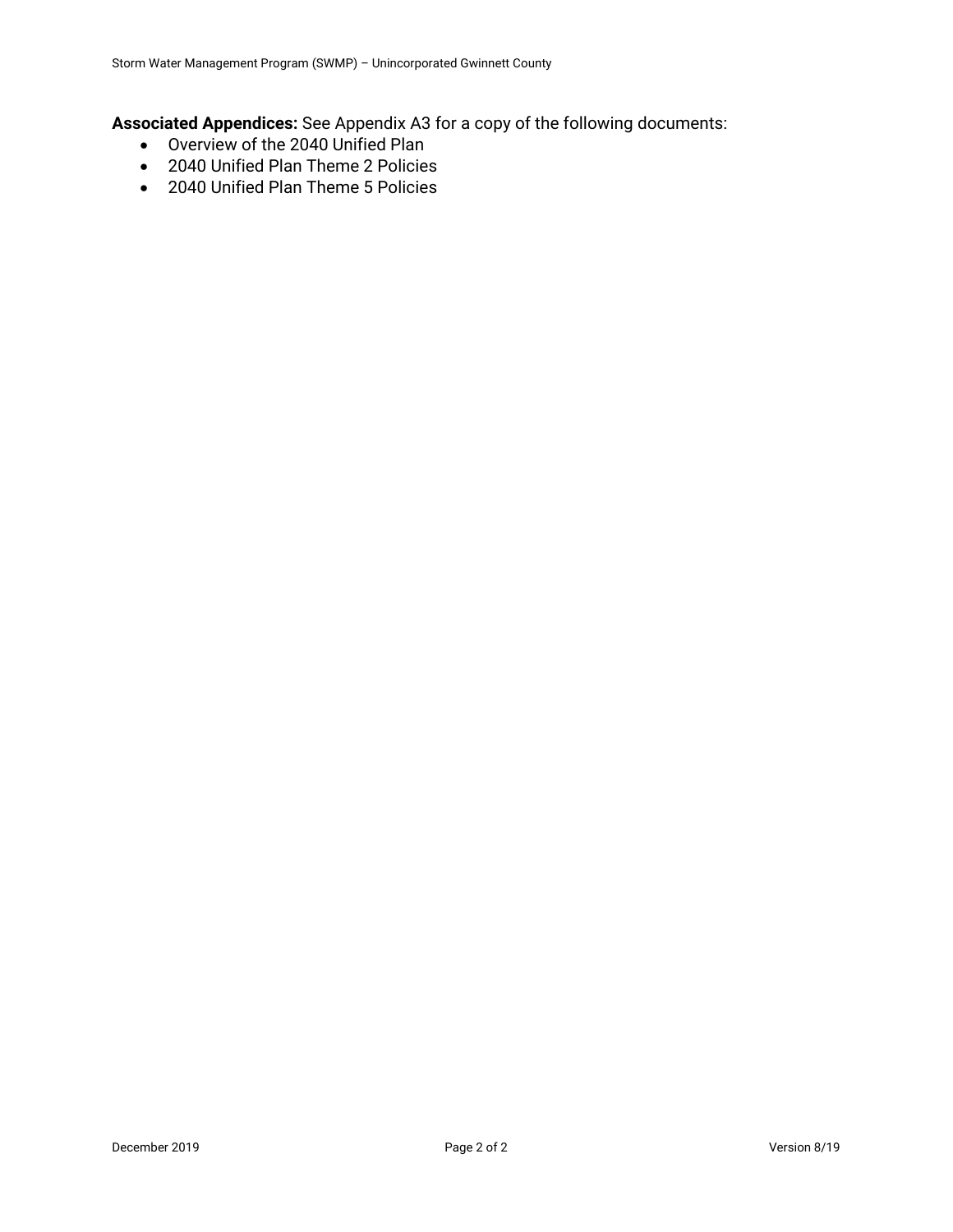# **Structural and Source Control Measures Table 3.3.1 of the MS4 Permit Element A4 Street Maintenance**

# **Requirements:**

# Phase I MS4 NPDES Permit GAS 000118, Table 3.3.1:

- 4. Street Maintenance Conduct street cleaning using either of the following methods:
	- a. Conduct street maintenance and cleaning at a frequency of at least one mile per reporting period. Develop procedures and include the procedures in the SWMP. Provide documentation of any street sweeping activities conducted during the reporting period in each annual report.
	- b. If the permittee does not engage in street sweeping, then implement an alternate method of street cleaning, such as trash/litter removal. This activity must be conducted at least once each reporting period. Describe the procedures in the SWMP. Provide documentation of the litter removal activities conducted during the reporting period in each annual report.

CFR 122.26(d)(2)(iv)(A)(3): A description of practices for operating and maintaining public streets, roads and highways and procedures for reducing the impact on receiving waters of discharges from municipal storm sewer systems, including pollutants discharged as a result of deicing activities;

### **Description of SWMP Component**

### Street Sweeping

Gwinnett County currently conducts street sweeping of County maintained streets and intersections each year. These are streets and intersection located primarily in the commercial corridors that would have a greater sediment loading to the receiving streams. We will sweep 1,130 miles of roads per year.

### Procedures for Street Sweeping relating to Water Quality

The following procedures to protect water quality are utilized in implementing the Street Sweeping Program:

- The contractor will not sweep streets during rain events.
- The debris collected is to be taken to a transfer station and then to a local for disposal.
- If the contractor comes upon a dead animal(s) in the road, they will dispatch Animal Control to remove the dead animal(s), and sweep around the animal(s). Once the animal is removed, they come back to sweep the area.
- The contractor generally uses a dry vacuum sweeper.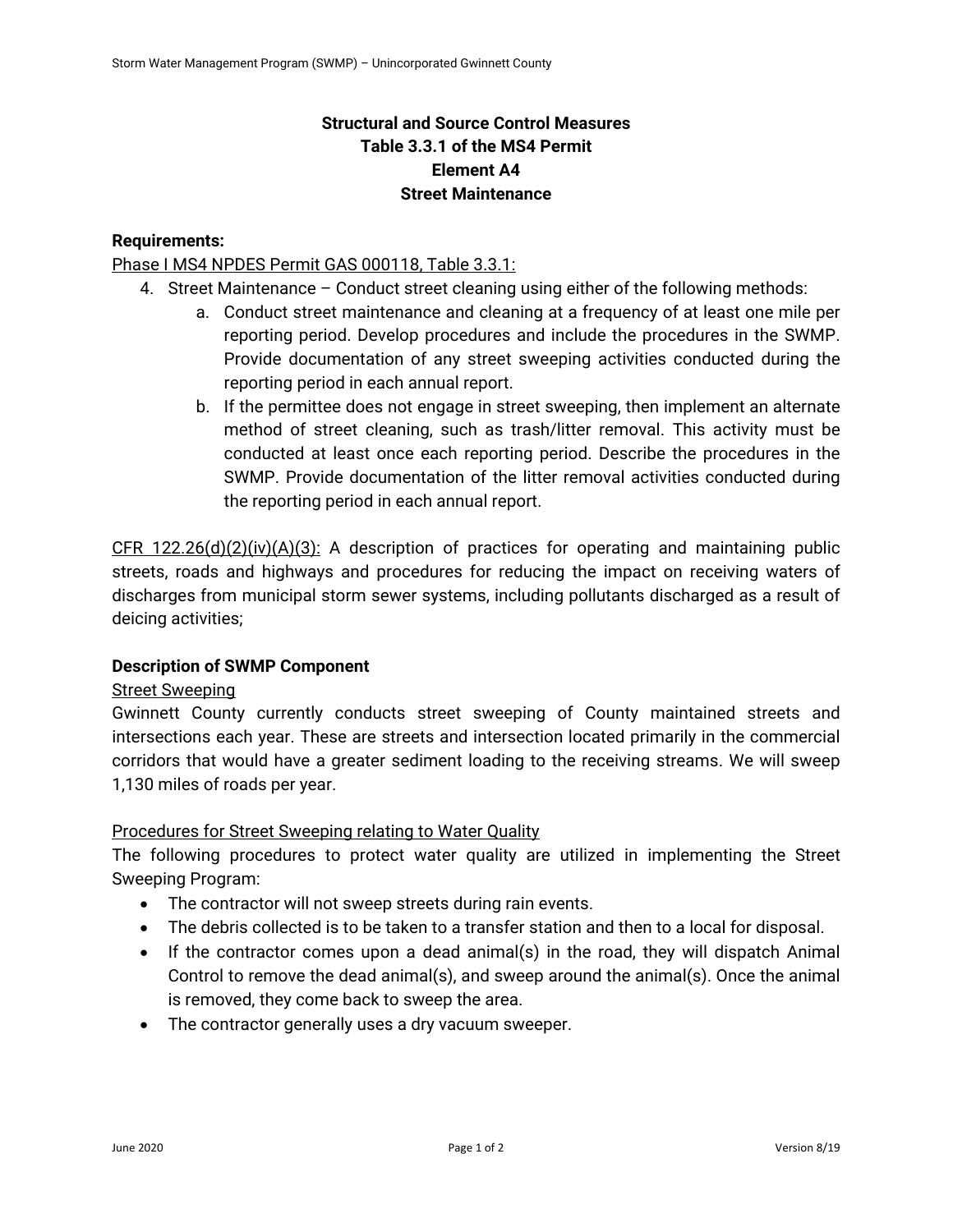### **Measurable Goals**

4 a. Gwinnett County will sweep 1,130 miles of County maintained streets each permit year.

# **Documentation to be submitted with each Annual Report**

4a. Documentation will consist of a excel spreadsheet that includes the following fields: Date completed, Type of street sweeping (C for Centerline), Name of street, From, To, and miles.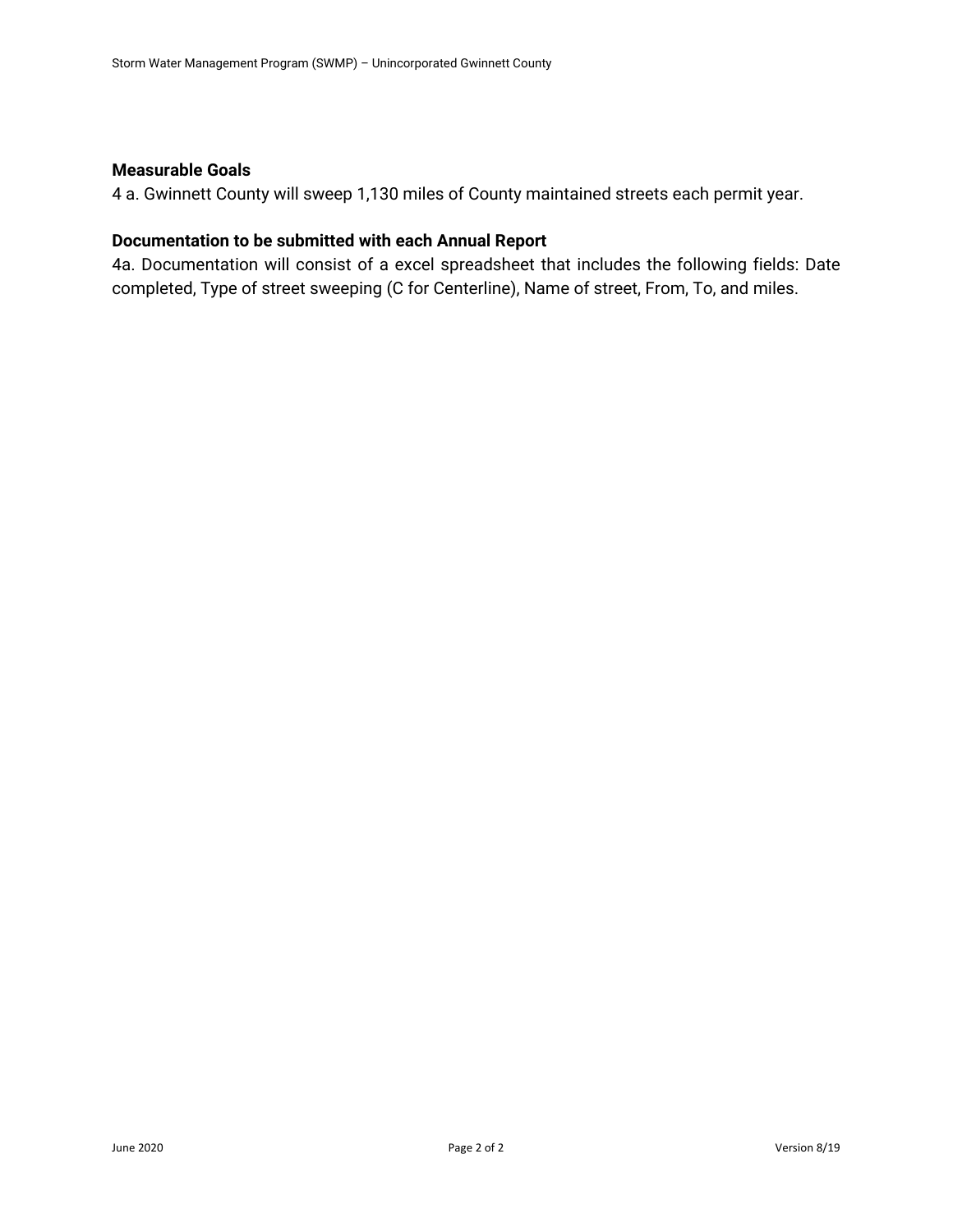# **Structural and Source Control Measures Table 3.3.1 of the MS4 Permit Element A5 Flood Management Projects**

## **Requirements:**

Phase I MS4 NPDES Permit GAS 000118, Table 3.3.1:

- 5. Flood Management Projects
	- a. Ensure proposed flood management projects (e.g., detention and retention ponds) are assessed for water quality impacts during the design phase. Provide the number of plans reviewed where flood management projects are assessed for water quality impacts during the reporting period in each annual report.
	- b. Conduct an assessment, using the procedures described in the SWMP, of existing permittee-owned flood management projects (e.g., detention and retention ponds) for potential retrofitting to address water quality impacts and conduct any feasible retrofitting activities. If the permittee has more than five structures, then assess 100% within a 5-year permit term, with at least one structure assessed annually. If the permittee has fewer than five structures, then assess 100% within a 5-year permit term. Provide information on any assessment and/or retrofitting activities conducted during the reporting period in each annual report.

CFR 122.26(d)(2)(iv)(A)(4): A description of procedures to assure that flood management projects assess the impacts on the water quality of receiving water bodies and that existing structural flood control devices have been evaluated to determine if retrofitting the device to provide additional pollutant removal from storm water is feasible;

**Description of SWMP Component** (Ensure the text describes procedures for both proposed and existing detention/retention ponds)

### New Flood Management Projects

By January 2001, the county required that storm water management structures/facilities planned as a part of new development, or redevelopment, be designed to include Water Quality Benefits, Downstream Channel Protection, Overbank Protection, and Extreme Flood Protection. These changes were incorporated into the County's Unified Development Ordinance, which requires that an engineer assess the existing and post construction site conditions, and incorporate BMP's that meet stormwater performance standards into the design plans. See Appendix A5 for a copy of the form used to review these BMPs (Flood Study REV 03012015). A list of these BMP's is included within the Gwinnett County Stormwater Management Manual (GCSMM). The regulations require that BMP's be used to ensure post construction runoff reduces the Total Suspended Solids (TSS) loading by 80%. The GCSMM has assigned removal efficiencies for each of the BMP's provided in the manual. The County has accepted the State's Site Development Review Tool that provides developers a convenient tool to assess which BMP's may be used to achieve the 80% TSS reduction goal.

All development projects are entered into the Plan Review Tracking Database (Acella) which tracks the plan review status of the project. Reports can be developed that list all plans reviewed, and their status, within a reporting period.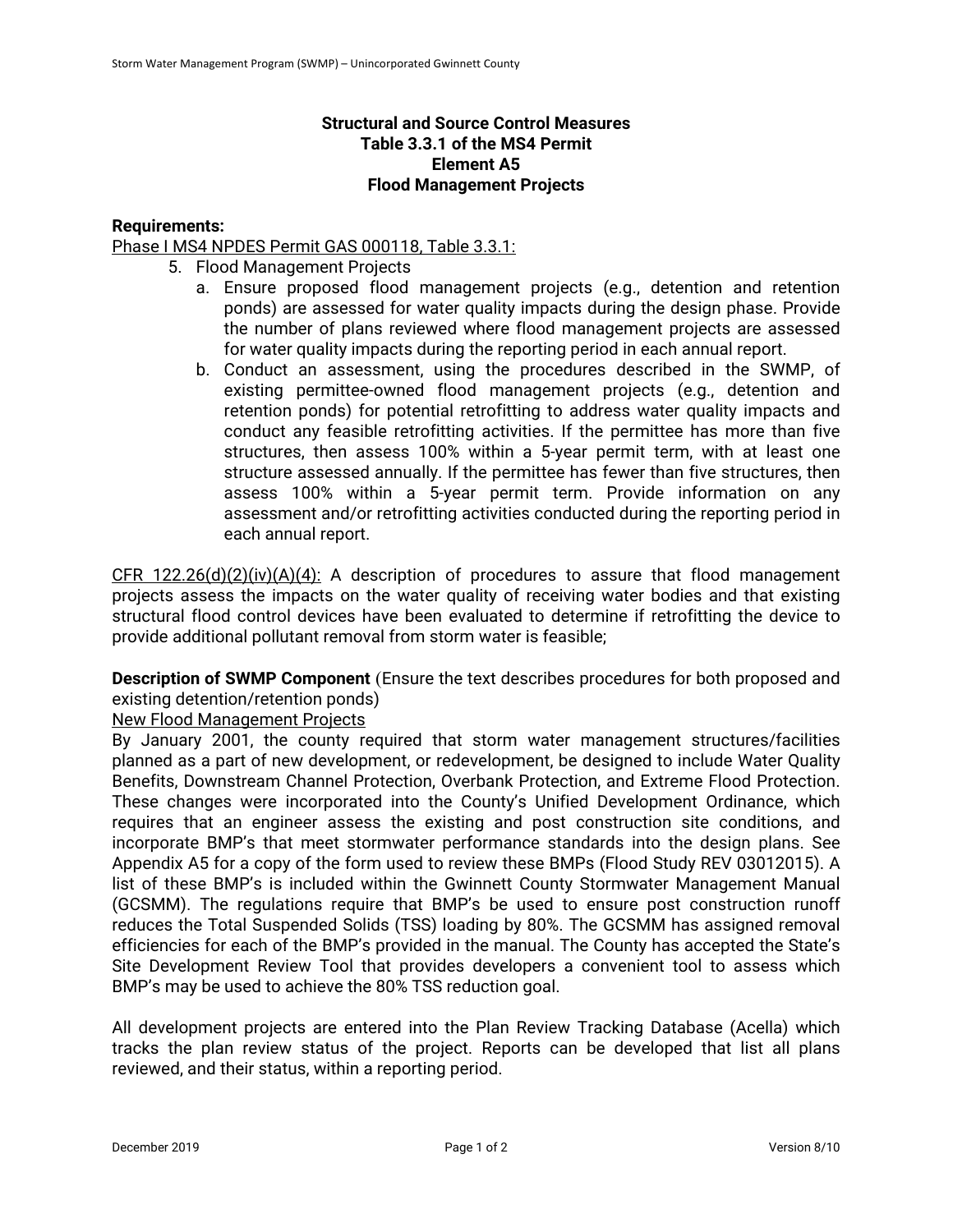In summary, all new development, or redevelopment, in Gwinnett County is required to evaluate site conditions to incorporate BMP's that meet stormwater performance standards into that development so as to improve the quality of post construction runoff from that development.

## Existing Permittee-owned Flood Management Projects

Existing detention/retention basin reviews are incorporated into the Watershed Improvement Plan (WIP) Program. This program systematically assesses individual drainage basins/watersheds within Gwinnett County to determine conditions within the watershed and the health of the streams within these basins. The goal of this assessment is to develop a plan to improve or repair any damage to habitat and/or water quality that may have been caused by past or current conditions within the watershed. This is being achieved through the development of basin specific Watershed Improvement Plans (WIP's).

The goal of each WIP is to complete an assessment of streams and structural BMP's within the specific basin and identify retrofit opportunities that if implemented would have a positive effect on water quality and habitat within that basin's waterways. The major outcomes of each WIP are the development of conceptual plans and a Capital Improvement Program with cost estimates for implementation of suggested retrofits. Once retrofit opportunities have been identified they can be implemented on a priority basis as resources are made available. Criteria to prioritize implementation may include potential for water quality improvements, habitat improvements, hydrologic controls, property protection, ease of access to land, funding, and benefit/cost ratios for both Total Suspended Solids (TSS) removal and habitat improvement.

## **Measurable Goals**

- 5a. New Flood Management Projects: Continue to ensure new flood management projects (e.g. detention and retention basins) are assessed for water quality impacts, as part of the stormwater performance standards.
- 5b. Existing Permittee-owned Flood Management Projects: Continue to perform reviews of County-owned detention/retention ponds to assess feasible retrofit activities which would incorporate water quality benefits to the BMPs. Gwinnett County will assess 100% of the County-owned detention/retention ponds within the 5-year permit term, with at least one structure assessed annually.

### **Documentation to be submitted with each Annual Report**

- 5a. New Flood Management Projects: Documentation will consist of a report from the Plan Review Tracking Database that includes the number of assessments performed on new projects, and lists those projects.
- 5b. Existing Permittee-owned Flood Management Projects: Documentation will consist of the Assessment Sheets and the status of any retrofit activities conducted within the reporting period.

**Associated Appendices**: See Appendix A5 for the Flood Management Project Assessment Form, dated Dec 2019.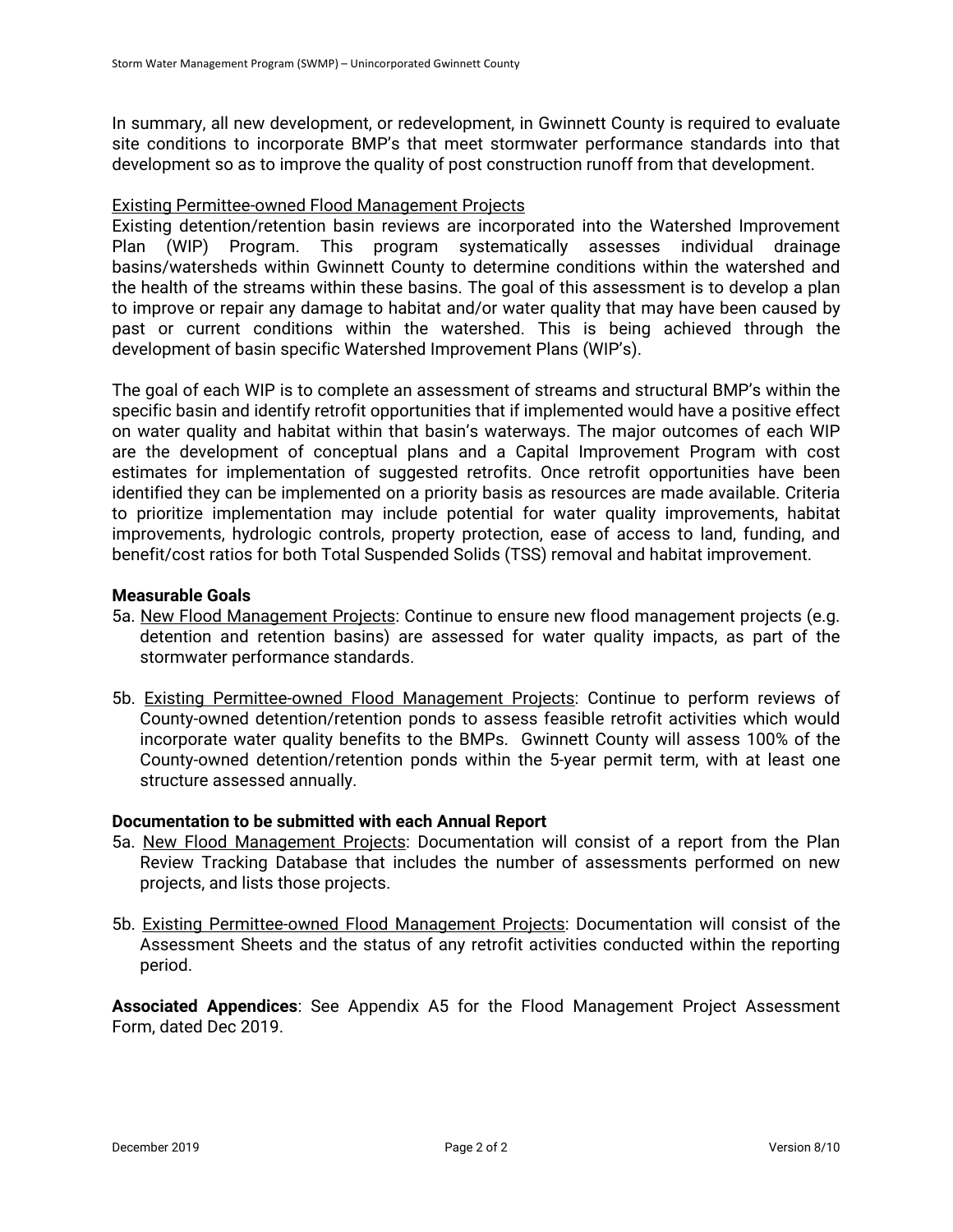# **Structural and Source Control Measures Table 3.3.1 of the MS4 Permit Element A6**

## **Municipal Facilities Excluding Any Facilities Addressed in Section 3.3.3**

### **Requirements:**

### Phase I MS4 NPDES Permit GAS 000118, Table 3.3.1:

- 6. Municipal Facilities Excluding Any Facilities Addressed in Section 3.3.3
	- a. Each reporting period, update the inventory of municipal facilities with the potential to cause pollution (e.g. drinking water treatment plants, wastewater plants <1.0 MGD, recycling facilities, waste transfer facilities, materials recovery facilities (MRFs)) and provide in each annual report.
	- b. Implement the program to control runoff from municipal facilities with the potential to cause pollution. The program shall include the facility inspection prioritization, inspection frequency, and inspection documentation protocol as described in the SWMP. Conduct an inspection on 100% of the inventoried facilities within the 5-year period. For permittees with five or more municipal facilities included on the inventory, at a minimum, the permittee must conduct inspections on 5% of the municipal facilities each reporting period, or if inspections are done by geographical area, then one entire area or sector must be inspected in each reporting period. If a low percentage of inspections is conducted during one reporting period, then the permittee must increase the inspection frequency in subsequent reporting periods to ensure that that 100% of the municipal facilities are inspected within the 5-year permit term. Provide documentation of inspection and documentation of follow-up actions taken to address noncompliance issues in each annual report.

### CFR  $122.26(d)(2)(iv)(A)$ : No requirements.

**Description of SWMP Component** (Ensure the text addresses both the inventory and the inspection of the facilities):

#### Inventory

Gwinnett County will develop, and annually update, an inventory of municipal facilities with the potential to cause pollution. This inventory will be provided in the annual report due June 15, 2015. Per EPD's request, this inventory will not include any facilities that are subject to the Industrial General Permit (IGP).

#### Inspection Program

Gwinnett County will inspect all municipal facilities listed on the most recent municipal facility inventory at least once within the five year permit period. At least one municipal facility, with the potential to cause pollution, will be inspected each year.

At a minimum an inspection will consist of:

- Review of the file history for the facility prior to inspection.
- Contacting the Facility Management to arrange for the inspection.
- A site visit, which includes a site tour, both inside and outside all buildings. This site tour will concentrate on;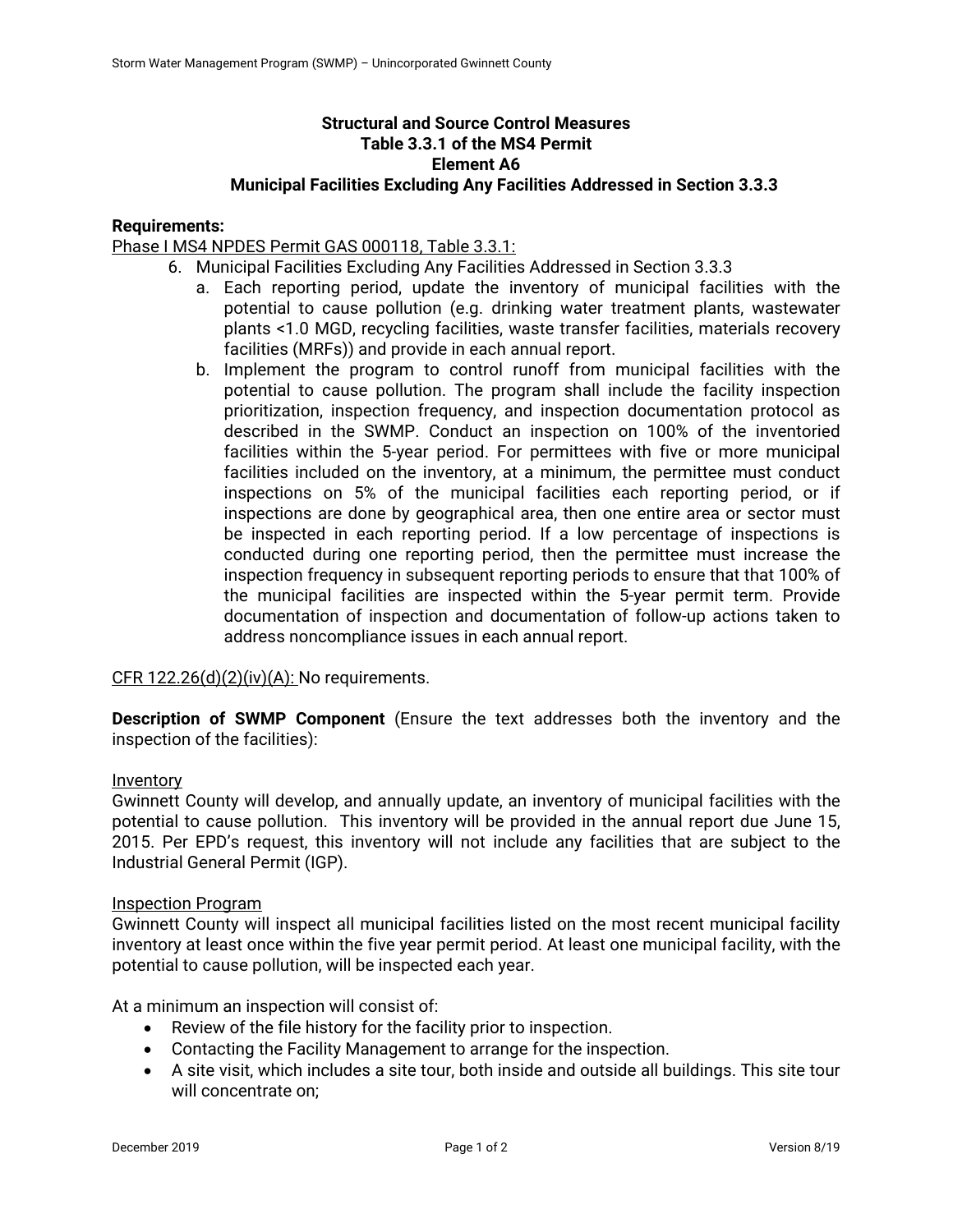- $\circ$  educating the facility manager (or appointee)
- $\circ$  identifying actual or potential pollutant sources(s)
- o discussing potential pollutant source containment and control practices,
- $\circ$  addressing identifiable discharges, i.e. illicit discharges or illegal connections
- $\circ$  discussions concerning good housekeeping, secondary containment, etc.
- Developing a written report which will include; a completed inspection form, an aerial drawing, appropriate pictures, enforcement documents, and notes on any other issues of concern.
- Appropriate educational materials will be provided at the time of the inspection, or as soon as possible thereafter.

Issues of concern will be discussed with the management contact at the time of the inspection. The written report will be provided to the contact after report compilation is completed. Any illicit discharges will be addressed and appropriate enforcement actions taken. Re-inspections will be completed as appropriate to ensure compliance with the Illicit Discharge and Illegal Connection Ordinance.

## **Measurable Goals**

- 7a. Inventory of Municipal Facilities excluding any facilities addressed in Section 3.3.3: This inventory list will be updated each year.
- 7b. Municipal Facility Inspection Program: All municipal facilities located on the most recent municipal facility inventory will be inspected at least once within the five year permit period. Inspections on at least 5% of the municipal facilities located on the most recent municipal facility inventory will be performed each reporting period.

### **Documentation to be submitted with each Annual Report**

- 7a. Inventory of Municipal Facilities excluding any facilities addressed in Section 3.3.3: This inventory list will be updated each year and added to the annual report.
- 7b. Municipal Facility Inspection Program: The annual report will contain all Municipal Inspections performed during the reporting year.

### **Associated Appendices:**

- 7a. Inventory of Municipal Facilities excluding any facilities addressed in Section 3.3.3: See Appendix A6 for a copy of the most recent Municipal Facilities, excluding any facilities addressed in Section 3.3.3
- 7b. Municipal Facility Inspection Program: See Appendix A6 for a copy of the most recent Inspection Form. Note that this form is used for all business inspections, with a field at the top of the form identifies which type of inspection it is; municipal, industrial or HVPS.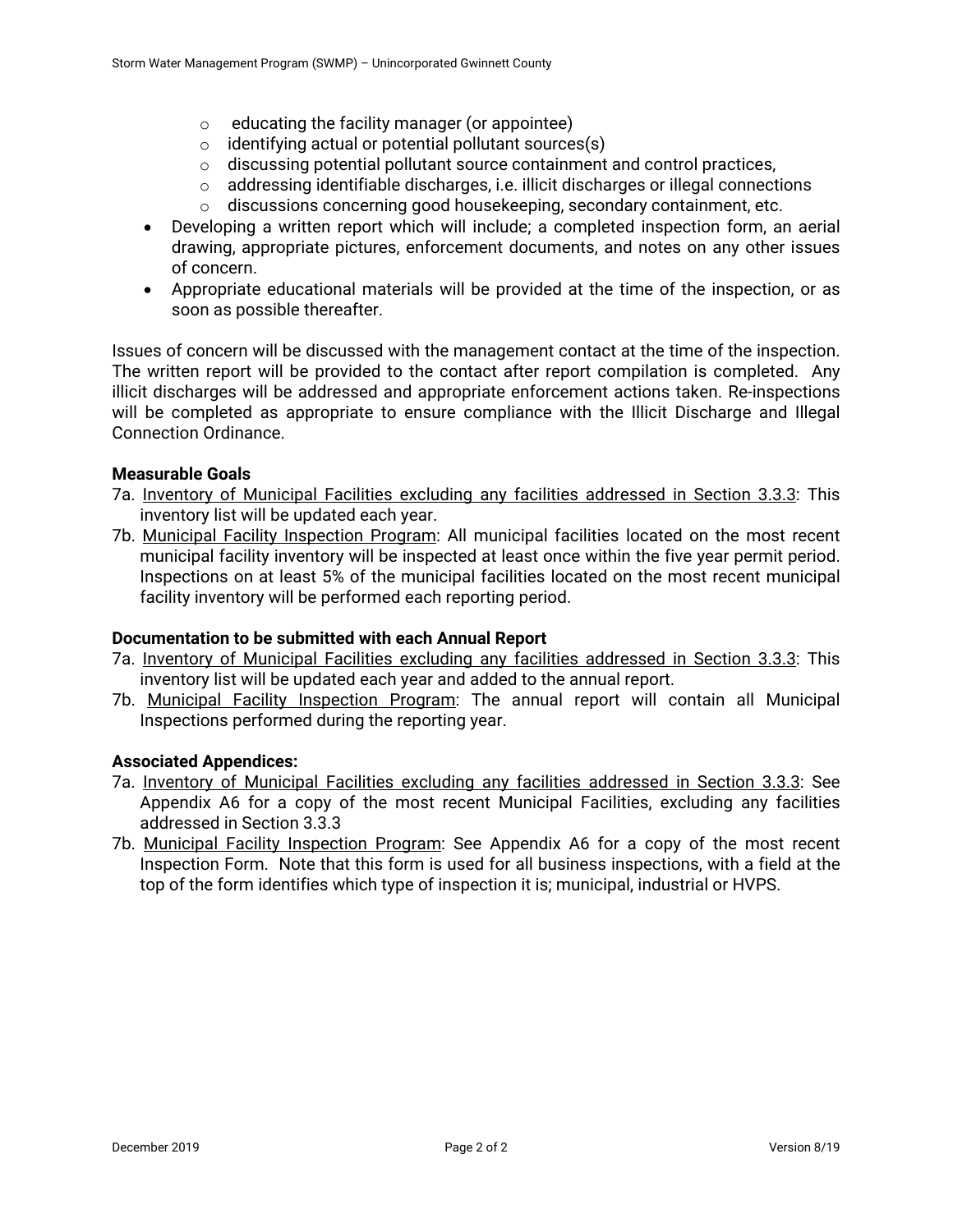## **Structural and Source Control Measures Table 3.3.1 of the MS4 Permit Element A7 Pesticide, Fertilizer and Herbicide Application**

### **Requirements:**

- 7. Pesticide, Fertilizer and Herbicide Application
	- a. Utilize a program to reduce pollution by the application of pesticides, fertilizer, and herbicides by commercial applicators and distributors in accordance with the Georgia Department of Agriculture requirements.
	- b. Implement the program to reduce pollution caused by the municipal use of pesticides, fertilizers, and herbicides, as described in the SWMP. If municipal staff performs the application of pesticides, fertilizers, and herbicides, ensure that they are certified by the Georgia Department of Agriculture. Provide documentation of program activities in each annual report.

CFR 122.26(d)(2)(iv)(A)(6): A description of a program to reduce to the maximum extent practicable, pollutants in discharges from municipal separate storm sewers associated with the application of pesticides, herbicides and fertilizer which will include, as appropriate, controls such as educational activities, permits, certifications and other measures for commercial applicators and distributors, and controls for application in public right-of-ways and at municipal facilities.

### **Description of SWMP Component**

Commercial Applicators

The county relies heavily on the State Department of Agriculture (DoA) and Gwinnett's Cooperative Extension Service (CES) for assistance in addressing requirements for this part of the program. The State DoA requires commercial applicators of pesticides (herbicides and insecticides) to obtain and retain a "Certified Commercial Pesticide Applicators License".

Education for Commercial Pesticide Applicators is offered through the Gwinnett County Cooperative Extension Service (CES). Each of these educational programs contains a component that addresses the potential impacts on water quality associated with the misuse of pesticides. The Landscaping Professionals training also contains information on the proper use of fertilizers and their potential for water quality impacts. CEU's are provided to licensees who participate in each of these training programs.

Along with these State requirements, prior to issuing a business license, the County's Business Licensing division requires applicants who are likely to require a commercial pesticide applicators license to provide proof that they hold the appropriate State license.

### Municipal Applicators

There are several county Departments that are involved in the use of pesticides, herbicides and fertilizers. These departments are as follows:

- Parks and Recreation Department
- Department of Water Resources
- Department of Transportation
- Department of Support Services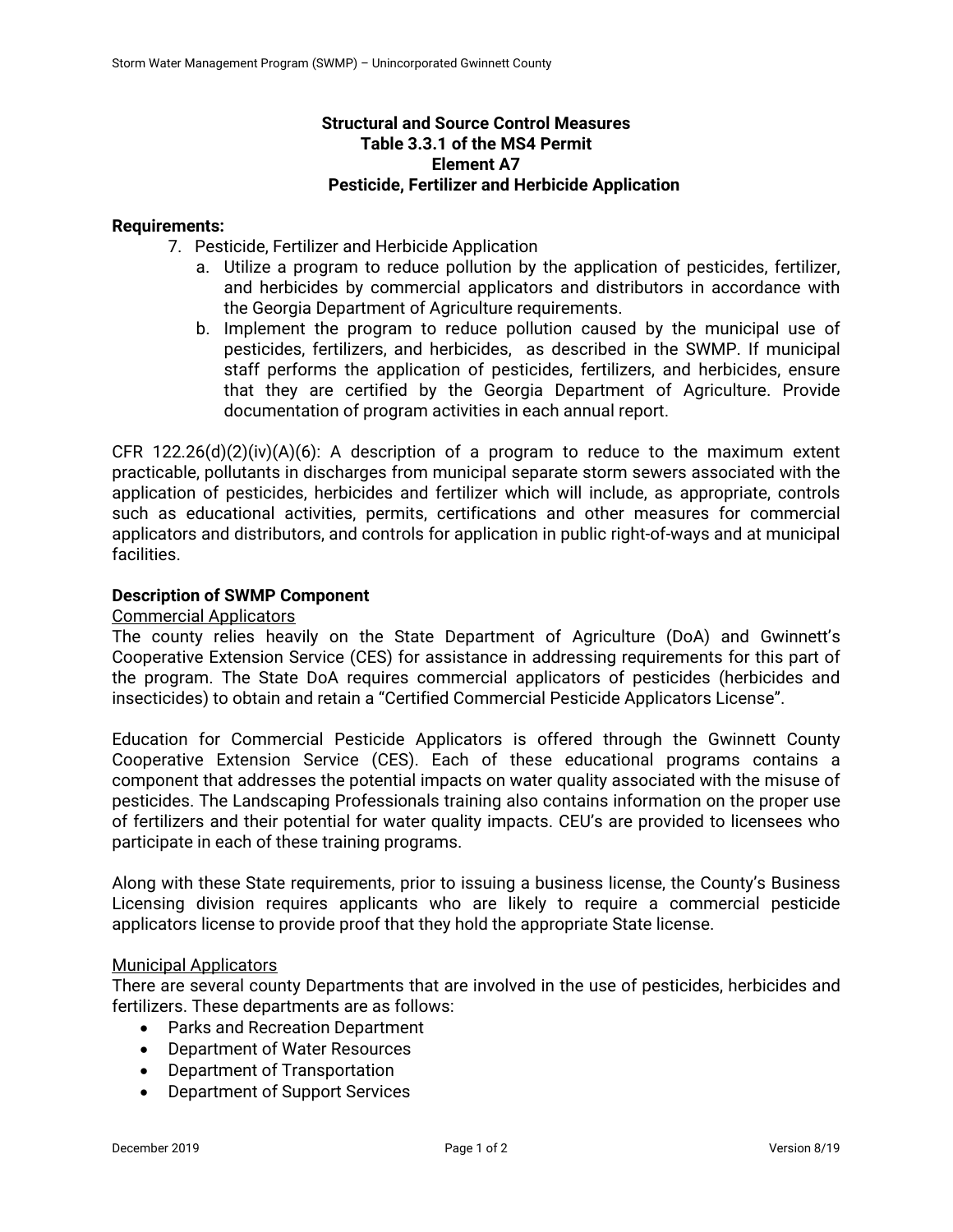The training offered through the CES and described in the Commercial Applicators section above is also available to municipal employees. The County will help appropriate employees obtain and maintain their Commercial Applicator's license, if applicable.

### Inventory of Products

A complete inventory of pesticides, herbicides and fertilizers used by the County Departments that are involved in these activities will be provided in the annual reports.

### **Measurable Goals**

7a. Commercial Applicators:

- Gwinnett County will report classes run by the Cooperative Extension Service covering the Commercial Pesticide Applicators License.
- The County will continue to require business license applicants who are likely to require a commercial pesticide applicators license, to provide proof that they hold the appropriate State license.

7b. Municipal Applicators:

- Gwinnett County will provide an inventory of pesticides, fertilizers, and herbicides.
- Gwinnett County will provide scanned copies of the most recent pesticide applicator license certification cards for each County employee that is required to be certified.

### **Documentation to be submitted with each Annual Report**

7a. Commercial Applicators:

- The County's Annual Report will include the dates, class titles, attendees, and number of participants for the appropriate classes offered by the CES. This data will be tracked by CES and reported to Gwinnett County for inclusion into the MS4 Annual Report. Documentation will be in a table format.
- Scanned copies of the Commercial Pesticide Applicators License Certification Cards for the owners of applicable businesses that apply for a business license within Gwinnett County.

## 7b. Municipal Use of Pesticides, Fertilizers, and Herbicides: The County's Annual Report will include

- The inventory of pesticides, fertilizers, and herbicides, in table format.
- Scanned copies of the most recent pesticide applicator license certification cards for each County employee that is required to be certified.

## **Associated Appendices**: See Appendix A7 for

- Inventory of PFH
- County Employee Pesticide Certification Cards
- Commercial Pesticide Certification Cards for the owners of applicable businesses that apply for a business license within Gwinnett County.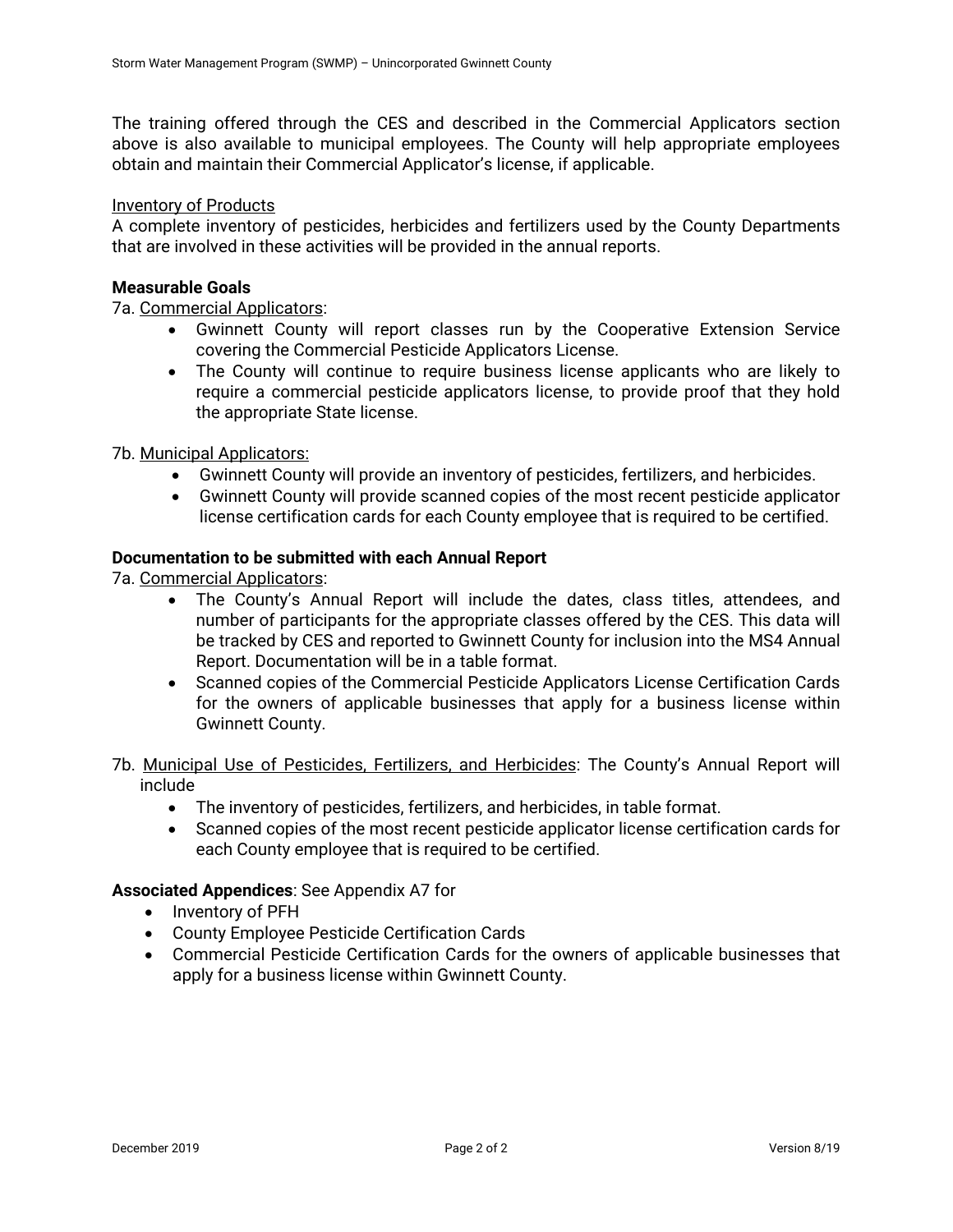### **Illicit Discharge Detection and Elimination Program Table 3.3.2 of the MS4 Permit Element B1 Legal Authority**

## **Requirements:**

## Phase I MS4 NPDES Permit GAS 000118, Table 3.3.2:

- 1. Legal Authority
	- a. Re-evaluate and modify the existing IDDE ordinance when necessary for compliance with this permit. The permittee must ensure that the ordinance provides the authority to conduct inspections and monitoring, control illicit discharges and connections, and control illegal dumping and spills into the MS4. The ordinance must include the permittee's authority to take legal action to eliminate illicit discharges or connections. If the ordinance is revised during the reporting period, submit a copy of the adopted ordinance with the annual report.

 $CFR$  122.26(d)(2)(iv)(B)(1): A description of a program, including a schedule, to detect and remove (or require the discharger to the municipal separate storm sewer to obtain a separate NPDES permit for) illicit discharges and improper disposal into the storm sewer. The proposed program shall include a description of a program, including inspections, to implement and enforce an ordinance, orders or similar means to prevent illicit discharges to the municipal separate storm sewer system; this program description shall address all types of illicit discharges, however the following category of non-storm water discharges or flows shall be addressed where such discharges are identified by the municipality as sources of pollutants to waters of the United States: water line flushing, landscape irrigation, diverted stream flows, rising ground waters, uncontaminated ground water infiltration (as defined at 40 CFR 35.2005(20)) to separate storm sewers, uncontaminated pumped ground water, discharges from potable water sources, foundation drains, air conditioning condensation, irrigation water, springs, water from crawl space pumps, footing drains, lawn watering, individual residential car washing, flows from riparian habitats and wetlands, dechlorinated swimming pool discharges, and street wash water (program descriptions shall address discharges or flows from firefighting only where such discharges or flows are identified as significant sources of pollutants to waters of the United States);

### **Description of the SWMP Component**

### **The County's Storm Water Management Ordinance and Enforcement Procedures**

The County adopted their first Storm Water Management Ordinance in 1996, with various updates as required by EPD. The present Illicit Discharge and Illegal Connection (IDIC) ordinance is comparable to the Model Ordinance from the North Georgia Metropolitan Water Planning District, and can be found in Appendix B1.

### **Measurable Goals**

1. Update the IDIC ordinance, if it is required during the reporting period, by EPD or the Metropolitan North Georgia Water Planning District.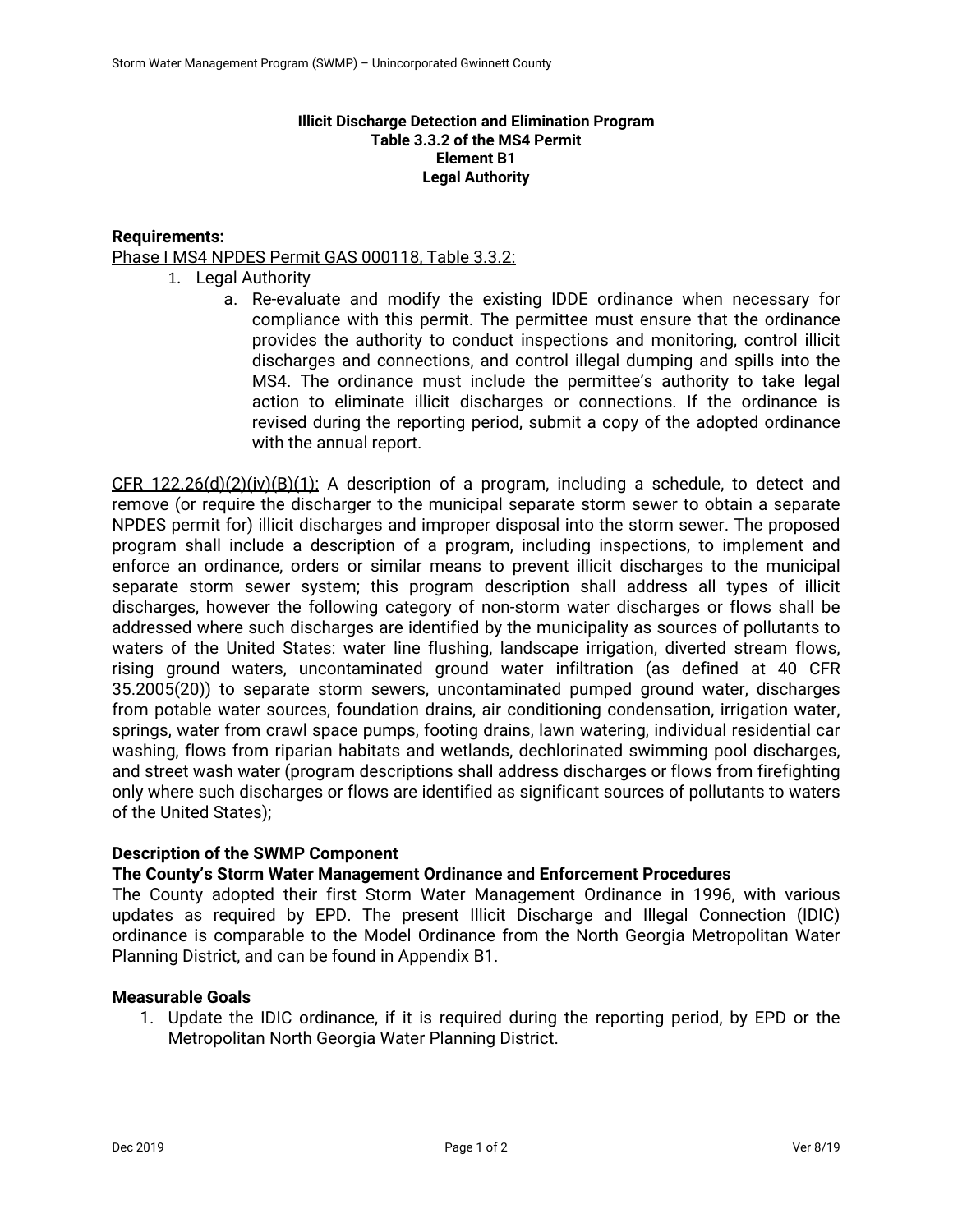# **Documentation to be submitted with each Annual Report**

1. If the IDIC ordinance is revised during the reporting period, Gwinnett County will submit a copy of the revised adopted ordinance with the annual report.

**Associated Appendices**: The present Illicit Discharge and Illegal Connection (IDIC) ordinance can be found in Appendix B1.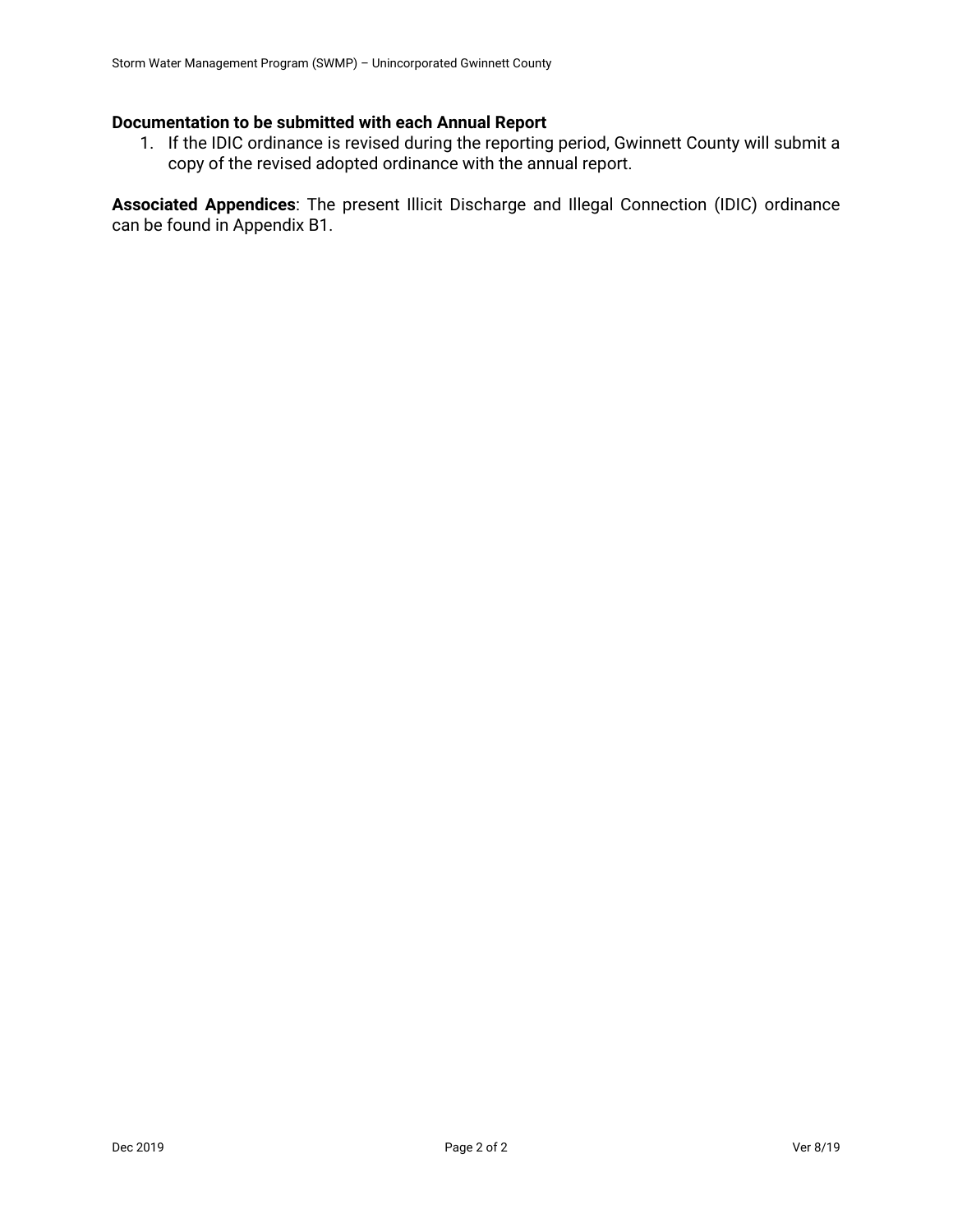# **Illicit Discharge Detection and Elimination Program Table 3.3.2 of the MS4 Permit Element B2 Outfall Inventory and Map**

# **Requirements:**

Phase I MS4 NPDES Permit GAS 000118, Table 3.3.2:

- 2. Outfall Inventory and Map
	- a. Each reporting period, update the inventory and map showing the location of all outfalls from the MS4 and the names and location of all waters of the State that receive discharges from those outfalls with each annual report.
	- b. Provide the number of outfalls added during the reporting period, and the total number of outfalls in the inventory, in each annual report.

CFR 122.26(d)(2)(iv)(B)(1): A description of a program, including a schedule, to detect and remove (or require the discharger to the municipal separate storm sewer to obtain a separate NPDES permit for) illicit discharges and improper disposal into the storm sewer.

# **Description of SWMP Component**

Gwinnett County continually updates the GIS inventory; correcting errors, noting changes due to repairs, and mapping new projects into the database. This information comes from a both DWR staff and other County Departments; Planning and Development and Department of Transportation.

A copy of the outfall inventory and maps can be found in Appendix B2. All outfalls have been geolocated and are readily available to staff through ArcMap.

### **Measurable Goals**

2. Gwinnett County will continue to update the GIS inventory; correcting errors, noting changes due to repairs, and mapping new projects into the database.

### **Documentation to be submitted with each Annual Report**

- 2. Gwinnett County will provide in Annual Reports:
	- a. The number of outfalls added during the reporting period;
	- b. A list of the outfalls added during the reporting period;
	- c. The total number of outfalls in the inventory;
	- d. A list of all the outfalls in the inventory;
	- e. An updated map showing the location of all outfalls from the MS4 and the names and location of all waters of the State that receive discharges from those outfalls.

# **Associated Appendices**: See Appendix B2 for the following data:

- The total number of outfalls in the inventory;
- A list of all the outfalls in the inventory;
- A series of maps showing the location of all the outfalls from the MS4 and the names and location of all waters of the State that receive discharges from those outfalls.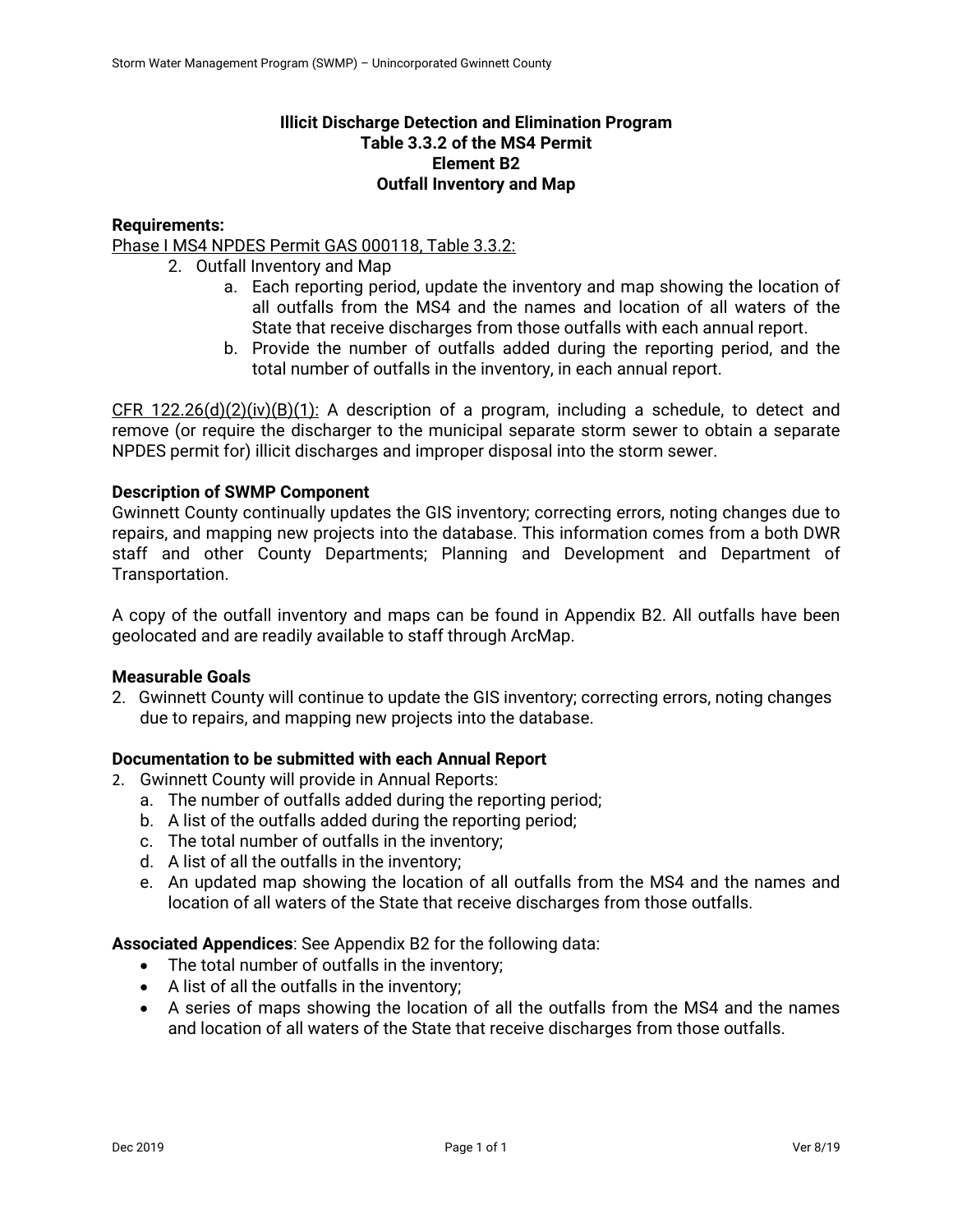# **Illicit Discharge Detection and Elimination Program Table 3.3.2 of the MS4 Permit Element B3 IDDE Plan**

# **Requirements:**

Phase I MS4 NPDES Permit GAS 000118, Table 3.3.2:

- 3. Implement the IDDE Plan below, following procedures described in the SWMP, to detect and address non-storm water discharges to the MS4. The components of the Plan are as follows:
	- a. Conduct dry weather screening (DWS) inspections on 100% of total outfalls within the 5-year permit term, or use an alternate method approved by EPD. At a minimum, the permittee must conduct DWS or approved alternate method inspections on 5% of the outfalls in each reporting period, or if inspections are done by a geographical area, then one area or sector must be inspected each reporting period so that some inspections are performed each reporting period. If a low percentage of inspections is conducted during one reporting period, then the permittee must increase the inspection frequency in subsequent reporting periods to ensure that 100% of the outfalls are inspected within a 5-year permit term.

If the permittee conducts stream walks of intermittent and perennial streams in conjunction with the DWS inspection, then 100% of the stream miles containing or downstream of an MS4 outfall must be inspected within the 5 year permit term. At a minimum, the permittee must conduct stream walks on 5% of the outfalls in each reporting period, or if walks are done by a geographical area, then streams within one area or sector must be walked each reporting period so that some stream miles are walked each reporting period. If the permittee conducts stream walks for a reason other than DWS, then the permittee does not need to walk a specific number of miles. The permittee must document and report the number of stream miles walked, as well as the number of outfalls screed using each method (i.e., DWS, stream walks, approved alternate method).

In addition, the permittee may conduct both standard DWS of its outfalls and perform DWS of outfalls during stream walks. Provide the number and percentage of outfall inspections conducted during the reporting period and documentation of the inspections in each annual report.

b. Implement investigative and follow-up procedures when the results of the screening indicate a potential illicit discharge, including the sampling and/or inspection procedures described in the SWMP. If the source of the illicit discharge is identified as deriving from an adjacent MS4, the permittee must notify that MS4. Provide information on illicit discharge detection activities performed to eliminate any illicit discharges identified during the reporting period in each annual report.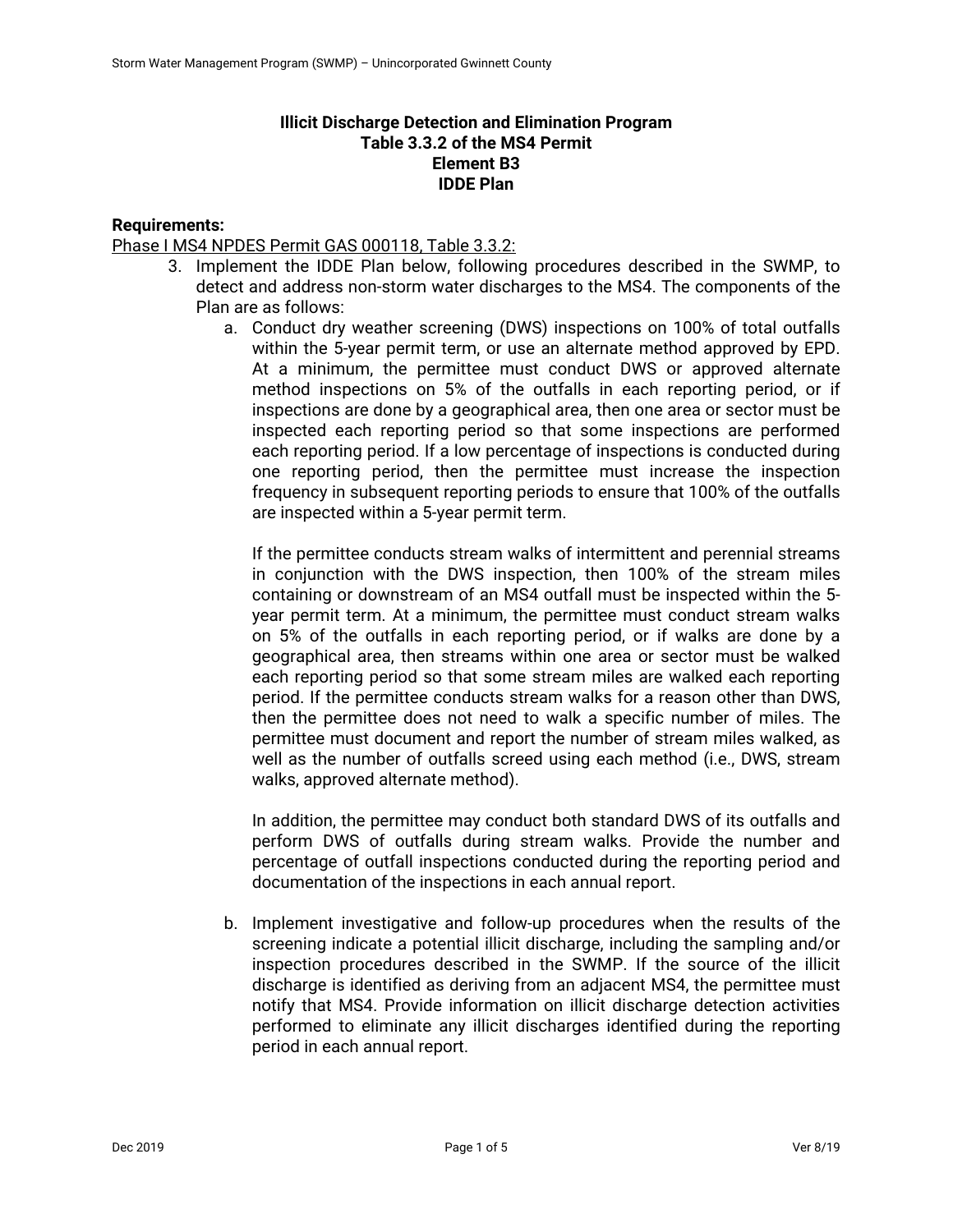c. Ensure any identified illicit discharges are eliminated. If necessary, implement the enforcement procedures described in the SWMP and in accordance with the Enforcement Response Plans (ERP) in Part 3.3.6 of this permit. Provide information, using a spreadsheet or table, on any enforcement actions taken for illicit discharges during the reporting period in each annual report.

 $CFR$  122.26(d)(2)(iv)(B)(3): A description of procedures to be followed to investigate portions of the separate storm sewer system that, based on the results of the field screen, or other appropriate information, indicate a reasonable potential of containing illicit discharges or other sources of non-storm water (such procedures may include: sampling procedures for constituents such as fecal coliform, fecal streptococcus, surfactants (MBAS), residual chlorine, fluorides and potassium; testing with fluorometric dyes; or conducting in storm sewer inspections where safety and other considerations allow. Such description shall include the location of storm sewers that have been identified for such evaluation);

# **Description of SWMP Component**

# Dry Weather Screening Field Activities

The county's field screening program consists of our dry weather screening (DWS) program. This program focuses on screening for illicit discharges at outfalls during dry weather conditions (less than 0.1" of rainfall per 24 hours for the preceding 72 hours) to increase the chances that any observed flow is more likely to be associated with an illicit discharge. The goal of the program is to identify and eliminate any un-permitted illicit discharges to the MS4.

Each outfall will be inspected for flow. If there is flow:

- Visual/Olfactory inspections will be recorded for color, turbidity, oil sheen, and odor.
- Field samples using probes or a field test kit will be run for pH, conductivity, fluoride, detergent/surfactants, and temperature.
- If conductivity is greater than 300  $\mu$ mho/cm, a sample will be taken for fecal coliform.
- If the field samples show higher than baseline levels (see chart below) for pH, conductivity, fluoride, detergent/surfactants, temperature, or if there is the distinctive odor of sanitary wastewater/septic waste, or if there is flow during dry weather, the discharge will be tracked to the source and appropriate enforcement action taken.

If there is not flow it will be recorded as "dry".

| Parameter                           | <b>Baseline Limit</b>               | Explanation                                                         |  |
|-------------------------------------|-------------------------------------|---------------------------------------------------------------------|--|
| pH                                  | 6.0 < X > 8.5                       | The normal pH range for stormwater varies from 6-8.5, with a        |  |
|                                     |                                     | few excursions down to 5.5. (GC Sewer Use Ordinance (Sec. 5-        |  |
|                                     |                                     | 2002(3) lower limit is 5.5; State Rules (391-3-6-.03 (6) (a) (iii)) |  |
|                                     |                                     | set an upper limit at 8.5.)                                         |  |
| Temperature                         | $<$ 32 $^{\circ}$ C/90 $^{\circ}$ F | The normal temperature should be ambient (not exceed                |  |
|                                     |                                     | 32°C/90°F). (Based on State Rules 391-3-6-.03 (6) (a) (v).)         |  |
| Conductivity                        | 300<br>≺                            | Good quality stormwater should have a low conductivity (less        |  |
|                                     | umho/cm                             | than 300 umho/cm). A high conductivity indicates high               |  |
|                                     |                                     | dissolved solids content in the water, perhaps from an illicit      |  |
|                                     |                                     | connection or cross contamination with sanitary wastewater.         |  |
| <b>Total Fluoride</b><br>$< 0.2$ mg |                                     | Fluoride is a better indication of potable water than chlorine,     |  |
|                                     |                                     | since chlorine will rapidly dissipate.                              |  |

Baseline Levels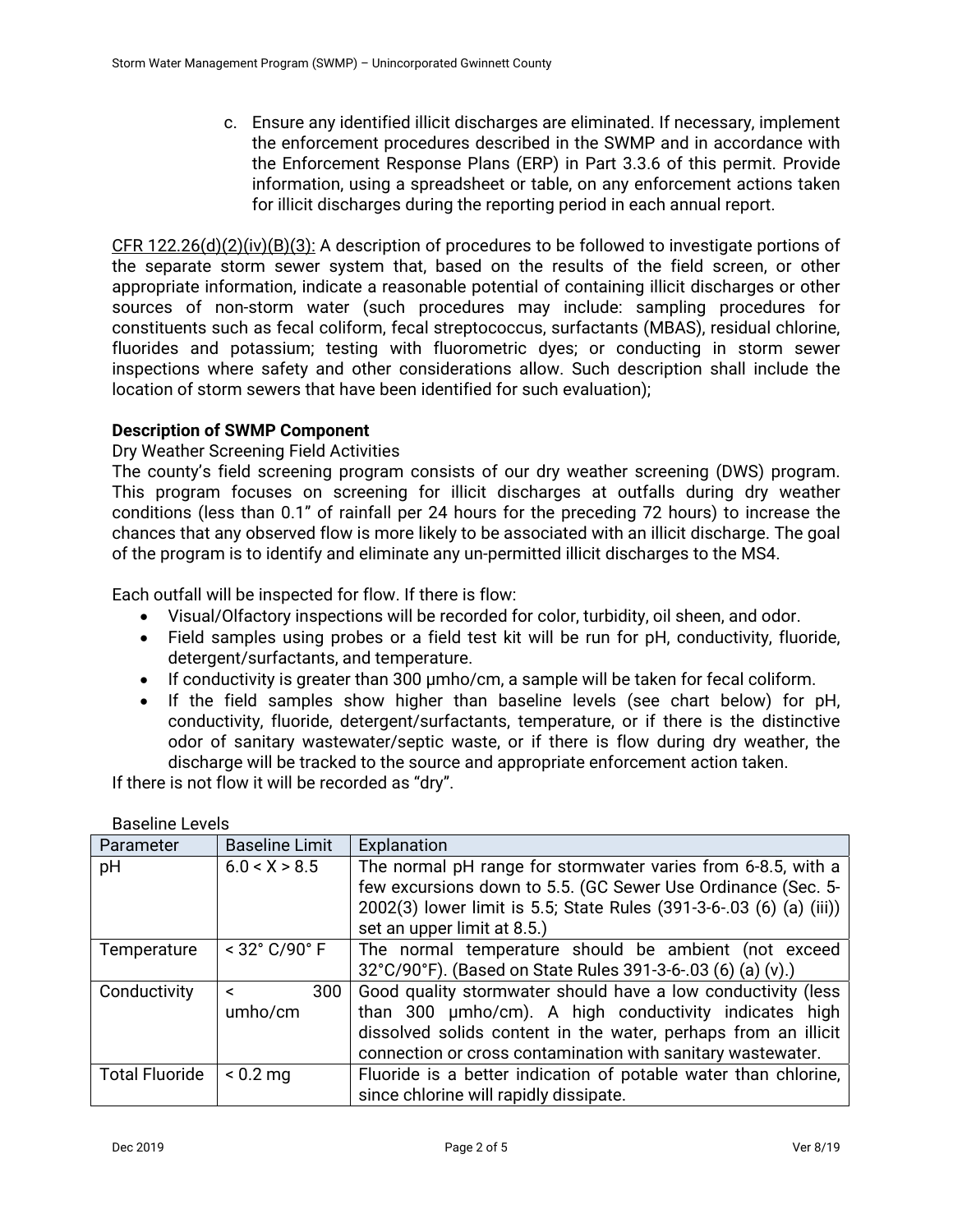| Parameter                | <b>Baseline Limit</b>                             | Explanation                                                                                                                                                                                                                                                                                                                                |
|--------------------------|---------------------------------------------------|--------------------------------------------------------------------------------------------------------------------------------------------------------------------------------------------------------------------------------------------------------------------------------------------------------------------------------------------|
| Detergent/<br>Surfactant | $< 0.2$ mg                                        | There should be no traces of surfactants in stormwater. The<br>parameter is associated with cleaning and washing operations<br>and may indicate contamination by domestic wastewater. (EPD<br>NonPoint Source Program has requested a baseline limit of no<br>more than $0.2 \text{ mg/L.}$ )                                              |
| Fecal<br>Coliform        | col/100 ml<br>Mar I<br><b>Nov</b><br>1,000 col/ml | Apr - Oct 200   If a dry weather flow has an odor, high conductivity $(>300$<br>umho/cm), or surfactants, a sample will be collected for fecal<br>coliform testing. Fecal coliform is an indicator of fecal bacteria<br>from warm-blooded animals. (Per 391-3-6-.03 (6) (a) (i) Water<br>Use Classifications and Water Quality Standards.) |

The following table provides the field test kit and model numbers presently used for the DWS. Gwinnett County will continue to use these field test kits, or an equivalent version.

| Parameter             | <b>Model Name</b>                              | <b>Model Number</b> |
|-----------------------|------------------------------------------------|---------------------|
| pH                    | HANNA Instruments Waterproof Tester pH/EC/TDS/ | HI 98129            |
|                       | Temperature                                    |                     |
| Temperature           | HANNA Instruments Waterproof Tester pH/EC/TDS/ | HI 98129            |
|                       | Temperature                                    |                     |
| Conductivity          | HANNA Instruments Waterproof Tester pH/EC/TDS/ | HI 98129            |
|                       | Temperature                                    |                     |
| <b>Total Fluoride</b> | <b>HANNA Instruments ISE Meter Fluoride</b>    | HI 98402            |
| Detergent/            | CHEMetrics - CHEMets Kit Detergents            | K-9400              |
| Surfactant            |                                                |                     |

The data will be placed in our Work Order system so that all employees in the Permitting and Regulatory Services (PARS) group can acquire it as needed. All data fields required by EPD reside in the Work Order system so that reports may be generated to meet permit requirements.

Each year Gwinnett County will perform Dry Weather Screening (DWS) at a portion of the outfalls in the MS4, based on current inventory as noted in the most recent version of the annual report. We will aim to perform DWS activities at 20% of the MS4 outfalls on an annual basis, but the end goal will be to meet the permit requirement to perform DWS at 100% of the outfalls in the MS4 system within the 5 year permit term.

# **Investigative and Follow-up Procedures**

If the field samples show higher than baseline levels for pH, conductivity, fluoride, detergent/surfactants, temperature, or if there is the distinctive odor of sanitary wastewater/septic waste, or if there is flow during dry weather, the discharge will be tracked to the source and appropriate enforcement action taken. Tracking can consist of any combination of the following activities, the choice made based on the field conditions at the time:

- Hiking upstream and pulling catch basin lids to inspect for flow.
- Sampling upstream using probes or a field test kits.
- Dve tests
- Smoke tests
- Sandbagging to capture flow.
- Lamping to identify illegal taps.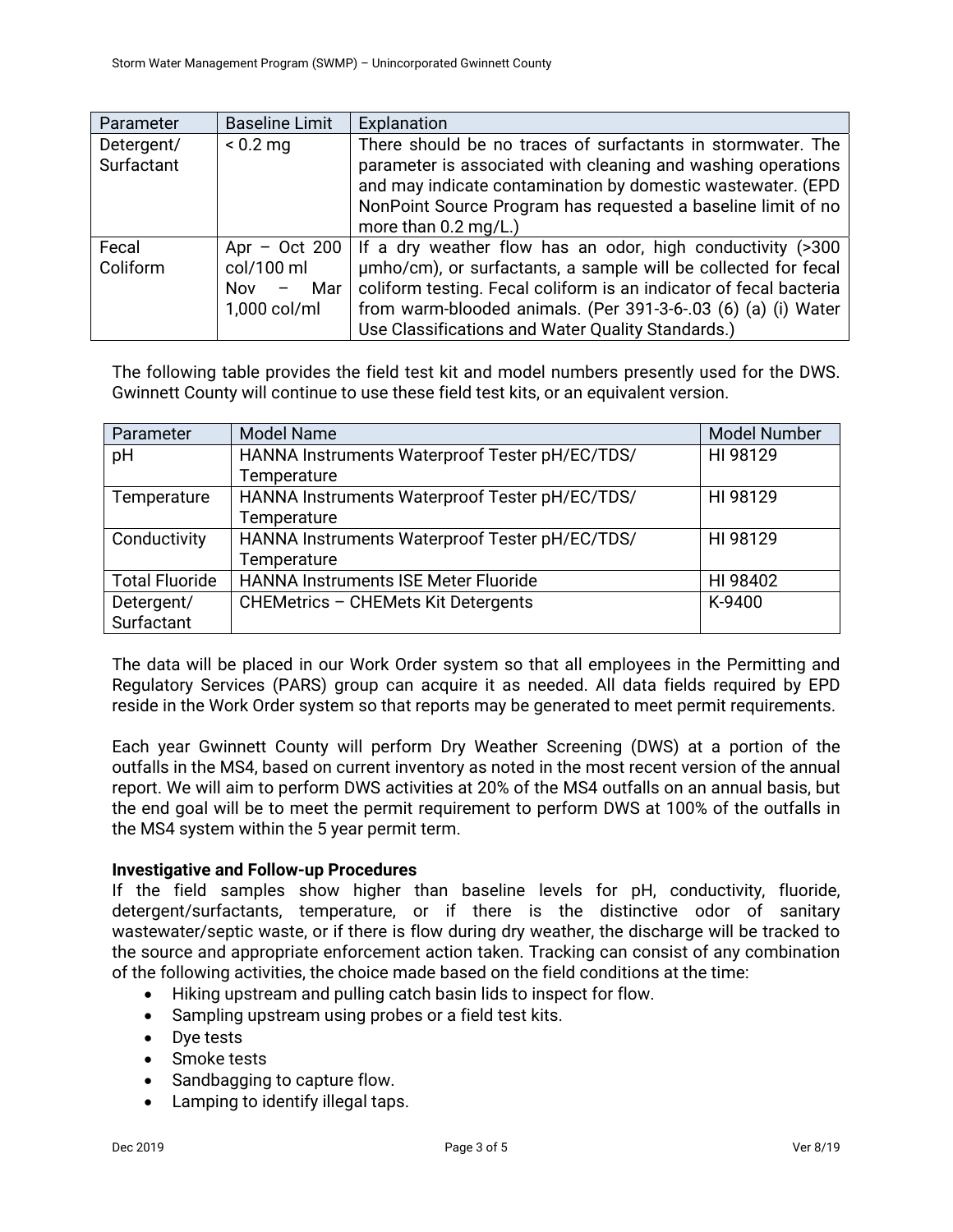- Fluorometry
- Other optional activities that we learn are available.

If DWS indicates groundwater the investigative methods provided by EPD will be initiated:

- Initial tracing of the flow up the line until a dry section of pipe is found without any potential sources identified, such as a nearby residence, commercial business, or industry;
- If necessary, Gwinnett County will establish a groundwater fingerprint using the method referenced in the Center for Watershed Protection's document, Illicit Discharge Detection and Elimination: A Guidance Manual for Program Development and Technical Assessments by Robert Pitt et. all.

The method used to make this determination (tracing of flow or comparison to a groundwater fingerprint) will be noted in the Work Order system. Also, the outfall will be identified in the GIS system as having a higher propensity for groundwater flow. This information will be readily available to the PARS employee when performing DWS in the future.

## **Elimination of Identified Illicit Discharges**

Gwinnett County will implement the ERP for IDDE Violations to eliminate any identified illicit discharges, and to educate the customers involved in the investigation, as to how they can change their behaviors to better protect the water quality in our streams. In order to eliminate illicit discharges we need to both educate the public and hold them accountable for their actions. Education plays a key role in this area, for a well-educated public will carry the message to their friends and family, and thus better spread the message.

Identified illicit discharges from a sanitary sewer or leaking water line will be referred to the appropriate work group through the Work Order system. This will allow an immediate response to the problem and complete transfer of all related information.

### **Measurable Goals**

- 3. Implement the IDDE Plan to detect and address non-storm water discharges to the MS4 as described in the SWMP. The measurable goals of the Plan are as follows:
	- a. Gwinnett County will conduct dry weather screening (DWS) inspections on 100% of total outfalls within the 5-year period. We will aim for an annual goal of 20%, but be accountable to the goal of 100% of total outfalls within the 5-year period.
	- b. If the field samples show higher than baseline levels for pH, conductivity, fluoride, detergent/surfactants, temperature, or if there is the distinctive odor of sanitary wastewater/septic waste, or if there is flow during dry weather, the discharge will be tracked.
	- c. Gwinnett County will implement the ERP for IDDE Violations to eliminate any identified illicit discharges, and to educate the customers involved in the investigation, as to how they can change their behaviors to better protect the water quality in our streams.

### **Documentation to be submitted with each Annual Report**

3. The data will be placed in our Work Order system so that all employees in the PARS group can acquire it as needed. Documentation of the IDDE Plan are as follows: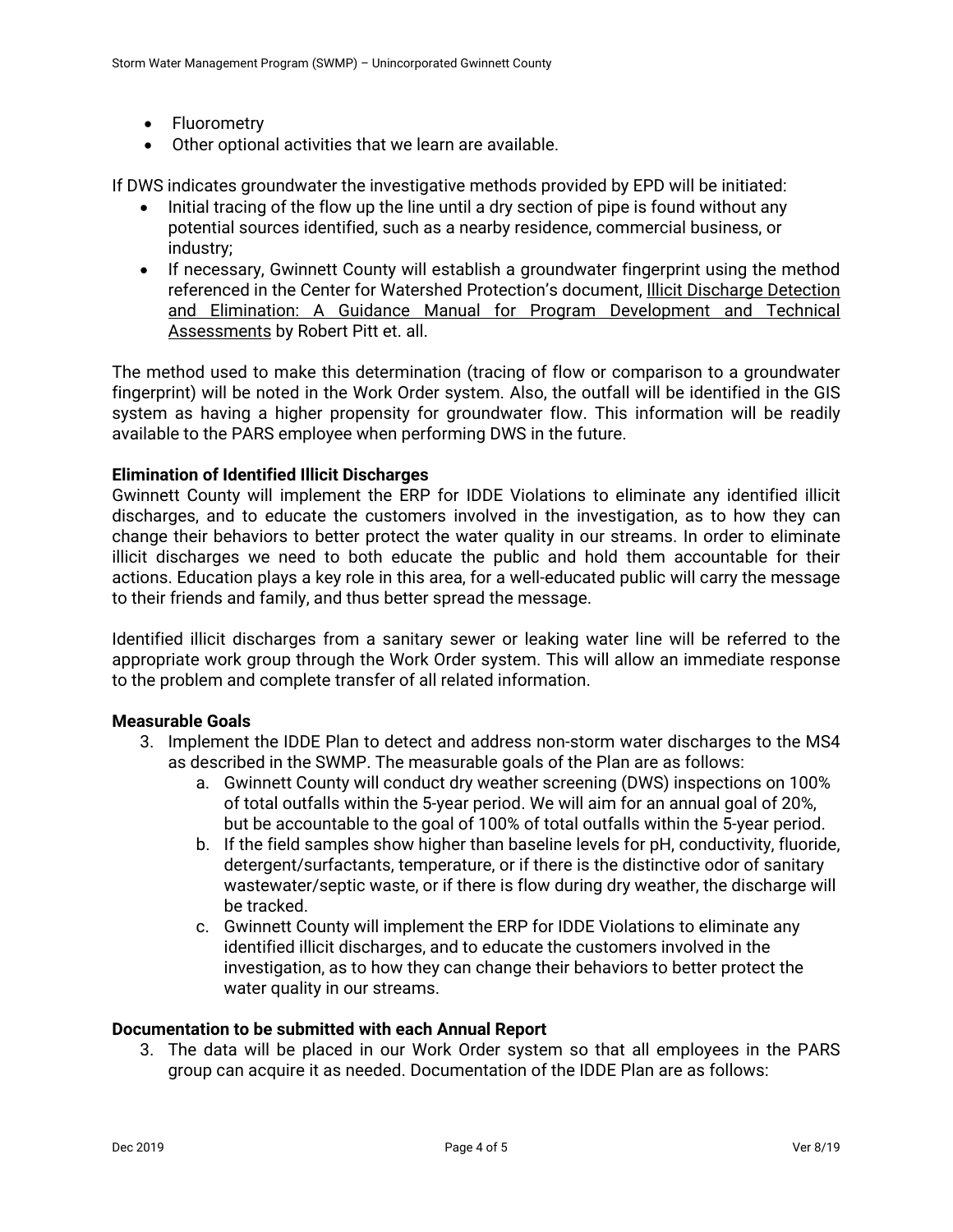- a. All data fields generated during DWS and required by EPD reside in the Work Order system so that reports may be generated to meet permit requirements.
- b. All tracking information will be noted in the Work Order system so that DWS events may be archived for reference in future years. This data will be utilized to generate reports may be required by the MS4 Permit.
- c. All enforcement actions will be noted in the Work Order system so that DWS events may be archived for reference in future years. This data will be utilized to generate reports may be required by the MS4 Permit.

**Associated Appendices**: See the following Appendices for documentation required by this Element:

- Appendix B3
	- $\circ$  A listing of the data to be collected during a DWS;
	- o The DWS Date Entry Screenshots;
- Appendix J1
	- o The ERP for IDDE Violations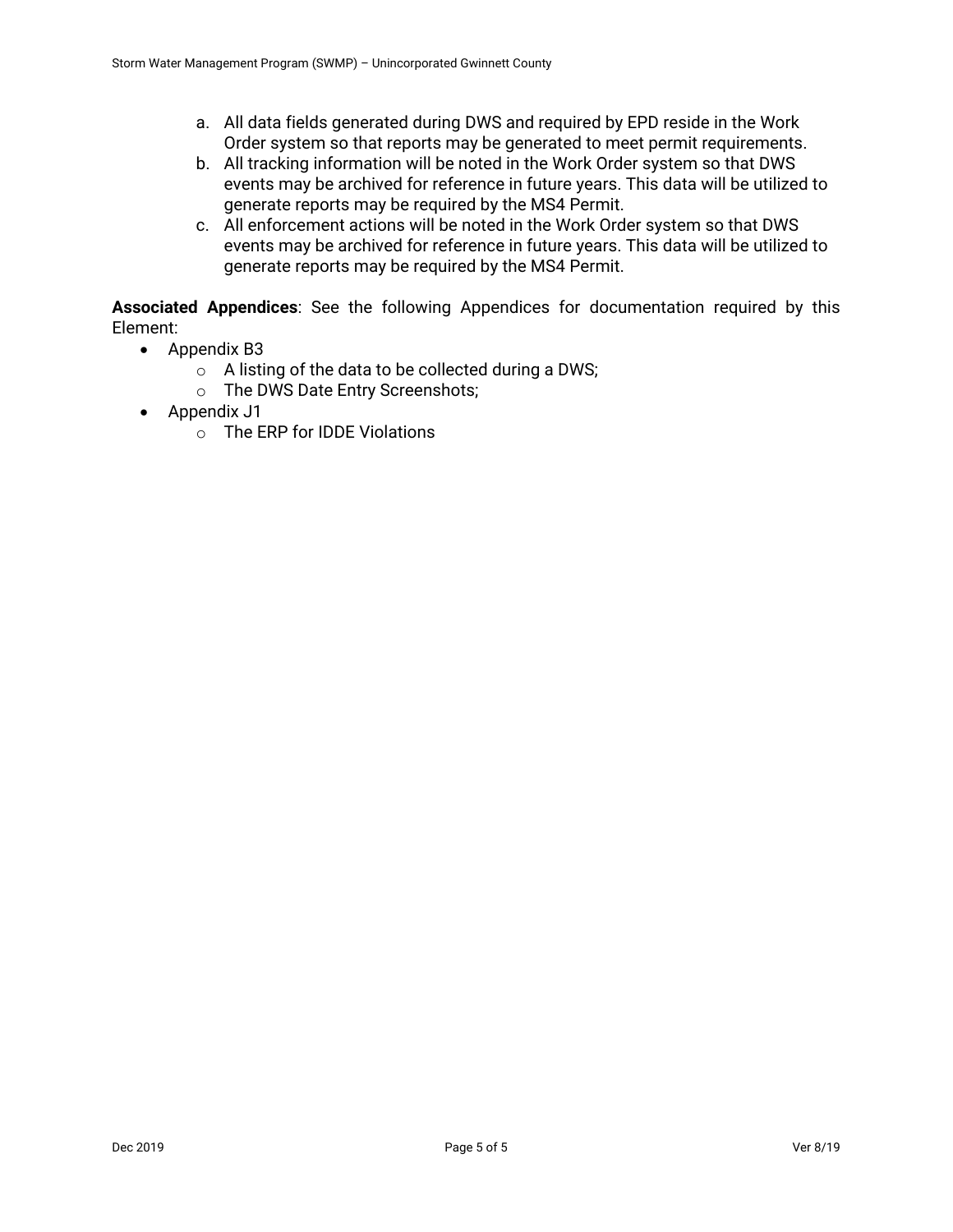# **Illicit Discharge Detection and Elimination Program Table 3.3.2 of the MS4 Permit Element B4 Spill Response Procedures**

## **Requirements:**

Phase I MS4 NPDES Permit GAS 000118, Table 3.3.2:

- 4. Spill Response Program
	- a. Implement the procedures described in the SWMP to prevent, contain, and respond to spills that may discharge to the MS4. Provide documentation on spill occurrences during the reporting period in each annual report.

CFR 122.26(d)(2)(iv)(B)(4): A description of procedures to prevent, contain, and respond to spills that may discharge into the municipal separate storm sewer;

## **Description of SWMP Component**

For planning and reporting purposes spills have been broken up into actions from one of two County Departments. The Fire Department and the Department of Water Resources (DWR) are the two Departments that would respond to the most common types of spills that are likely to occur and enter the MS4:

- **Fire Department**: The Fire Department responds to spills of hazardous materials, tanker accidents resulting in spills, spills from bulk storage containers, vehicular accidents, etc.
- **DWR:** DWR responds to reports of Sanitary Sewer Overflow's (SSO's) from the sanitary sewer system including ruptured sanitary sewer lines.

For planning purposes each category of spill will be addressed separately.

### **Fire Department**

### **Spill Containment Procedure**

Gwinnett County HazMat is responsible for containment of released hazardous materials where they are associated with an incident to which they have responded. The HazMat team members are highly trained individuals who have each completed appropriate training in the field of Hazmat Response. This extensive training provides HazMat team member's with the ability to assess all variables associated with a hazardous materials incident and make an appropriate selection of containment devices, tools and procedures based on all factors surrounding the incident. One of the HazMat teams stated priorities with respect to incident control is protection of the environment.

### **Spill Response Procedure**

It should be noted that Gwinnett HazMat does not accept responsibility for cleanup. The team does assist in facilitating cleanup in that the Hazmat Team or Incident Commander may provide a list of recommended cleaning companies from which the responsible party may choose. EPD emergency response is notified at any time any hazardous materials enter any drainage structure or waterway.

### **Record Keeping**

Records of all spills attended by Gwinnett County HazMat are held by the Gwinnett County Fire Department.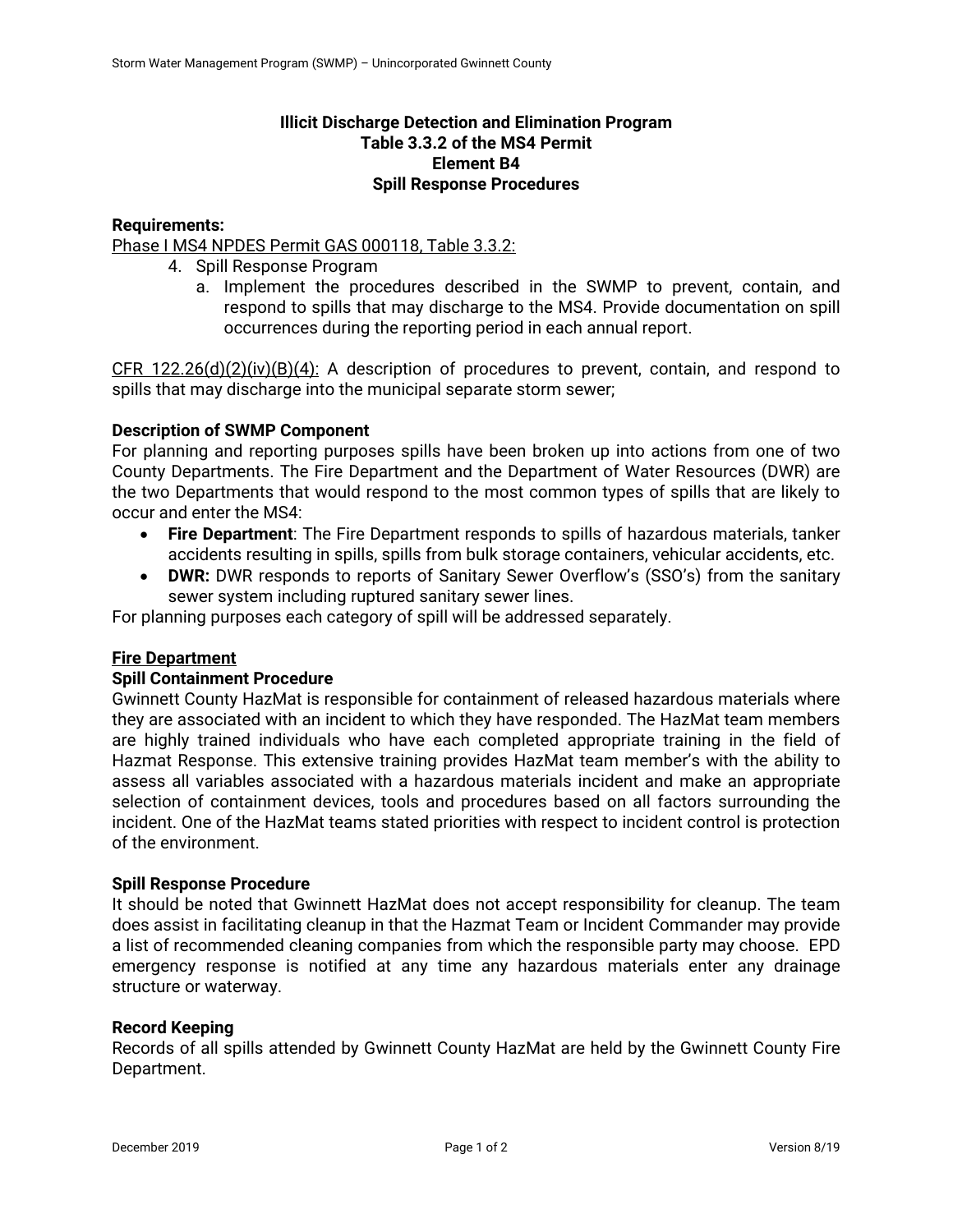### **Department of Water Resources (DWR)**

### **Spill Prevention, Containment and Response Procedures**

The County will respond to and mitigate spills that occur within the county-owned and maintained sewer system. However, the County is not responsible for mitigating, and reporting on, SSO's that are not associated with a part of the County-owned and maintained sanitary sewer system. Cities located within Gwinnett County that operate their own sanitary sewer system will respond to and report on any SSO's that occur within their system.

The Field Operations Division of the Department of Water Resources has developed a procedure to address these SSOs which is regularly updated utilizing knowledge learned from site conditions and coordination with EPD.

### **Record Keeping**

Records of all sanitary sewer spills are maintained by Gwinnett County Department of Water Resources.

## **Measurable Goals**

4. Continue implementation of programs and procedures as described above.

- a. **Fire Department**: The County Haz Mat teams will respond to spills within the County, as they are notified, and as appropriate.
- b. **DWR:** The County will respond to and mitigate spills that occur within the countyowned and maintained sewer system.

### **Documentation to be submitted with each Annual Report**

4. Document implementation of programs and procedures as described above.

- a. **Fire Department**: The County will report spills that occur to the MS4 as they are provided by the Fire Department, with the data required by the State: Spill Date, Spill Location, Party Responsible for Spill, Substance Spilled, and Amount Spilled.
- b. **DWR:** The County will report SSOs, as defined above, in the MS4 Annual Report, with the data required by the State: Spill Date, Spill Location, Party Responsible for Spill, Substance Spilled, and Amount Spilled.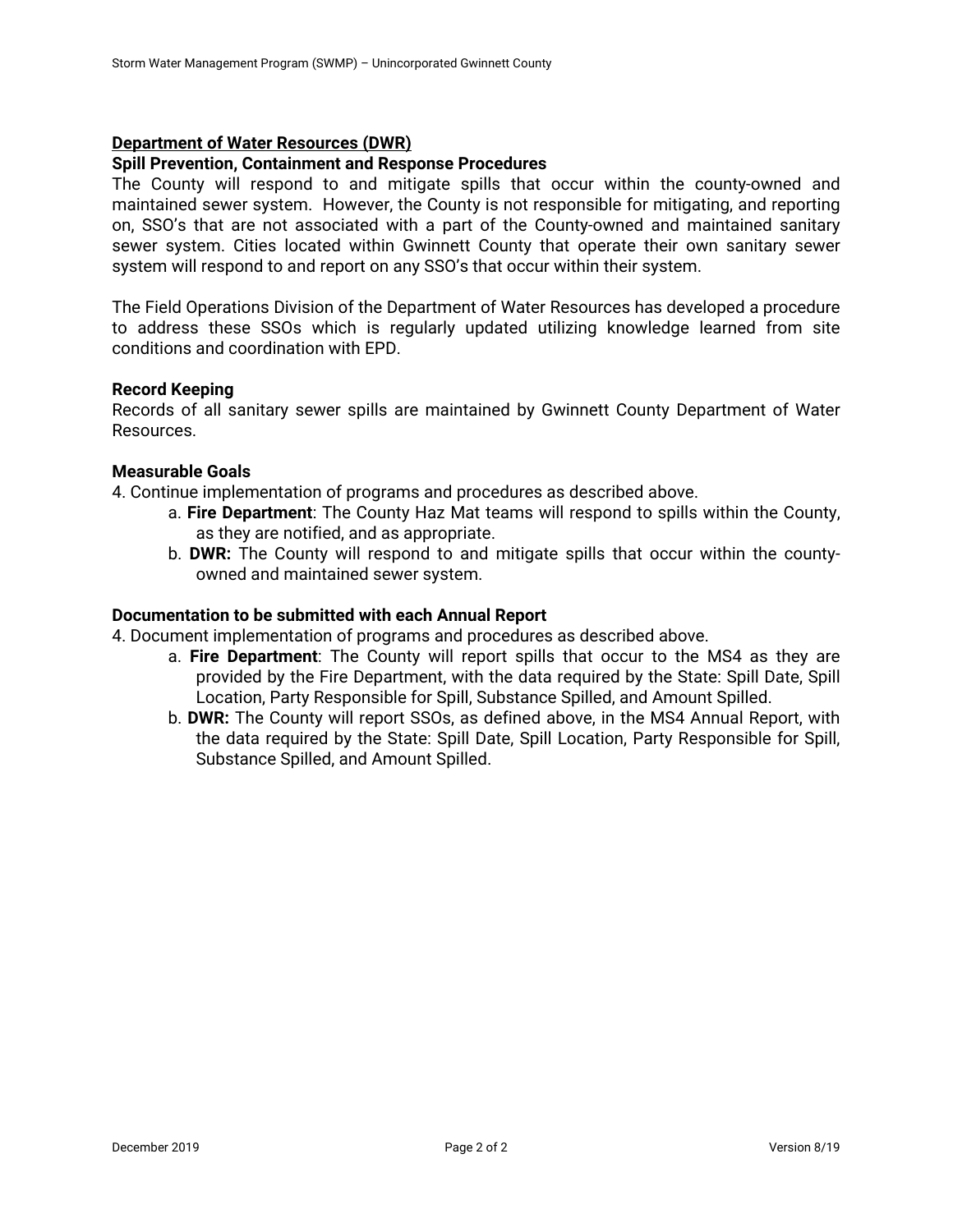# **Illicit Discharge Detection and Elimination Program Table 3.3.2 of the MS4 Permit Element B5 Public Reporting Procedures**

# **Requirements:**

# Phase I MS4 NPDES Permit GAS 000118, Table 3.3.2:

- 5. Public Reporting Procedures
	- a. Implement the procedures described in the SWMP to promote, publicize, and facilitate public reporting of illicit discharges. The permittee must perform at least one formal notification to the public of methods available to report an observed illicit discharge (e.g. website posting, newsletter, bill insert) at least once each reporting period. Provide documentation on any activities during the reporting period in each annual report.
	- b. Implement the procedures for receiving and responding to complaints related to illicit discharges described in the SWMP. Provide information on each complaint related to IDDE that was received and investigated during the reporting period in each annual report, including its status.

CFR 122.26(d)(2)(iv)(B)(5): A description of a program to promote, publicize, and facilitate public reporting of the presence of illicit discharges or water quality impacts associated with discharges from municipal separate storm sewers;

## **Description of SWMP Component**

The county has many well-established programs aimed at encouraging residents to report instances of illicit discharges and activities that may lead to such discharges; and programs that raise awareness about non-point source water pollution issues. While all of these programs and activities encourage county residents to change their own behavior, many also encourage residents to report instances of illicit discharge and activities that may lead to such discharges. The educational programs are covered in more depth in another element of this SWMP.

### Citizen Complaint Program

The DWR maintains a 24hour/7day a week, call center (dispatch) with a well-advertised phone number (770-863-7000), along with a Stormwater mainline phone number (770-367-7193). Residents are advised to call either number for a stormwater problem; the Stormwater mainline complaints roll to dispatch during evening and weekend hours. Stormwater illicit discharge complaints are entered into the Work Order system and directed to the IDDE investigatory staff. These staff members are trained in how to identify illicit discharges and the appropriate enforcement actions. Education and awareness is always a part of any investigation, with the aim towards a change in behavior so that the activities do not continue.

### County Connections

The County developed a newsletter that is sent with each monthly water bill to each water customer; residents, commercial enterprises, churches, and other nonprofit organizations. At least once a year there is included in the newsletter an article describing ways for our citizens to report suspected illicit discharges, or any concerns with stream water quality.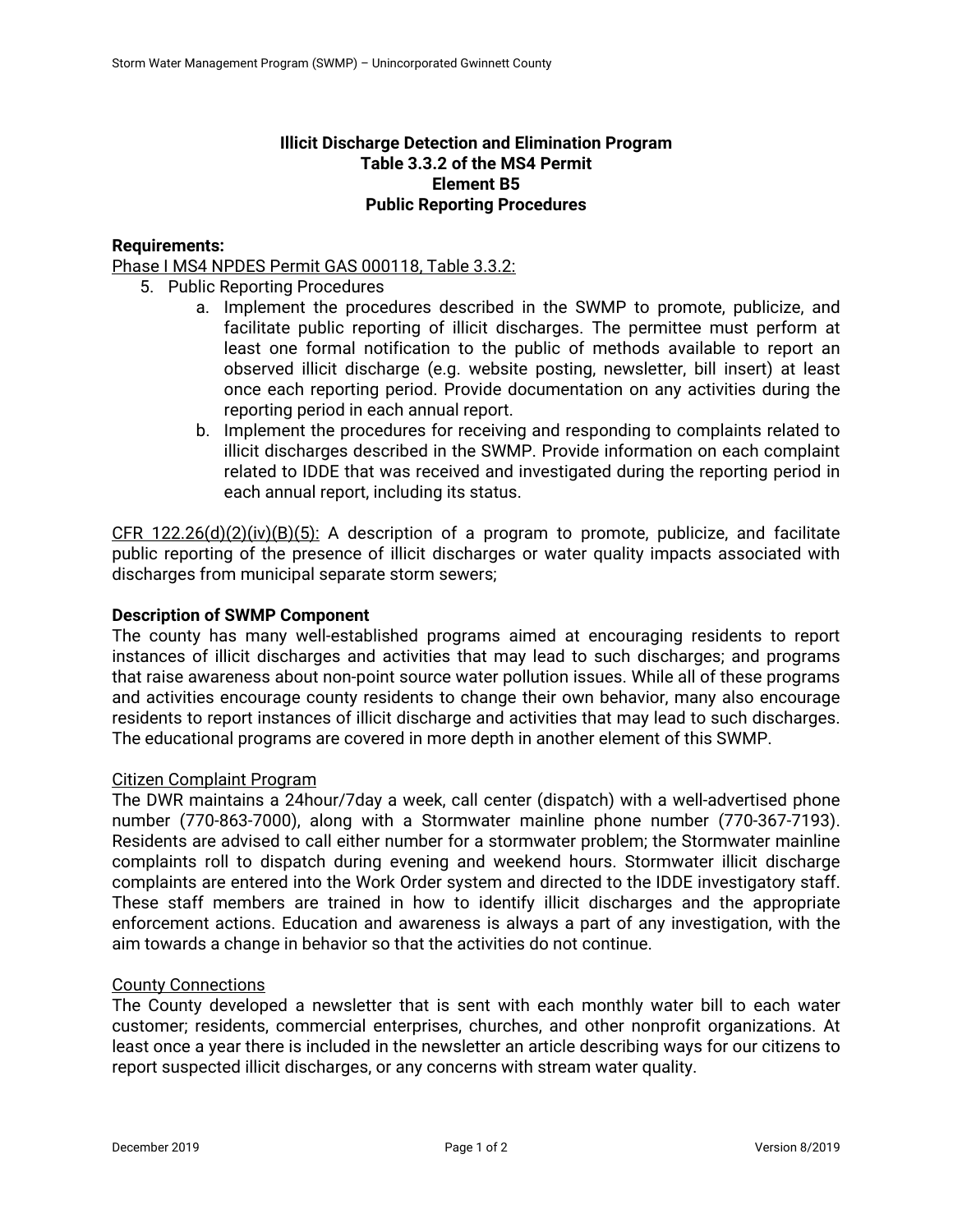### IDDE Investigations

All complaints from any source: citizens, residents, fellow employees, EPD, EPA, other departments, etc., are entered into DWR's Work Order (WO) system. This system is available to all DWR employees, which allows for proper tracking, review and final closure of all WOs. All WOs are reviewed by the immediate supervisor, which helps with consistency and full documentation of the WO activities.

## **Measurable Goals**

5. Public Reporting Procedures

- a. Gwinnett County will provide one article per year in the monthly County Connections that describes ways for our citizens to report suspected illicit discharges, or any concerns with stream water quality.
- b. Gwinnett County will provide information on each complaint related to IDDE that was received and investigated during the reporting period in each annual report, including its status. The complaints will be reported in a tabular format, summarizing the major issues of the complaint, i.e. the location, the problem, the resolution, etc.

### **Documentation to be submitted with each Annual Report**

- 5. Public Reporting Procedures
	- a. Gwinnett County will provide one article per year from the monthly County Connections that describes ways for our citizens to report suspected illicit discharges, or any concerns with stream water quality.
	- b. Gwinnett County will provide information on each complaint related to IDDE in a table format, as a report from the WO system. The complaints will be reported in a tabular format, summarizing the major issues of the complaint, i.e. the location, the problem, the resolution, etc.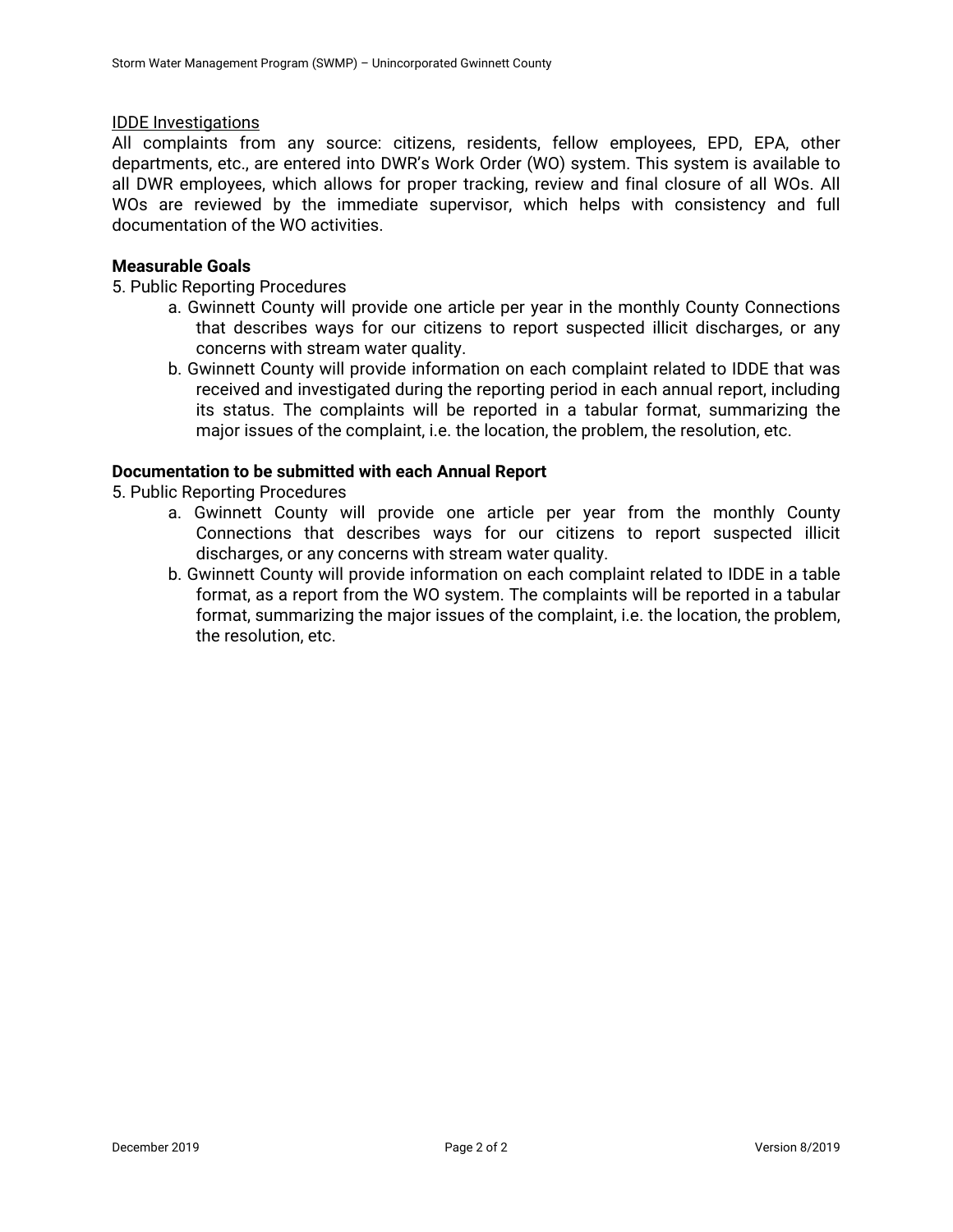# **Illicit Discharge Detection and Elimination Program Table 3.3.2 of the MS4 Permit Element B6 Proper Management of Used Oil and Toxic Materials**

## **Requirements:**

### Phase I MS4 NPDES Permit GAS 000118, Table 3.3.2:

- 6. Proper Management of Used Oil and Toxics
	- a. Implement the activities to facilitate the proper management and disposal of used oil and toxic materials, including educational activities, household waste collection programs, etc., described in the SWMP. The permittee must perform at least one activity to facilitate the proper management and disposal of used oil and toxic materials at least once each reporting period. Provide details on any activities performed during the reporting period in each annual report.

 $CFR 122.26(d)(2)(iv)(B)(6)$ : A description of educational activities, public information activities, and other appropriate activities to facilitate the proper management and disposal of used oil and toxic materials;

### **Description of SWMP Component**

## Education & Outreach

The County has, through its partnerships, developed a workshop concentrating on Household Hazardous Waste (HHW) activities. The topics include management of gardening chemicals and management of household cleaning materials, with the target audience being homeowners. This workshop will be presented on an annual basis. Data for the workshops will be entered into our Task Database (presently Lucity), and the digital network, after each event. This will include date of event, event location, and number of attendees.

Gwinnett County will also provide an article each year on the topic of HHW, to be included in the County Connections. This newsletter is sent to all water customers; residents, business owners, churches, and other nonprofit organizations that utilize the County for their water supply.

### HHW Collection

Gwinnett County hosts HHW Collection event at least once every three years, inviting citizens to bring items that are not collected curbside so they can be recycled, or processed for disposal. These events include educational messaging along with the collection activities.

Data for the HHW Collection Day will be entered into our Task Database (presently Lucity), and the digital network, after each event. Reporting data will include date of event, event location, and number of attendees.

### **Measurable Goals**

Education & Outreach

- 1. Gwinnett County will continue presenting the Household Hazardous Waste (HHW) workshop on an annual basis.
- 2. Gwinnett County will continue publishing an article concerning HHW in the County Connections on an annual basis.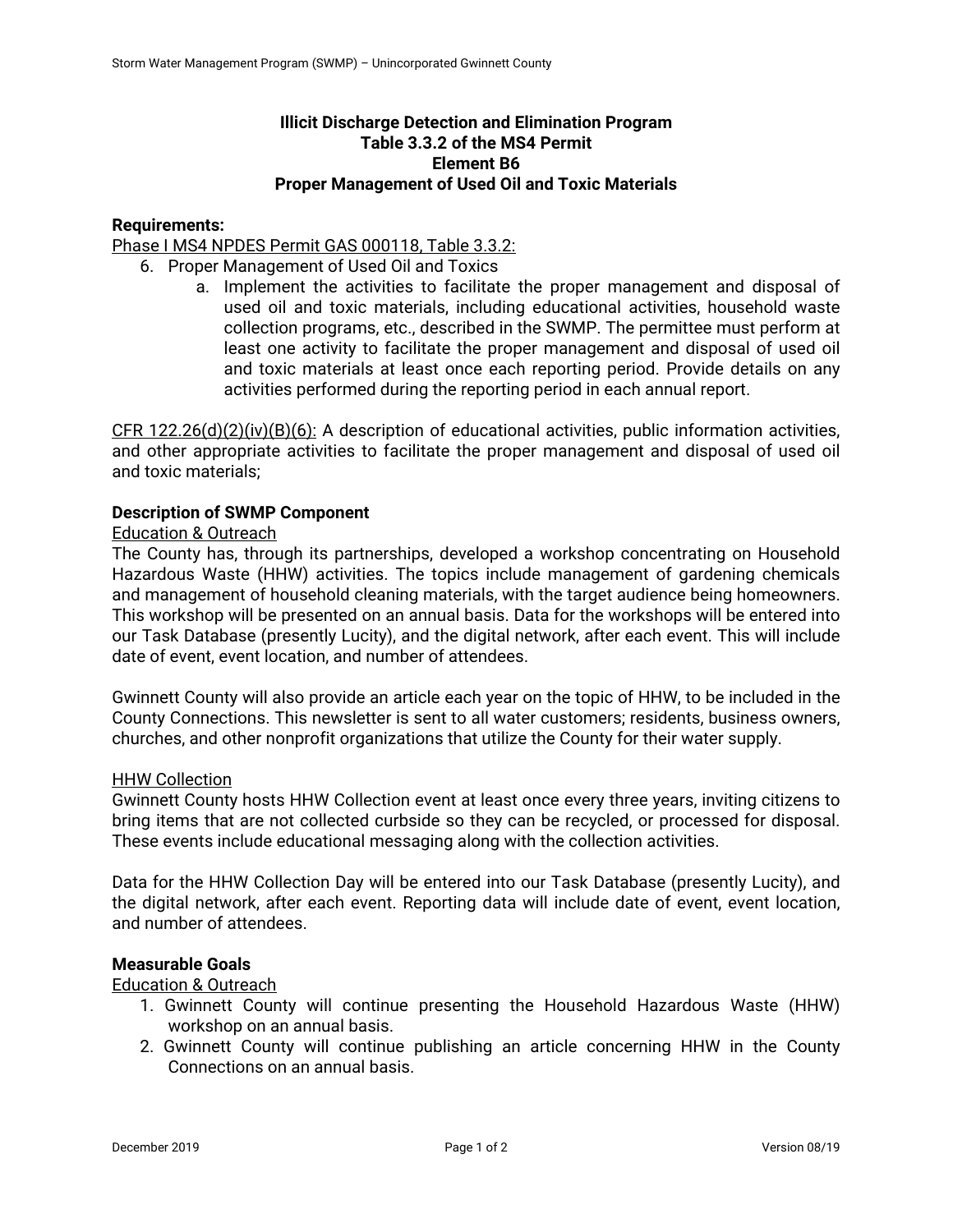### HHW Collection

Gwinnett County will continue hosting the Household Hazardous Waste (HHW) Collection event at least once every three years.

### **Documentation**

### Education & Outreach

- 1. Documentation will include listing on the Workshop Calendar, and various data about the actual Workshop: the date, Workshop title, and number of participants. This information will be included in the Public Education section of the Annual Report.
- 2. Documentation will include a copy of the County Connections newsletter where the HHW article is published. This information will be included in the Public Education section of the Annual Report.

### **HHW Collection**

Documentation will include a copy of the advertisement, and number of attendees.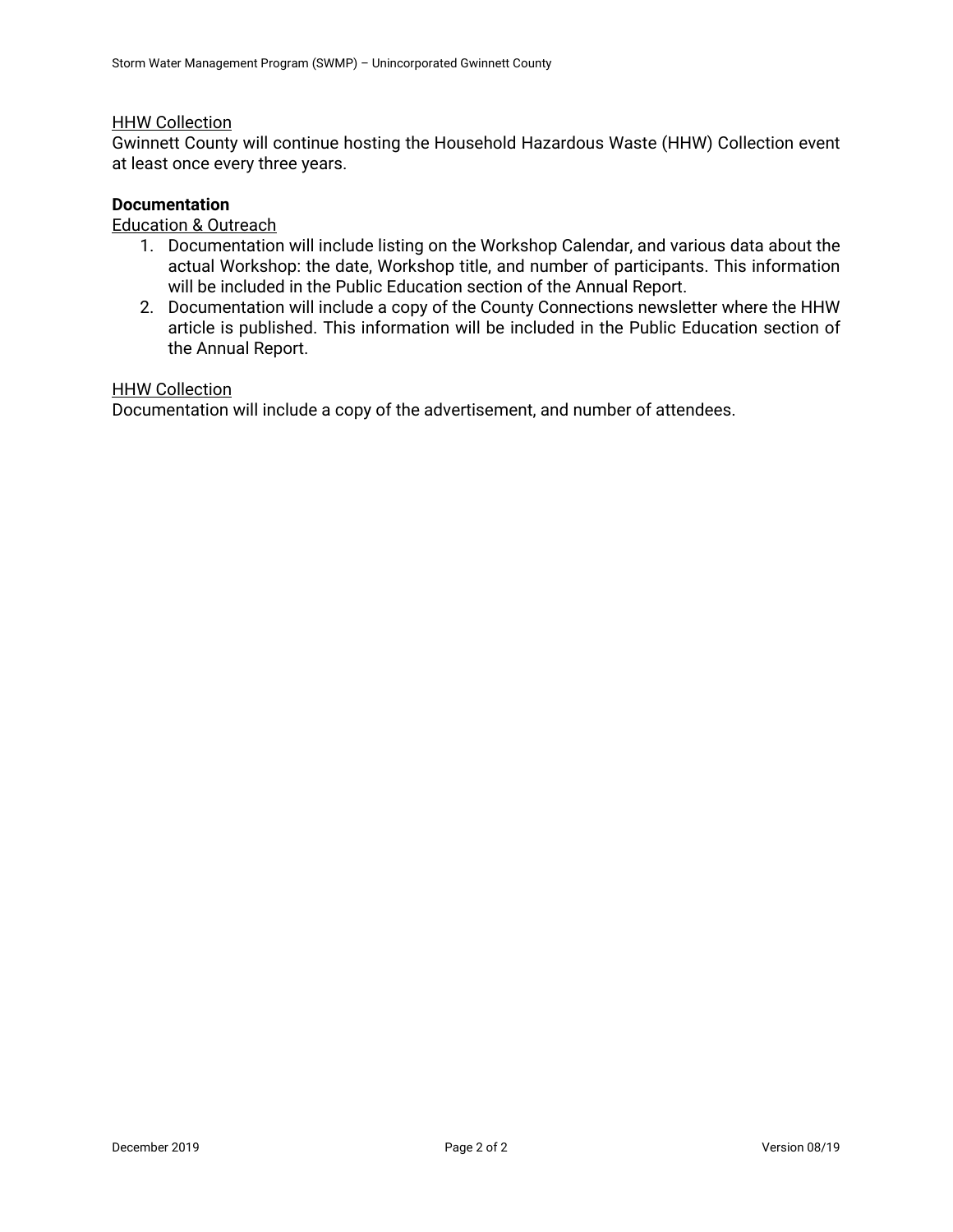# **Illicit Discharge Detection and Elimination Program Table 3.3.2 of the MS4 Permit Element B7 Sanitary Sewer Infiltration Controls**

# **Requirements:**

## Phase I MS4 NPDES Permit GAS 000118, Table 3.3.2:

- 7. Sanitary Sewer Infiltration Controls
	- a. If the permittee owns or operates the sanitary sewer system within its jurisdiction, implement the activities to detect and eliminate seepage and spillage from municipal sanitary sewer to the MS4 described in the SWMP. The permittee must perform at least one activity to detect and eliminate seepage and spillage from municipal sanitary sewers to the MS4 at least once each reporting period. Provide details on any activities performed during the reporting period in each annual report.

 $CFR$  122.26(d)(2)(iv)(B)(5): A description of a program to promote, publicize, and facilitate public reporting of the presence of illicit discharges or water quality impacts associated with discharges from municipal separate storm sewers;

## **Description of SWMP Component**

The County maintains the sanitary sewer system by performing a multitude of activities designed to maintain the integrity of the sanitary sewer system. These activities consist of, but are not limited to; manhole inspections, line walks, easement clearing, sanitary sewer line evaluation via use of TV cameras, pipe and manhole maintenance and rehabilitation, service stub replacements, and mechanical/chemical root control. The amount of any particular aspect of these maintenance and rehabilitation activities performed varies greatly during any specific time period and from year to year. However, all of them are typically conducted to some extent annually. For instance, CCTV is used continuously through the year but chemical root control is most effective if applied at a particular time of the year, and is not applied during most months. Further, the amount of root control applied each year is based on the CCTV program findings

### **Measurable Goals**

7. Sanitary Sewer Infiltration Controls

- a. Gwinnett County will perform at least one of the following activities during a reporting period.
	- 1. CCTV inspections of the sanitary sewer lines
	- 2. Inspection of the sanitary sewer manholes
	- 3. Point repairs made to a sanitary sewer assets
	- 4. Sanitary sewer lining projects
	- 5. Sanitary sewer main cleaning
	- 6. Root control application; mechanical and/or chemical
	- 7. Easements clearing

### **Documentation to be submitted with each Annual Report**

- 7. Sanitary Sewer Infiltration Controls
	- a. For those activities that Gwinnett County performed, the following data will be provided in the MS4 Annual Report
		- 1. Linear feet of CCTV inspections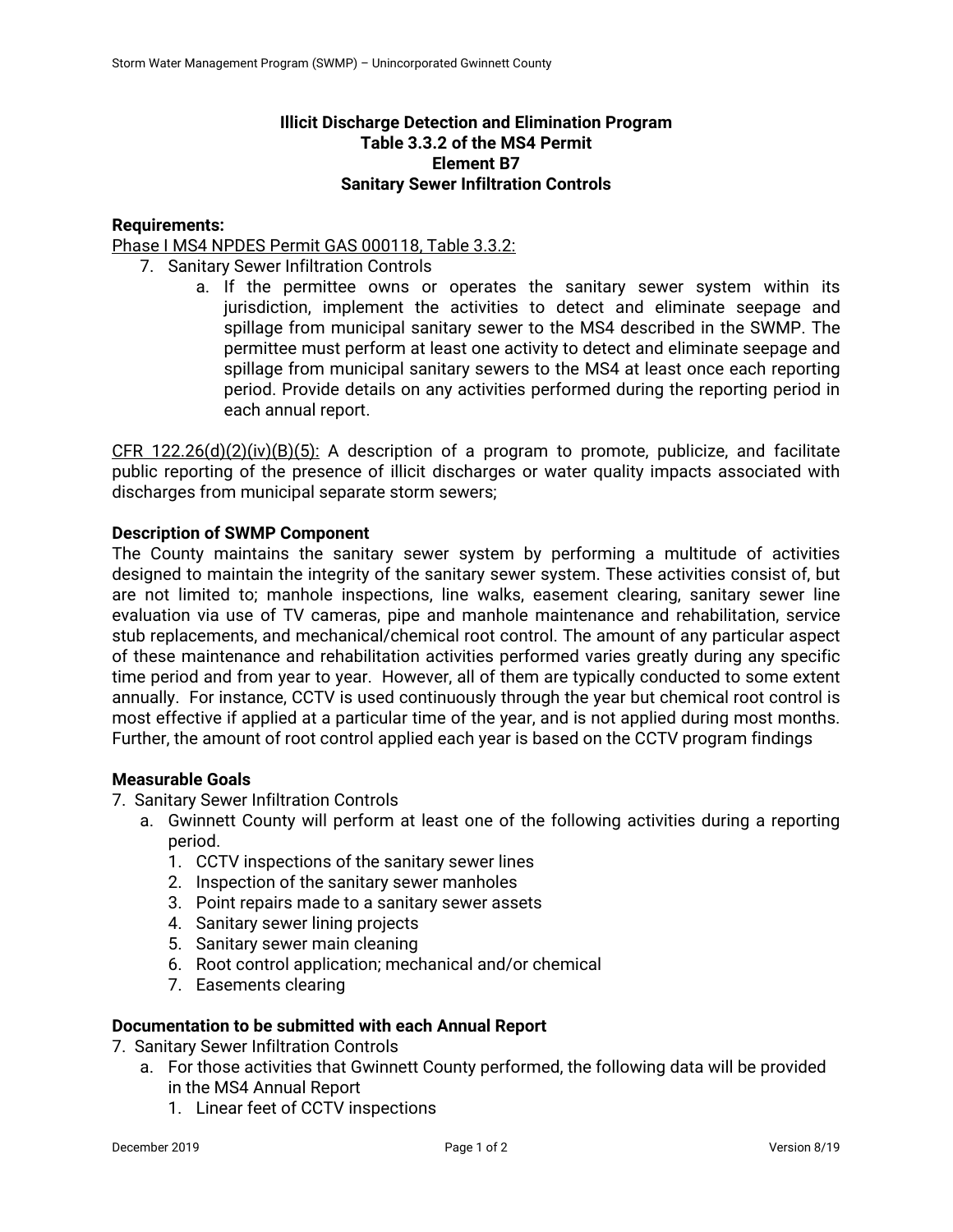- 2. Number of sanitary sewer manholes inspected
- 3. Number of point repairs made to a sanitary sewer asset
- 4. Linear feet of sanitary sewer lining projects
- 5. Linear feet of sewer main cleaned
- 6. Linear feet of root control applied; mechanical and chemical
- 7. Linear feet of easements cleared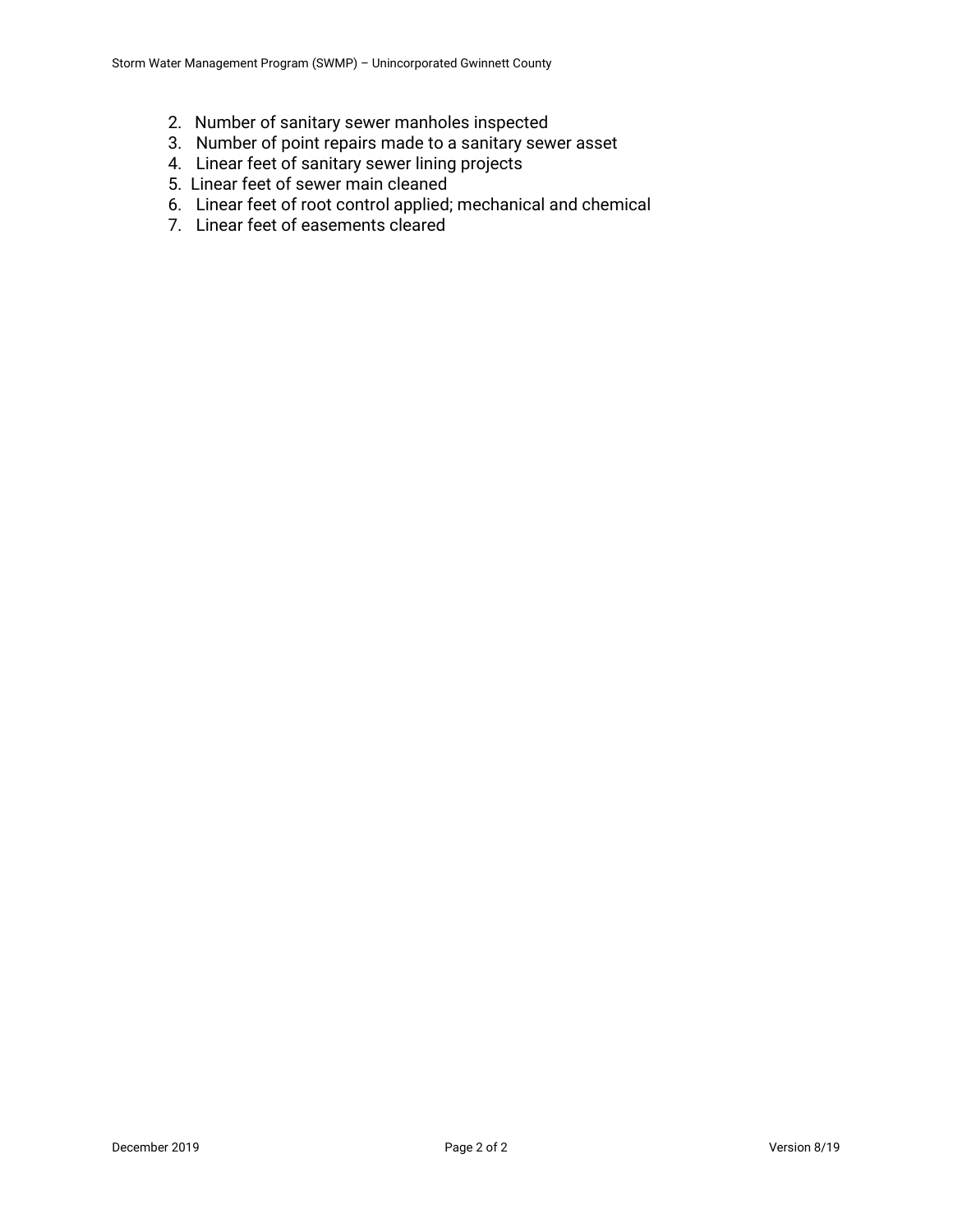# **Industrial Facility Stormwater Discharge Control Table 3.3.3 of the MS4 Permit Element C1 Industrial Facility Inventory**

# **Requirements:**

## Phase I MS4 NPDES Permit GAS 000118, Table 3.3.3:

- 1. Industrial Facility Inventory
	- a. Each reporting period, update the inventory of facilities with industrial activities that potentially discharge to the MS4. At a minimum, this shall include facilities listed on EPD's Industrial Storm Water General Permit (IGP) Notice of Intent (NOI) and No Exposure Exclusion (NEE) online listings. Provide an updated inventory in each annual report.

CFR 122.26(d)(2)(iv)(C): A description of a program to monitor and control pollutants in storm water discharges to municipal systems from municipal landfills, hazardous waste treatment, disposal and recovery facilities, industrial facilities that are subject to section 313 of title III of the Superfund Amendments and Reauthorization Act of 1986 (SARA), and industrial facilities that the municipal permit applicant determines are contributing a substantial pollutant loading to the municipal storm sewer system.

## **Description of SWMP Component**

The county has a well-established program to monitor and control pollutants in storm water discharges to municipal systems from industries as labeled in the MS4 Permit. This includes municipal landfills, hazardous waste treatment, disposal and recovery facilities, industrial facilities that are subject to section 313 of title III of the Superfund Amendments and Reauthorization Act of 1986 (SARA), and industrial facilities covered in the State's Industrial Storm Water General Permit (IGP).This Program has four parts:

- Industrial Inventory
- Industrial Inspection Program
- **•** Enforcement Procedures
- Educational Activities

Gwinnett County defines an industry as a business that engages in one of the following activities:

- Municipal waste landfills
- Hazardous waste treatment, disposal and recovery facilities
- Industrial facilities that are subject to section 313 of title III of the Superfund Amendments and Reauthorization Act of 1986 (SARA)
- Active businesses that are on the State's list of businesses that either have coverage, or exclusion from the General Permit for Stormwater Discharges Associated with Industrial Activity (IGP)

Gwinnett County will continue to annually review all accurate and available data sources in developing the Industrial Facility Inventory. These sources may include Gwinnett County's business license list, the State Industrial Stormwater Permittee List, and any other accurate and reliable lists available. All industries that submit a Notice of Intent (NOI) to apply for coverage under the State's IGP are required to submit of copy of the NOI to the MS4 Permittee. Gwinnett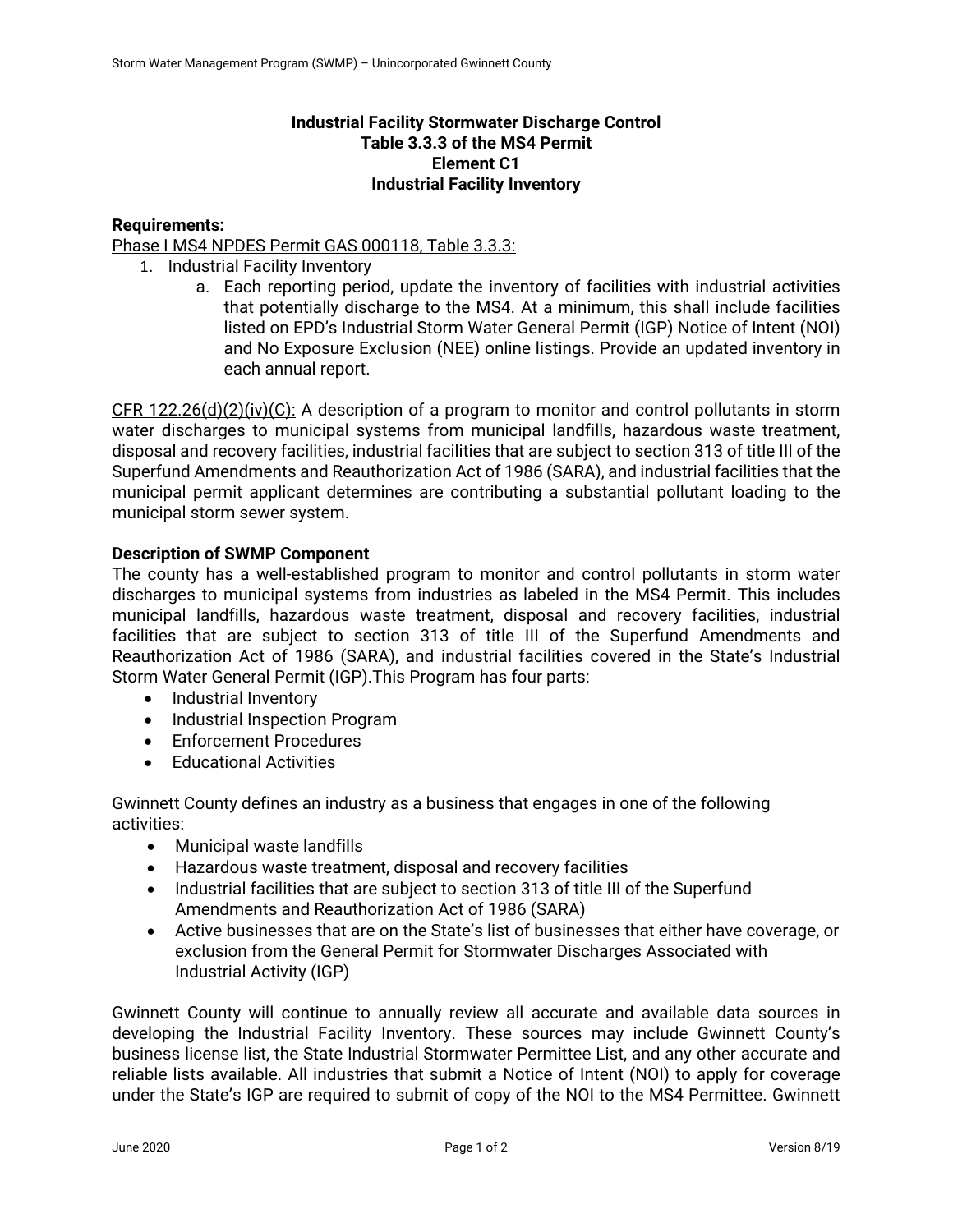keeps these NOIs on file and uses the information during industrial inspections and IDDE investigations.

### **Measurable Goals**

1. Gwinnett County will continue to update the Industrial Facility Inventory on an annual basis.

# **Documentation to be submitted with each Annual Report**

1. An updated inventory will be submitted with each annual report.

**Associated Appendices**: See Appendix C1 for the most recent Industrial Facility Inventory.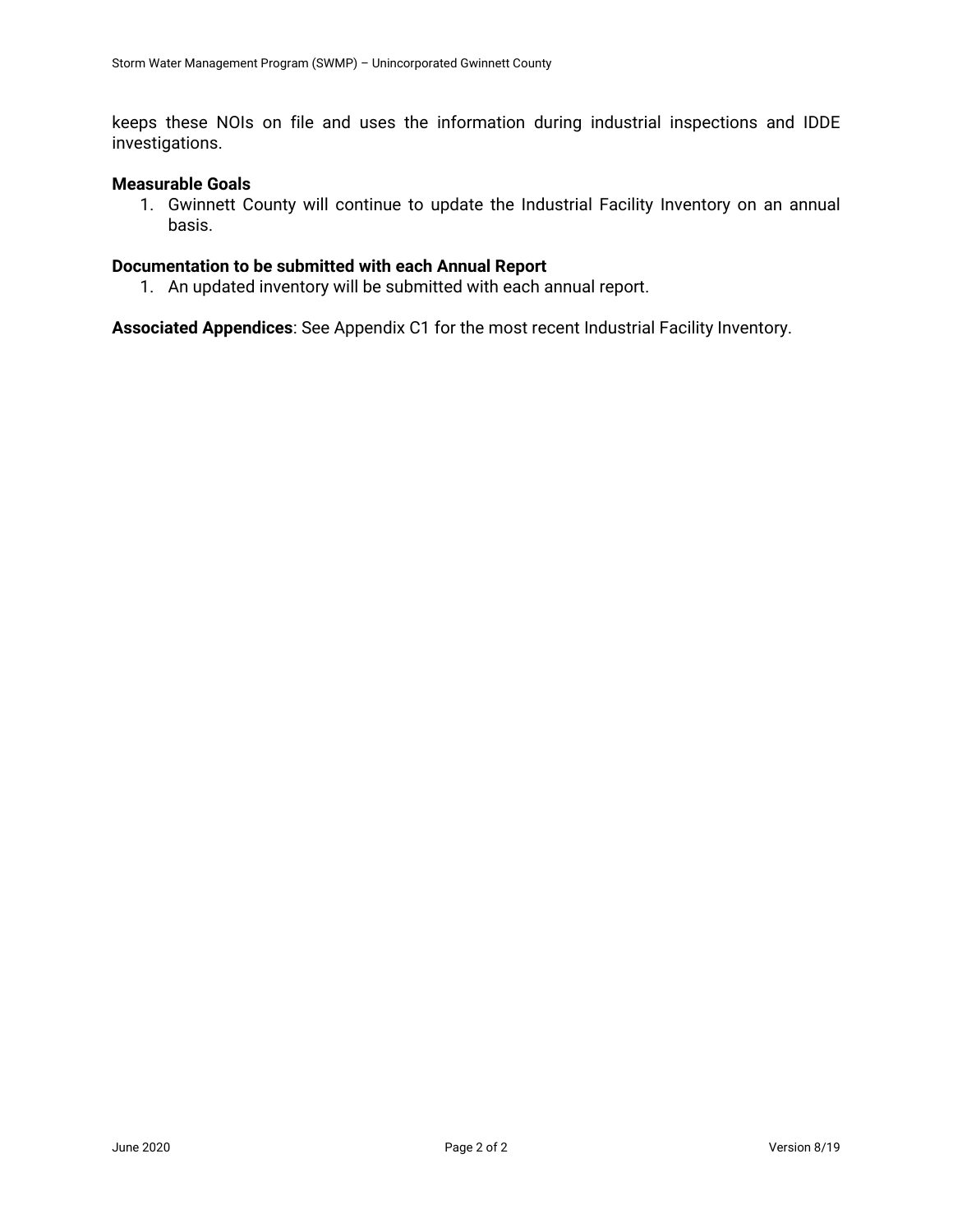# **Industrial Facility Stormwater Discharge Control Table 3.3.3 of the MS4 Permit Element C2 Industrial Inspection Program**

# **Requirements:**

### Phase I MS4 NPDES Permit GAS 000118, Table 3.3.3:

- 2. Industrial Inspection Program
	- a. Implement the industrial facility inspection program which includes the facility inspection prioritization, inspection frequency, and inspection documentation protocol described in the SWMP. Conduct inspections on 100% of the inventoried facilities that discharge to the MS4 within the 5-year period. For permittees with five or more industrial facilities included on the inventory, at a minimum, the permittee must conduct inspections on 5% of the industrial facilities on the inventory each reporting period, or if inspections are done by geographical area, then one area or sector must be inspected each reporting period so that some inspections are performed during each reporting period. If a low percentage of inspections is conducted during one reporting period, then the permittee must increase the inspection frequency in subsequent reporting periods to ensure that 100% of the facilities are inspected within the 5-year permit term. Provide the total number of facilities and the number and percentage of inspections conducted during the reporting period and documentation of the inspections in each annual report.
	- b. Implement a monitoring program for stormwater runoff from industrial facilities, waste facilities and hazardous waste treatment, storage and disposal facilities, as defined the SWMP. Provide the results of any monitoring conducted during the reporting period in each annual report. The permittee may use monitoring results provided by the industrial facility. This shall include all facilities that the permittee determines are contributing a substantial pollutant loading to the MS4.

CFR 122.26(d)(2)(iv)(C)(1): A description of a program to monitor and control pollutants in storm water discharges to municipal systems from municipal landfills, hazardous waste treatment, disposal and recovery facilities, industrial facilities that are subject to section 313 of title III of the Superfund Amendments and Reauthorization Act of 1986 (SARA), and industrial facilities that the municipal permit applicant determines are contributing a substantial pollutant loading to the municipal storm sewer system. The program shall: (*1*) Identify priorities and procedures for inspections and establishing and implementing control measures for such discharges; (*2*) Describe a monitoring program for storm water discharges associated with the industrial facilities identified in paragraph (d)(2)(iv)(C) of this section, to be implemented during the term of the permit, including the submission of quantitative data on the following constituents: any pollutants limited in effluent guidelines subcategories, where applicable; any pollutant listed in an existing NPDES permit for a facility; oil and grease, COD, pH, BOD<sub>5</sub>, TSS, total phosphorus, total Kjeldahl nitrogen, nitrate plus nitrite nitrogen, and any information on discharges required under §122.21(g)(7) (vi) and (vii).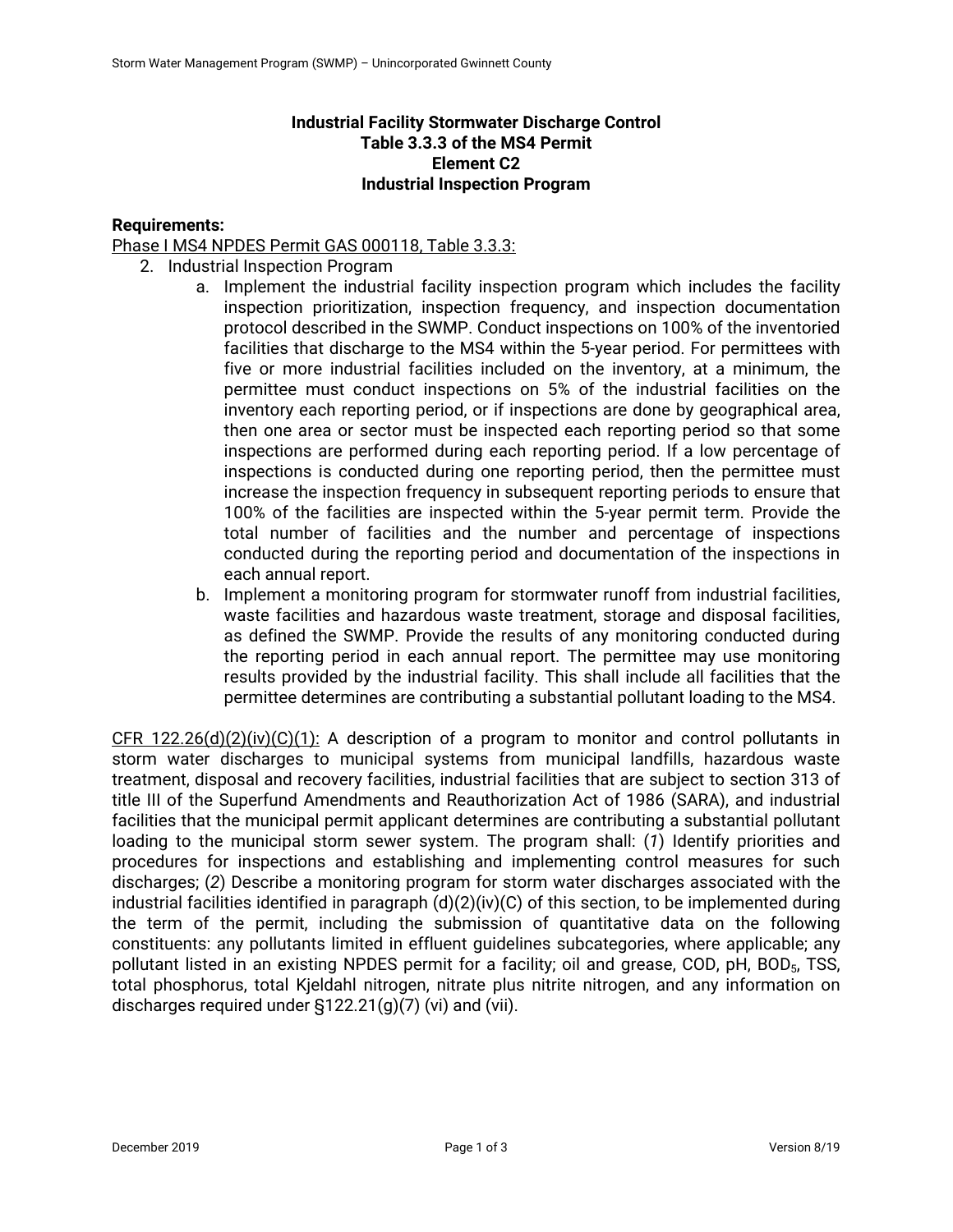### **Description of SWMP Component**

The County has a well-established Industrial Inspection Program, which includes an Industrial Monitoring Program. This Program provides for inspections of businesses and industry types that have the potential to contaminate stormwater runoff that discharge's from those sites to the MS4.

Gwinnett County defines an industry as a business that engages in one of the following activities:

- Municipal waste landfills
- Hazardous waste treatment, disposal and recovery facilities
- Industrial facilities that are subject to section 313 of title III of the Superfund Amendments and Reauthorization Act of 1986 (SARA)
- Businesses that are subject to the State's General Permit for Stormwater Discharges Associated with Industrial Activity (IGP)

There are six primary steps that should be followed each time an investigation is to be performed:

- A. Communication & Initiation communicating and initiating an inspection, i.e. make an appointment. This allows the business to provide the appropriate staff level during the inspection, thus being more efficient for both the County and the business. In some cases an appointment may not be necessary.
- B. Desktop Survey research and review of reported concerns and enforcement history, using the available various data sources and tools. Prior to performing an industrial inspection the Inspector will review the historical record in the files, any NOI or NEE submitted for the facility, any SWPPP submitted for the facility, the businesses IGP status through the GA EPD website, the EPD and Gwinnett County complaint history, and any other relevant information. They will note any significant issues that need to be addressed during the inspection process. In preparation they may also review the 303(d) list for streams that may be affected by runoff from this facility, and may review the past inspection results for potential pollutants that may be in the runoff from this facility.
- C. Field Assessment identify illicit discharges and illegal connections to County maintained stormwater structures; perform public outreach with an emphasis on nonpoint source pollution, pollution prevention, and IDIC ordinance issues. These inspections will include, but are not limited to; Storage and Containment, Disposal Systems, and Stormwater Structures and Drainage Systems. If the business is required to sample their stormwater discharge due to the IGP requirements, they will be asked to provide the last 12 months of data. Lastly, if there is evidence that activities on-site could be causing a water quality problem in the MS4 structures, or in the local streams, a sample may be taken and analyzed for the pollutant of concern. Gwinnett County will take into consideration the following information when determining the pollutant(s) of concern:
	- a. Applicable effluent guidelines subcategories noted in the IGP.
	- b. Existing NPDES permits for the facility.
- D. Resolution follow-up activities such as Guidance Notice, Notice of Violation, Citation, referrals, and data entry, and other post-processing related tasks.
- E. Site reassessment  $-$  if necessary, return to site to identify and document corrective actions taken.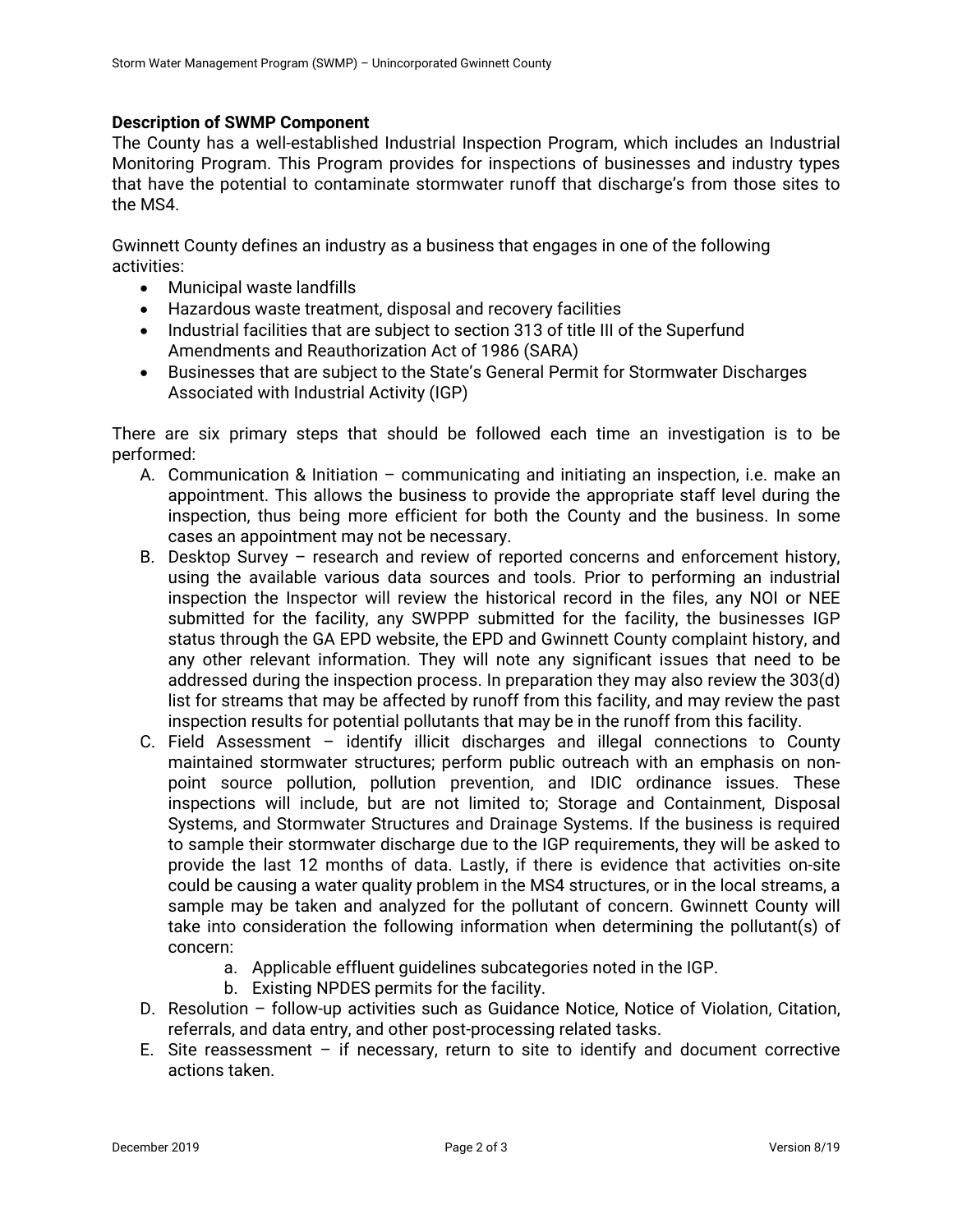F. Tracking & Reporting – completion of data entry and proper documentation of activities. Each inspection report will include an aerial map of the industry with indications of photo locations, a contact sheet with associated pictures, and a copy of any Guidance Notices or enforcement actions. Inspection reports are made available to the industry if requested.

All inspection reports and monitoring data will be provided to the business.

### **Measurable Goals**

- 2a. Conduct inspections on 100% of the inventoried facilities that discharge to the MS4 within the 5-year permit period. At least 5% of the inventoried facilities will be inspected each year.
- 2b. If there is evidence that activities on-site could be causing a water quality problem in the MS4 structures, or in the local streams, a sample may be taken and analyzed for the pollutant of concern. Additionally, if the business discharges to the Gwinnett County MS4, and should be permitted under the State IGP, the business will be asked to provide the results of the IGP required monitoring.

### **Documentation to be submitted with each Annual Report**

- 2a. Gwinnett County will provide the total number of facilities and the number and percentage of inspections conducted during the reporting period in each annual report. The County will also provide copies of each industrial business inspection report for each industrial business inspection conducted during the reporting period.
- 2b. Gwinnett County will provide the results of any stormwater industrial monitoring conducted during the reporting period in each annual report. This shall include all facilities that the permittee determines are contributing a substantial pollutant loading to the MS4.

**Associated Appendices**: A blank inspection form can be found in Appendix A6. Note that this form is used for all business inspections, and a field at the top of the form identifies which type of inspection it is; municipal, industrial or HVPS.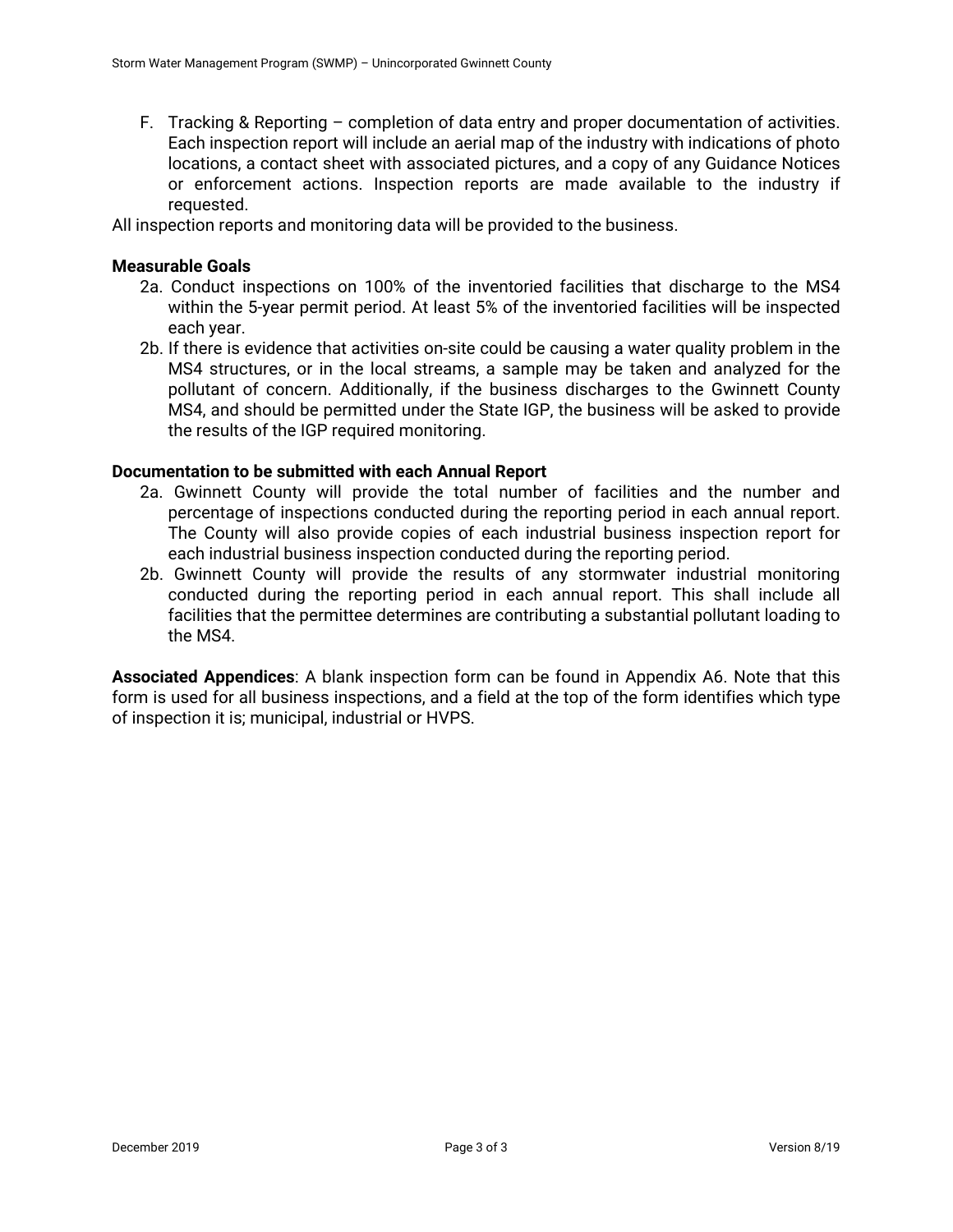# **Industrial Facility Storm Water Discharge Control Table 3.3.3 of the MS4 Permit Element C3 Enforcement Procedures**

### **Requirements:**

Phase I MS4 NPDES Permit GAS 000118, Table 3.3.3:

3. Implement enforcement procedures described in the SWMP and in accordance with the ERP in Part 3.3.6 of this permit if a stormwater violation is noted at an industrial facility that discharges to the MS4. Provide documentation on any enforcement actions taken during the reporting period in each annual report.

CFR 122.26(d)(2)(iv)(C): A description of a program to monitor and control pollutants in storm water discharges to municipal systems from municipal landfills, hazardous waste treatment, disposal and recovery facilities, industrial facilities that are subject to section 313 of title III of the Superfund Amendments and Reauthorization Act of 1986 (SARA), and industrial facilities that the municipal permit applicant determines are contributing a substantial pollutant loading to the municipal storm sewer system.

### **Description of SWMP Component**

The Department of Water Resources manages the inspection and subsequent enforcement activities concerning the stormwater discharges to the MS4 from industrial facilities. This includes preparing for and conducting inspections, addressing complaints, and managing any related enforcement activities. DWR conducts these activities under the authority of the County's Illicit Discharge and Illegal Connection Ordinance (IDIC). If a facility is found to be in violation of the IDIC ordinance the DWR inspector will undertake appropriate enforcement actions, utilizing the most recent Enforcement Response Plan (ERP) for IDDE Violations as guidance. These actions may include Guidance Notices, Notices to Comply, Notices of Violation, Citations and/or monetary penalties.

### **Measurable Goals**

3. When an industrial facility that discharges to the Gwinnett County MS4 is found to be in violation of the IDIC ordinance Gwinnett County will continue to undertake appropriate enforcement actions, utilizing the most recent Enforcement Response Plan (ERP) for IDDE Violations as guidance.

### **Documentation to be submitted with each Annual Report**

3. Gwinnett County will continue to continue to provide, in each annual report, data concerning enforcement actions, taken during the reporting period and associated with stormwater discharges to the MS4 from industrial facilities.

**Associated Appendices**: See Appendix J1 for a copy of the most recent ERP for IDDE Violations.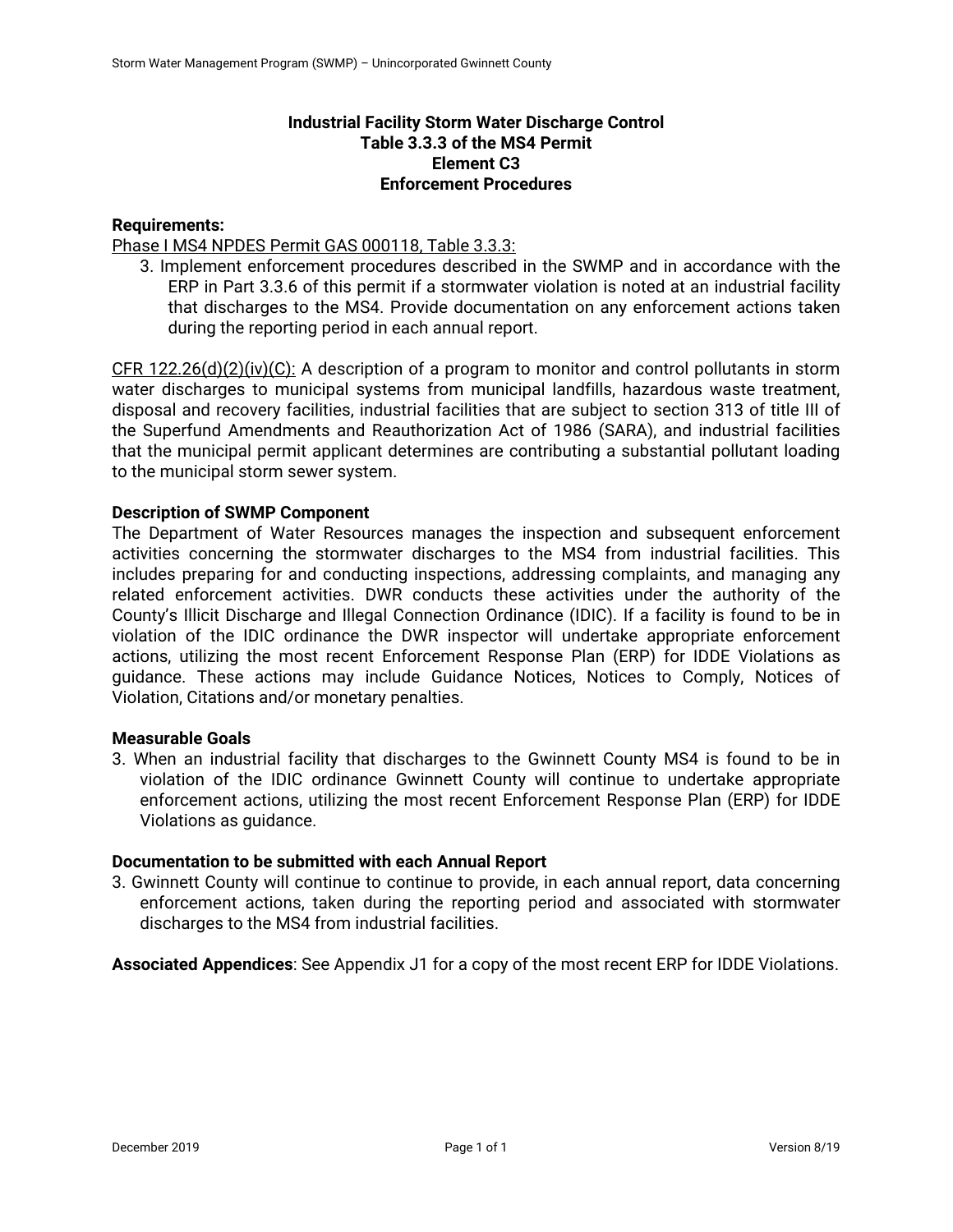# **Industrial Facility Storm Water Discharge Control Table 3.3.3 of the MS4 Permit Element C4 Educational Activities**

### **Requirements:**

Phase I MS4 NPDES Permit GAS 000118, Table 3.3.4:

4. Implement educational activities for industrial facilities (e.g., brochure distribution, website posting) during the reporting period. Conduct an educational activity related to industrial facilities at least once each reporting period. Provide documentation of any educational activities performed during the reporting period in each annual report.

### **Description of SWMP Component**

Gwinnett County will use multiple methods of educating the industries within our jurisdiction. See below:

- Direct Communication: The most efficient way to educate the industries is at the time of the inspection. We use any accurate and available sources for this education material. This may include materials from Volume Three of the Georgia Stormwater Management Manual, materials from other public agencies, or materials we have developed ourselves. Educating the business representative, on site, during the business inspection, allows the business representative to ask questions and acquire clarity about the subject matter before we leave the site. We will also provide the same educational material with the Inspection Report that we mail to the business after the inspection.
- Facebook Posts: In an attempt to educate multiple businesses at the same time, the County will provide educational posts to our Facebook Page four times a year. These posts will cover topics such as: IDDE, Good Housekeeping, Watersheds and Pollutants of Concern, etc.

### **Measurable Goals**

- 4. Gwinnett County will report on the multiple methods of educating the industries within our jurisdiction.
	- Direct Communication: Gwinnett County will continue to provide, during each inspection, educational materials and clarification on any stormwater related questions the business representative may be concerned about.
	- Facebook Posts: The County will provide educational posts to our Facebook Page four times a year. These posts will cover topics such as: IDDE, Good Housekeeping, Watersheds and Pollutants of Concern, etc.

### **Documentation to be submitted with each Annual Report**

- 4. Gwinnett County will document the multiple methods of educating the industries within our jurisdiction.
	- Direct Communication: Gwinnett County will include in the inspection report, the educational materials provided to the business during each inspection.
	- Facebook Posts: The County will provide Screen Shots of the educational posts to our Facebook Page. These posts will occur four times a year.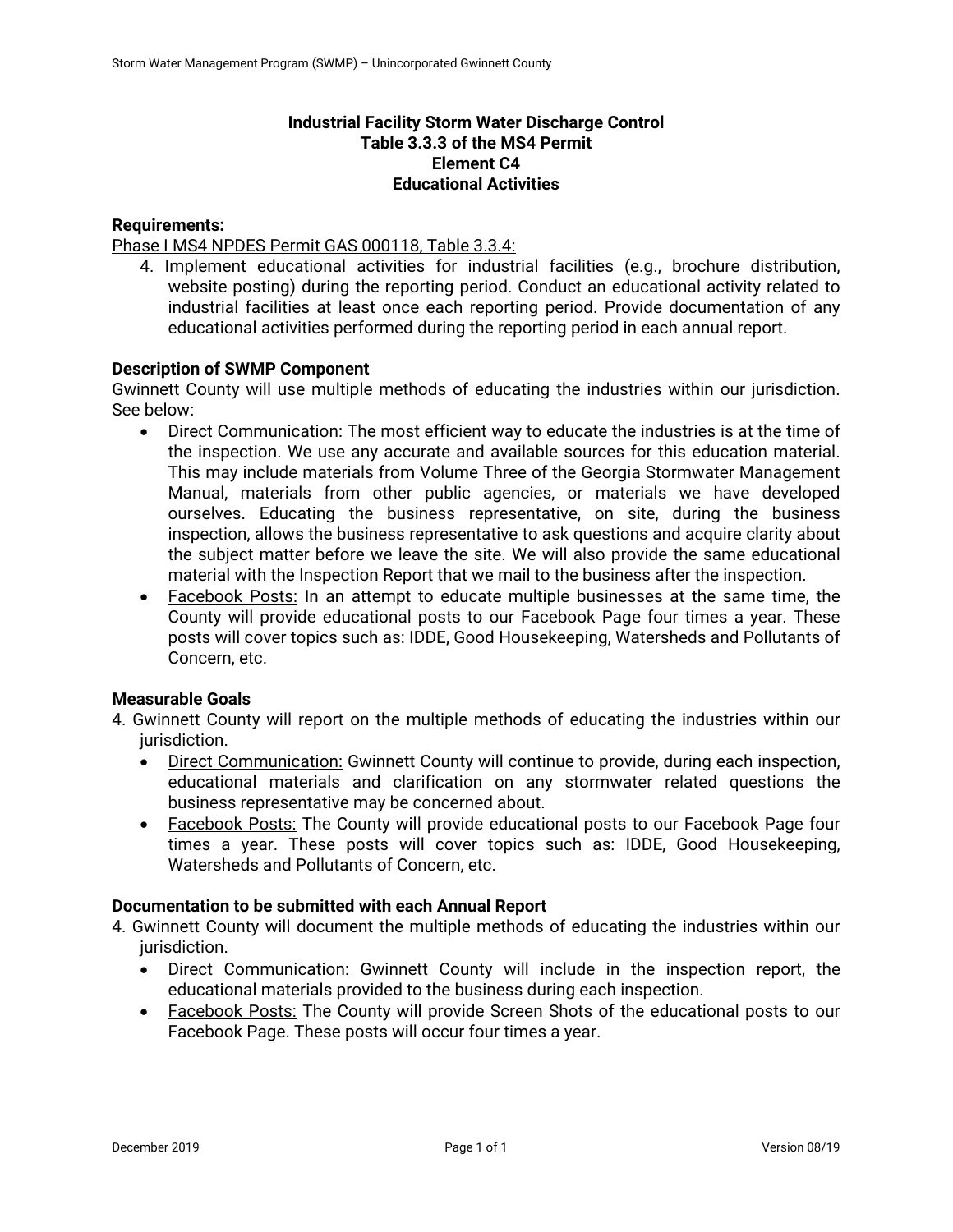# **Construction Site Management Table 3.3.4 of the MS4 Permit Element D1 Legal Authority**

# **Requirements:**

Phase I MS4 NPDES Permit GAS 000118, Table 3.3.4:

1. Legal Authority

Re-evaluate and modify the existing Erosion and Sedimentation (E&S) ordinance when necessary for compliance with this permit. The permittee must ensure that the E&S ordinance provides the authority to issue land disturbing activity permits; requires best management practices to prevent and minimize E&S; requires erosion, sedimentation and pollution control plan submission and review prior to commencing construction, conduct inspections and enforcement, including stop work orders, bond forfeiture, and monetary penalties; and require education and certification for persons involved in land development, design, review permitting, construction, monitoring, inspection and other land disturbing activities. If the E&S ordinance is revised during the reporting period, submit a copy of the adopted ordinance in the annual report.

CFR 122.26(d)(2)(iv)(D): A description of a program to implement and maintain structural and non-structural best management practices to reduce pollutants in storm water runoff from construction sites to the municipal storm sewer system.

### **Description of SWMP Component**

The Gwinnett County Department of Planning & Development (P&D) administers the Plan Review activities, Land Disturbance Permit, and Erosion and Sedimentation Control activities in accordance with the current soil erosion and sedimentation requirements as defined in the Unified Development Ordinance (UDO). The soil erosion and sedimentation requirements were incorporated into the UDO which was adopted February 25, 2014, and updated on March 19, 2019.

A Memorandum of Agreement (MOA) with the Georgia Soil and Water Conservation District (GSWCD) provides Gwinnett County with the authority to perform erosion and sedimentation control plan reviews of construction related documents, and defines Gwinnett County as a Local Issuing Authority (LIA) for Land Disturbance Permits (LDP). Gwinnett County has continuously been in compliance with the Georgia Erosion and Sedimentation Act (GESA) since 1981.

# **Measurable Goals**

1. Gwinnett County will continue to maintain the soil erosion and sedimentation requirements of the Unified Development Ordinance in compliance with the most recent version of the State's model E&SC rule.

# **Documentation to be submitted with each Annual Report**

1. Any revisions to the soil erosion and sedimentation requirements of the Unified Development Ordinance will be included in the associated MS4 Annual Report.

**Associated Appendices**: See Appendix D1 for the following documents: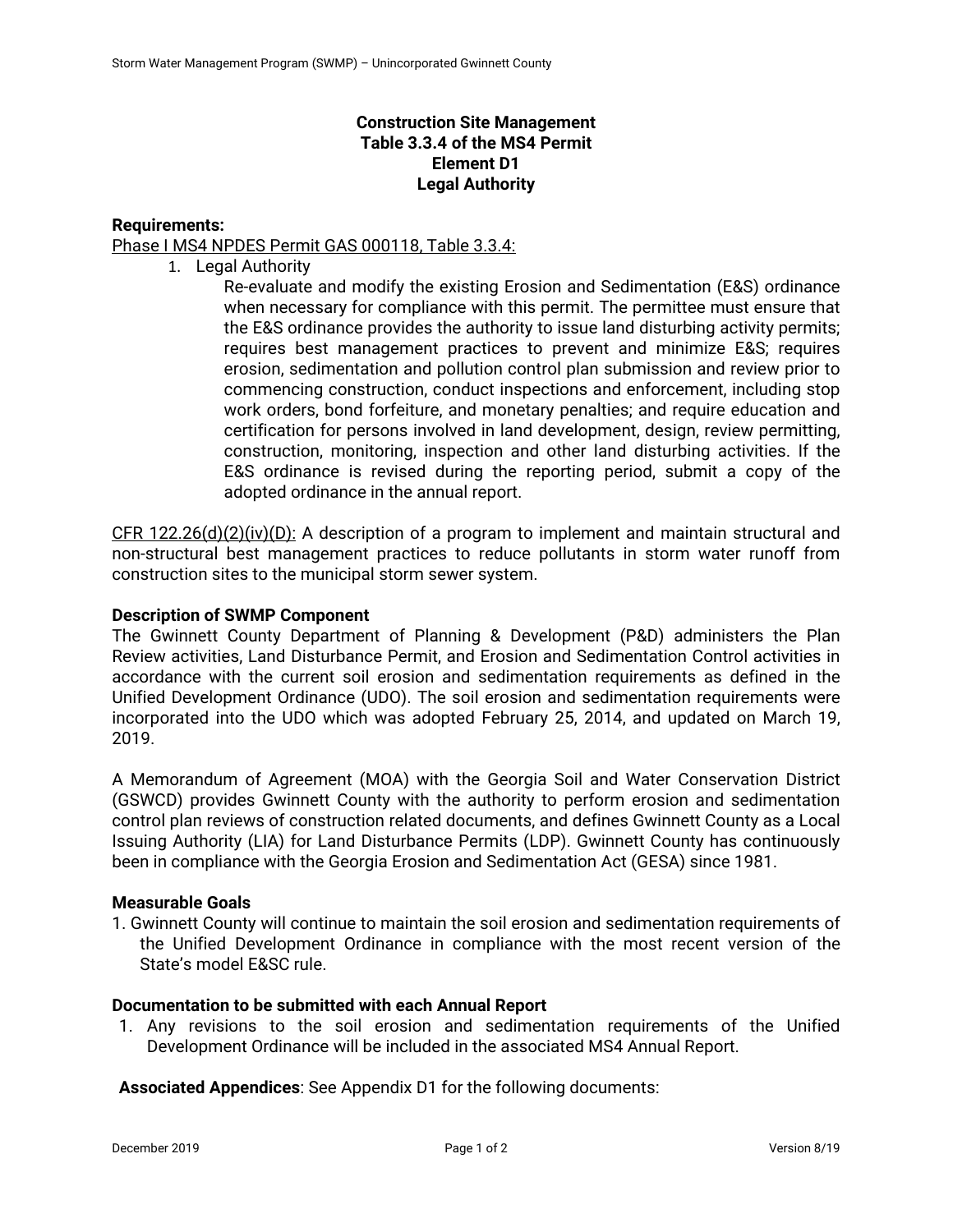- A copy of the signed resolution adopting the most recent Erosion and Sedimentation Ordinance, signed March 19, 2019. These changes to the UDO and others are being compiled into a new edition of the UDO. Expected delivery date is sometime in the first quarter of 2020.
- A copy of the most recent version of the MOA between the Gwinnett County Soil and Water Conservation District and Gwinnett County, providing Gwinnett County the authority to review and enforce E&S Plans, signed 1982.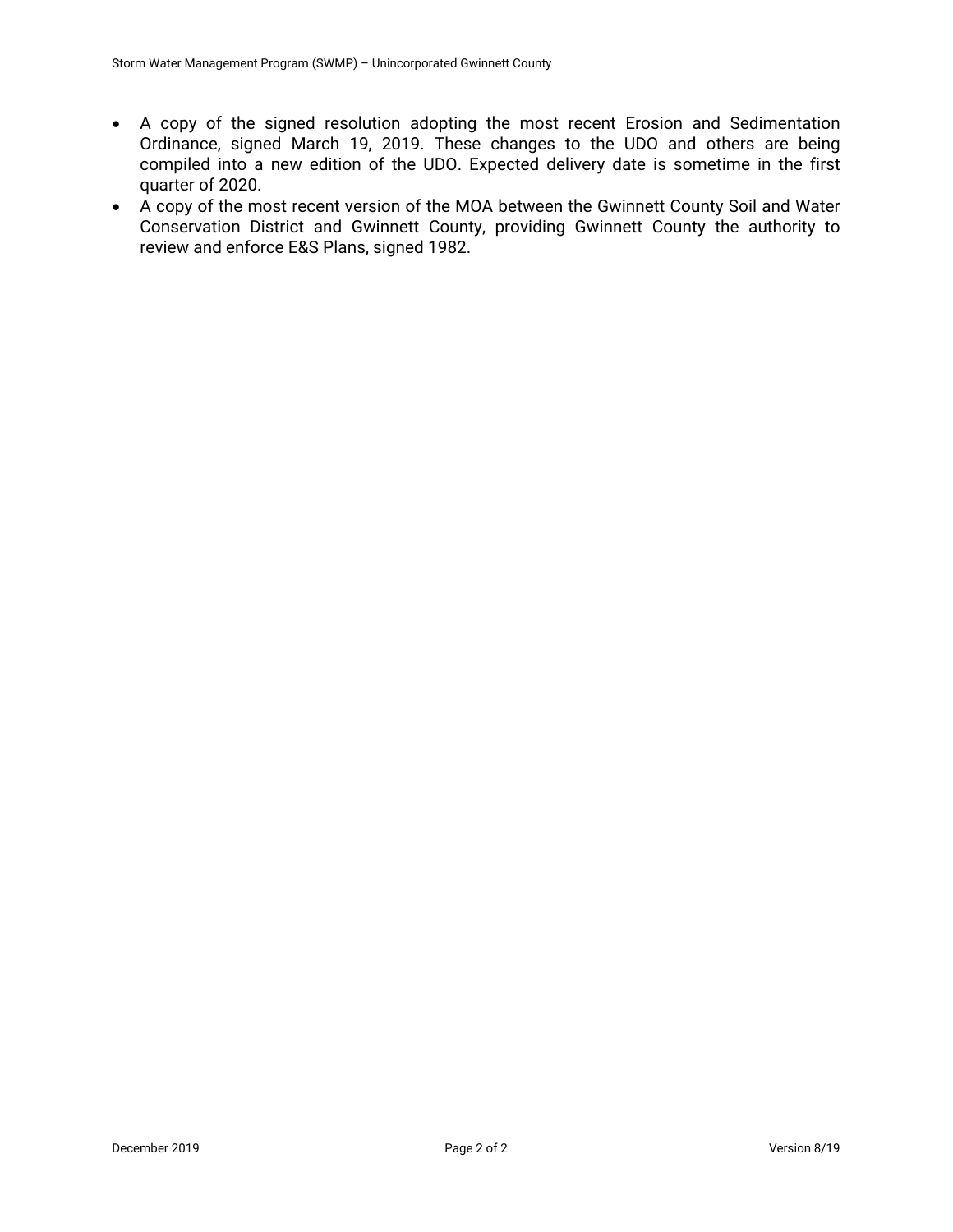# **Construction Site Management Element D2 Table 3.3.4 of the MS4 Permit Site Plan Review Procedures**

# **Requirements:**

Phase I MS4 NPDES Permit GAS 000118, Table 3.3.4:

- 2. Site Plan Review Procedures
	- a. Ensure that 100% of the site plans are reviewed in accordance with the site plan review procedures described in the SWMP.
	- b. Provide a list of the site plans received and the number of plans reviewed, approved, or denied during the reporting period in each annual report.
	- c. Provide the number of Land Disturbance Activity (LDA) permits issued during the reporting period in each annual report.

CFR 122.26(d)(2)(iv)(D)(1): A description of procedures for site planning which incorporate consideration of potential water quality impacts.

 $CFR$  122.26(d)(2)(iv)(D)(2): A description of requirements for nonstructural and structural best management practices.

### **Description of SWMP Component**

Protection of the streams from construction related pollutants is overseen by the Department of Planning and Development (P&D). All Construction Projects, both new developments and redevelopments; commercial and residential, are required to submit Erosion and Sedimentation Control Plans (E&SC Plans) for P&D review. The review of these plans includes a comment and resubmittal process, allowing developers to adjust their submittals in order to achieve approval from P&D, along with managing the Land Disturbance Activity Permits (LDP). Gwinnett County has been delegated responsibility by the State to issue LDPs, and has also entered into a Memorandum of Agreement (MOA) with the Georgia Soil and Water Conservation District that allows the county to conduct technical plan reviews of all E&SC Plans under their jurisdiction. All construction projects, unless specifically exempted, are required to install at least minimum measures to control E&S runoff.

Developers use both structural controls and non-structural controls to protect the water quality of the receiving streams. A complete listing of structural and non-structural BMPs can be found in the Manual for Erosion and Sedimentation Control (Green Book), which is produced by the Georgia Soil and Water Conservation Commission. The structural controls typically used by developers include silt barriers, inlet protection, temporary sediment ponds, riprap, check dams, and other BMPs noted in the Green Book. Non-structural controls may include buffers, site planning procedures and good housekeeping, also listed in the Green Book.

P&D has developed procedures to ensure water quality issues are addressed at the design and permitting stage. Generally this is achieved through plan review and site inspections to ensure that job sites comply with these plans. The procedures are as follows: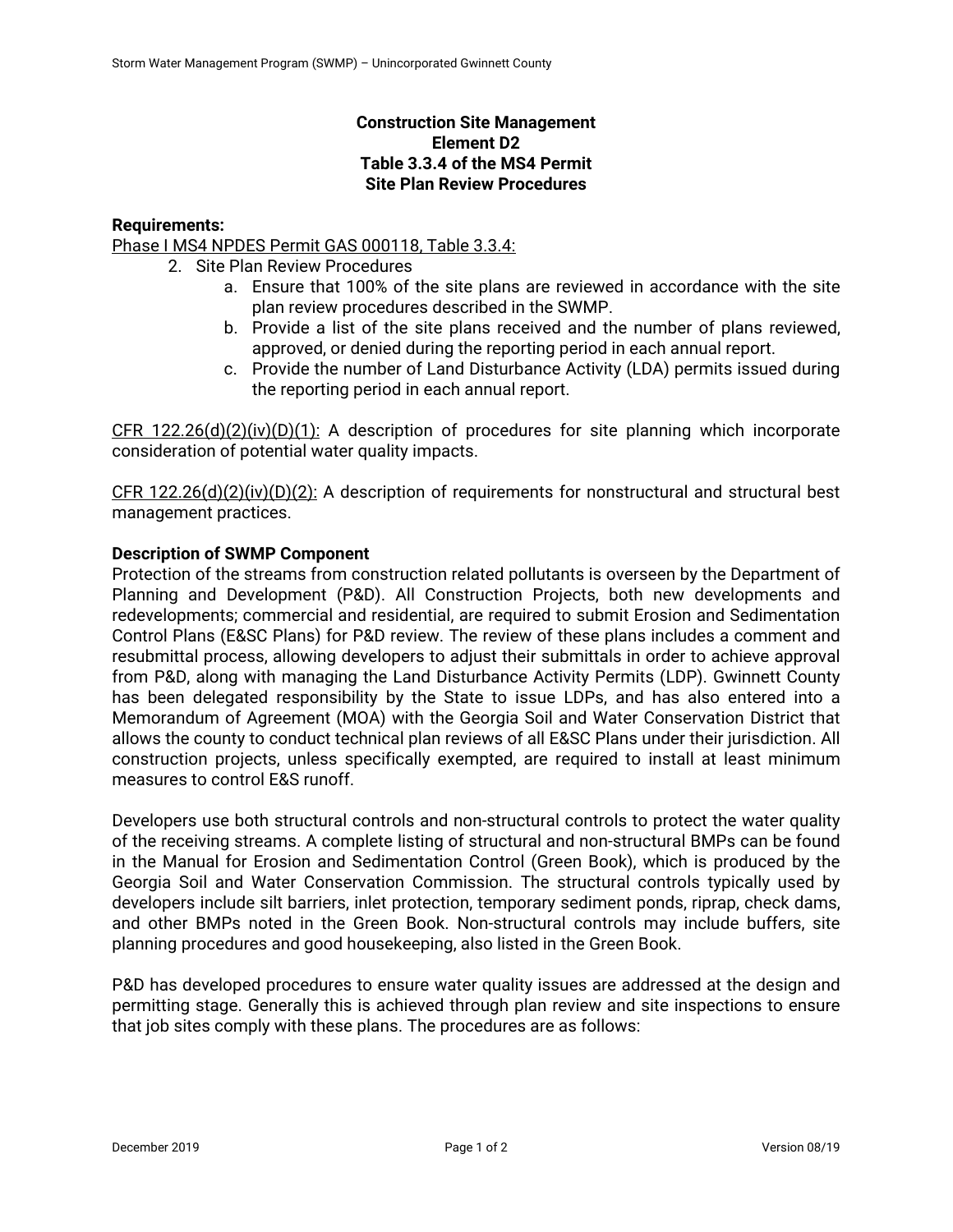### **Site Review Procedure**

- 1) Site plans are submitted to P&D by developers or engineers.
- 2) Sediment and Erosion Control plans are required for any development that will disturb areas larger than 5,000 square feet and that is not exempted by the Soil Erosion, Sedimentation and Pollution Control Chapter of the County's Unified Development Ordinance (UDO), section 400-20.
- 3) E&SC Plans are reviewed by a GSWCC E&S Level 2 Certified County staff trained in sediment and erosion control.
- 4) Plans are reviewed by P&D staff familiar with the County's erosion and sedimentation control requirements and the Green Book. Professional judgment is employed by these staff to determine whether a submitted E&SC Plan is adequate for the proposed development.
- 5) Once an E&S Plan has been reviewed and approved, an LDA permit is issued by P&D.

### **Measurable Goals**

- 2. Site Plan Review Procedure Goals
	- a. Gwinnett County will continue to review all site plans for compliance with the County's Soil Erosion, Sedimentation and Pollution Control Chapter of the County's Unified Development Ordinance (UDO), Title 3, Section 400-20.
	- b. Gwinnett County will continue to compile a list of the site plans received and the number of plans reviewed, approved, or denied during the reporting period.
	- c. Gwinnett County will continue to compile a list of the Land Disturbance Activity (LDA) permits issued during the reporting period.

### **Documentation to be submitted with each Annual Report**

2. Site Plan Review Procedure Documentation

- a. Gwinnett County will provide a list of all Site Plans received, noting their site plan review status, in each annual report.
- b. Gwinnett County will provide a list of the Site Plans received and the number of plans reviewed, approved, or denied during the reporting period in each annual report.
- c. Gwinnett County will provide a listing of the Land Disturbance Activity (LDA) permits issued during the reporting period in each annual report.

**Associated Appendices**: See Appendix D2 for the following documents:

- A copy of the signed resolution adopting the most recent Erosion and Sedimentation Ordinance, signed March 19, 2019. These changes to the UDO and others are being compiled into a new edition of the UDO. Expected delivery date is sometime in the first quarter of 2020.
- A copy of the flowchart that details the Development and Permitting process.
- A copy of the blank site plan review checklist.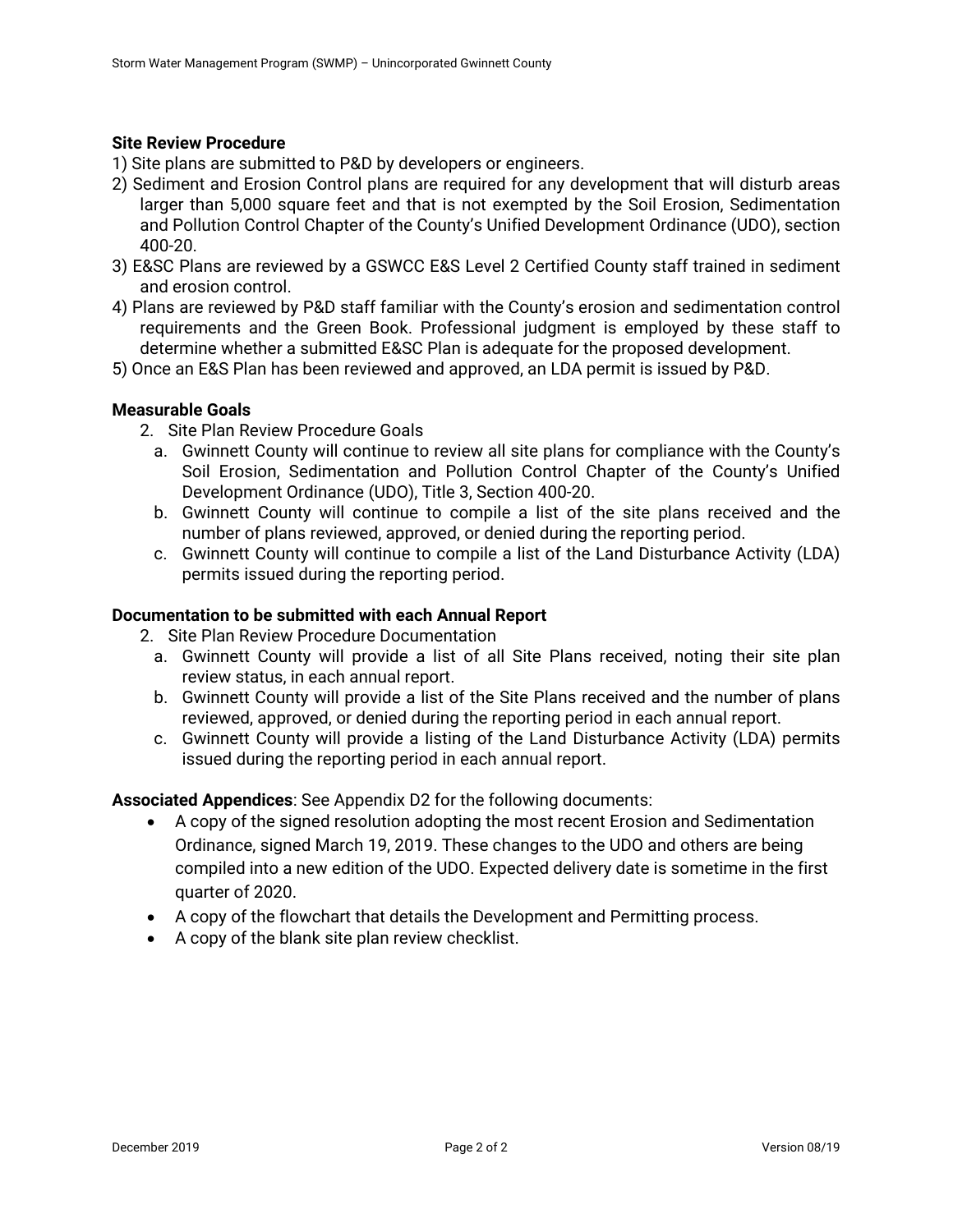# **Construction Site Management Element D3 Table 3.3.4 of the MS4 Permit Construction Site Management Inspection Program**

### **Requirements:**

# Phase I MS4 NPDES Permit GAS 000118, Table 3.3.4:

- 3. Inspection Procedures
	- a. Implement the construction site inspection program. The purpose of the inspections is to ensure that the structural and non-structural BMPs at construction sites are properly designed and maintained as specified in the Construction General Permits (CGPs).
	- b. The construction site inspection program shall include the facility inspection prioritization, inspection frequency, and inspection documentation protocol described in the SWMP or in accordance with the Manual for Erosion and Sediment Control in Georgia. At a minimum, the permittee must conduct at least one inspection at each active construction site during the reporting period.
	- c. Provide the number of active sites and the number of inspections conducted by the permittee during the previous reporting period in each annual report.

 $CFR$  122.26(d)(2)(iv)(D)(3): A description of procedures for identifying priorities for inspecting sites and enforcing control measures which consider the nature of the construction activity, topography, and the characteristics of soils and receiving water quality.

### **Description of SWMP Component**

The Department of Planning & Development (DPD) manages the inspection and subsequent enforcement activities concerning Erosion, Sediment, and Pollution Control (ESPC) Plans and associated land disturbance activity LDA Permits. This includes residential, commercial and county projects that have gone through the site plan review activities. DPD conducts these activities under the authority of the County's Unified Development Ordinance (UDO). If a site is found to be in non-compliance with the approved site plans, the LDA Permit, or the UDO, DPD inspectors will undertake appropriate enforcement actions. These actions may include Notice of Violations, Citations, Stop Work Orders, and/or court imposed penalties.

Inspection of each construction site to ensure the required erosion and sediment control measures are in place includes the following:

- Verification that the construction entrance pad is properly installed upon arrival.
- Review of the National Pollutant Discharge Elimination System (NPDES) log book for construction sites greater than one (1) acre of disturbed area to verify erosion sediment control compliance oversight is maintained.
- Traversing the entire perimeter of the construction site to inspect silt fencing and all other BMP's specified on the plans authorized for permit.
- Traversing the entire interior of the construction site to inspect temporary sediment basins, catch basin structures, and silt fencing along curb and gutter in critical areas.
- Documenting all deficiencies observed and submitting to the site erosion and sediment control superintendent in writing with a target date for correction.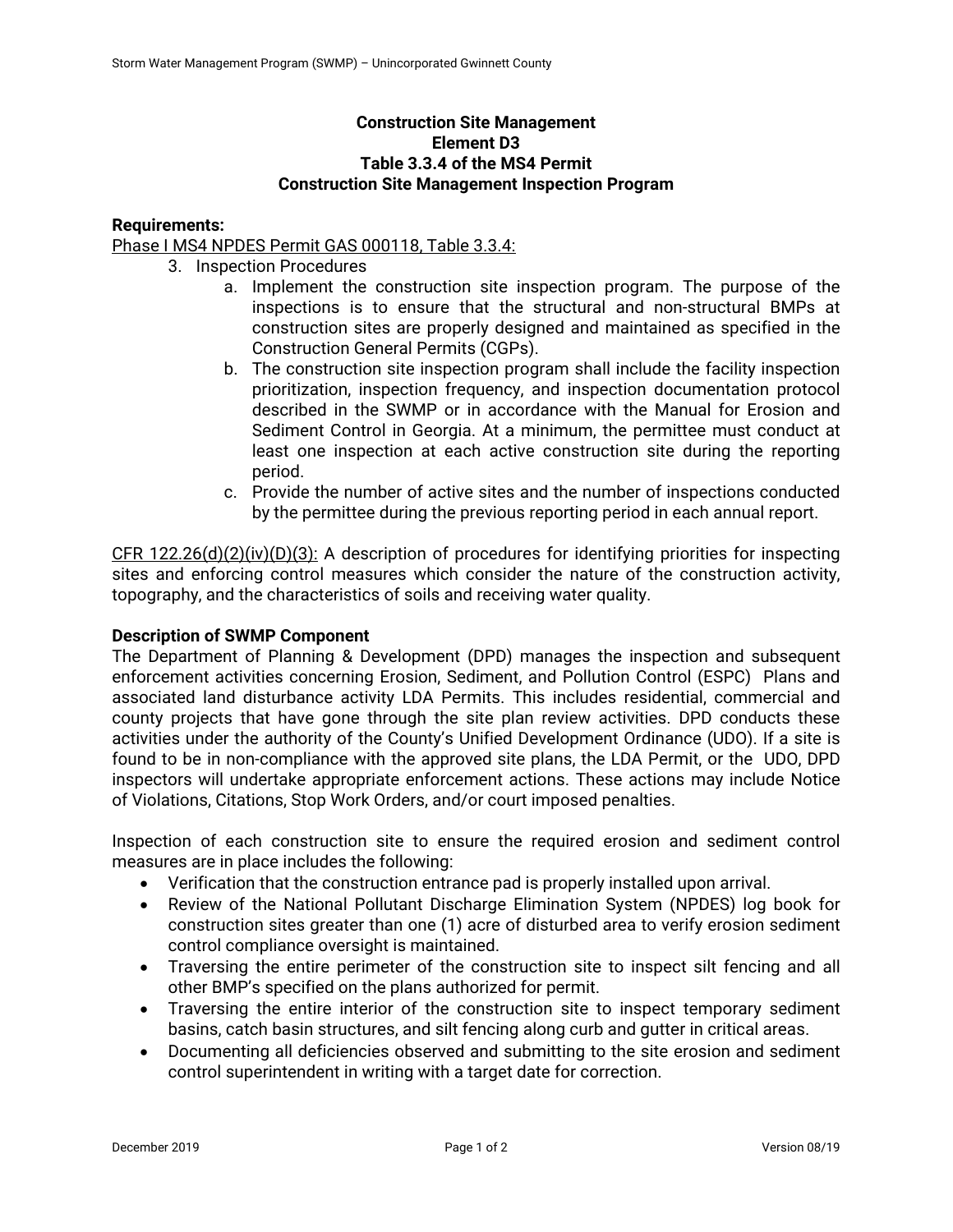- Notifying the construction site superintendent in writing regarding additional required BMP's which must be addressed by revisions to the approved plans by the site design engineer-of-record and reviewed for compliance prior to implementation.
- Recording erosion and sediment control inspections using the department permit database management software including date of inspection, inspection result, and supplemental descriptive documentation as applicable.

Frequency of ESPC inspections is based on the following:

- Gwinnett County Development Inspections thoroughly reviews the plans authorized for issuance of each development permit to determine anticipated frequency of inspections required.
- Active construction sites are inspected weekly on a routine basis.
- Additional inspections may be required to investigate citizen complaints and to subsequently monitor noncompliance issues to ensure remedial action is promptly taken.
- The number of required erosion and sediment control inspections is dependent upon the proximity of the developed site to environmentally sensitive areas, anticipated duration of site construction, size of site development area, and previous experience with the property owner and/or contractor.

All erosion and sediment control inspections are documented in the department permit database management software including date of inspection, inspection result, and supplemental descriptive documentation as applicable.

### **Measurable Goals**

3. Gwinnett County will continue to inspect permitted construction sites following the SWMP. For the purpose of this permit, Gwinnett County will conduct at least one inspection at each active, permitted, construction site during the reporting period, May 1 thru April 30, each year.

### **Documentation to be submitted with each Annual Report**

The Annual Report will include:

- The number of active sites.
- The number of inspections conducted during the reporting period, and
- A list of active sites and the number and dates of inspections conducted.

**Associated Appendices**: See Appendix D3 for the following documents:

- The SOP for Erosion Inspections. (SOP ESPC Insp\_Development Inspections\_2019)
- The Erosion Control Inspection Form Screen shot.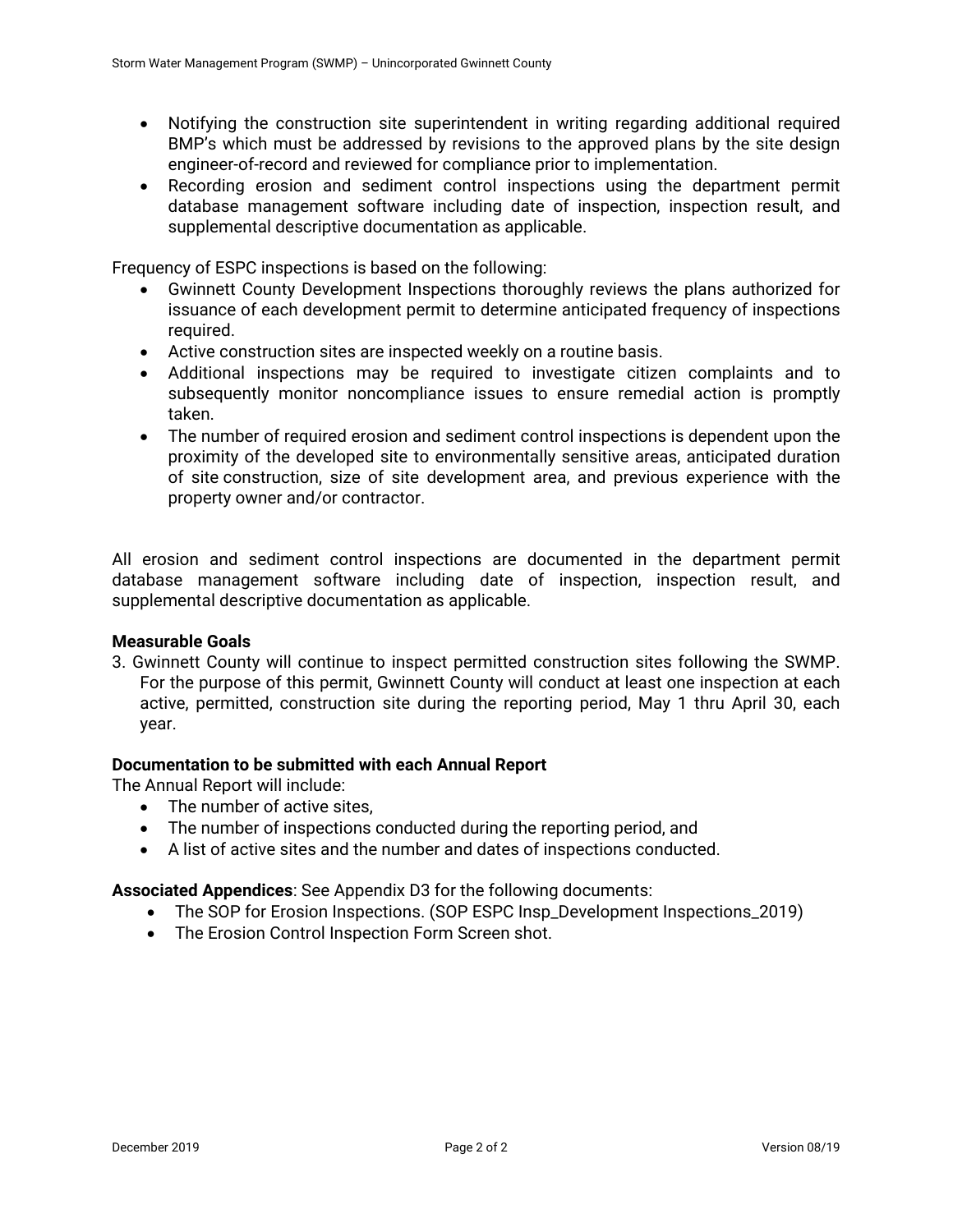# **Construction Site Management Element D4 Table 3.3.4 of the MS4 Permit Enforcement Procedures**

# **Requirements:**

Phase I MS4 NPDES Permit GAS 000118, Table 3.3.4:

4. Implement enforcement procedures for 100% of the ESPC violations documented at construction sites as described in the SWMP and in accordance with the ERP in Part 3.3.6 of the MS4 Permit. Provide documentation on any enforcement actions taken by the permittee during the reporting period in each annual report, including the number and type (Notice of Violation, Stop Work Order, etc.).

CFR 122.26(d)(2)(iv)(D)(3): A description of procedures for identifying priorities for inspecting sites and enforcing control measures which consider the nature of the construction activity, topography, and the characteristics of soils and receiving water quality.

# **Program Details**

The Department of Planning and Development (P&D) regulates, reviews plans for, permits, and inspects land disturbance activity (LDA) under the authority of the Gwinnett County Unified Development Ordinance (UDO). Sites found in non-compliance to approved plans, issued permits, and/or the UDO are subject to enforcement actions by the Development Inspections Section.

Enforcement mechanisms may include:

- Notice to Comply (NTC)
- Notice of Violation (NOV)
- Stop Work Order (SWO)
- Citations (CIT)
- Penalties by the Record's Court of Gwinnett County which may include monetary fines and/or personal confinement in the Gwinnett County Jail
- Suspension of LDA permit
- Denial of future LDA permit application

Factors used to determine appropriate enforcement action are: magnitude of the problem, duration of the problem, compliance history, and good faith of the violator. Gwinnett County's Enforcement Response Plan (ERP) for ESPC Violations received acceptance from the EPD/MS4 Unit.

### **Measurable Goals**

4. Gwinnett County will continue to implement the ERP associated with ESPC , for 100% of the ESPC violations documented at construction sites.

### **Documentation to be submitted with each Annual Report**

4. Gwinnett County will continue to provide data concerning enforcement actions taken by Gwinnett County during the reporting period in each annual report, including the number and type (Notice of Violation, Stop Work Order, etc.).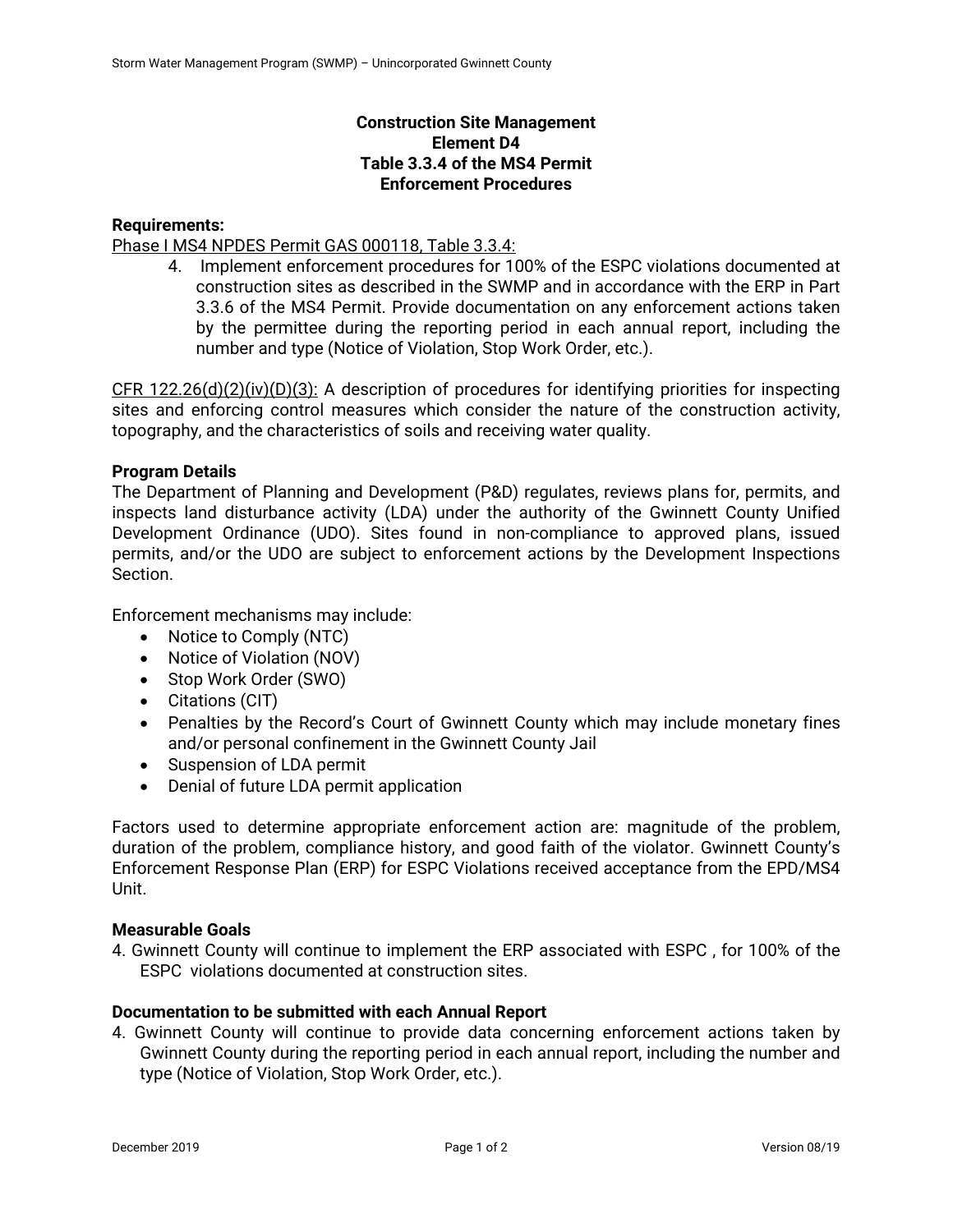**Associated Appendices**: See Appendix J2 for the Enforcement Response Plan associated with ESPC issues.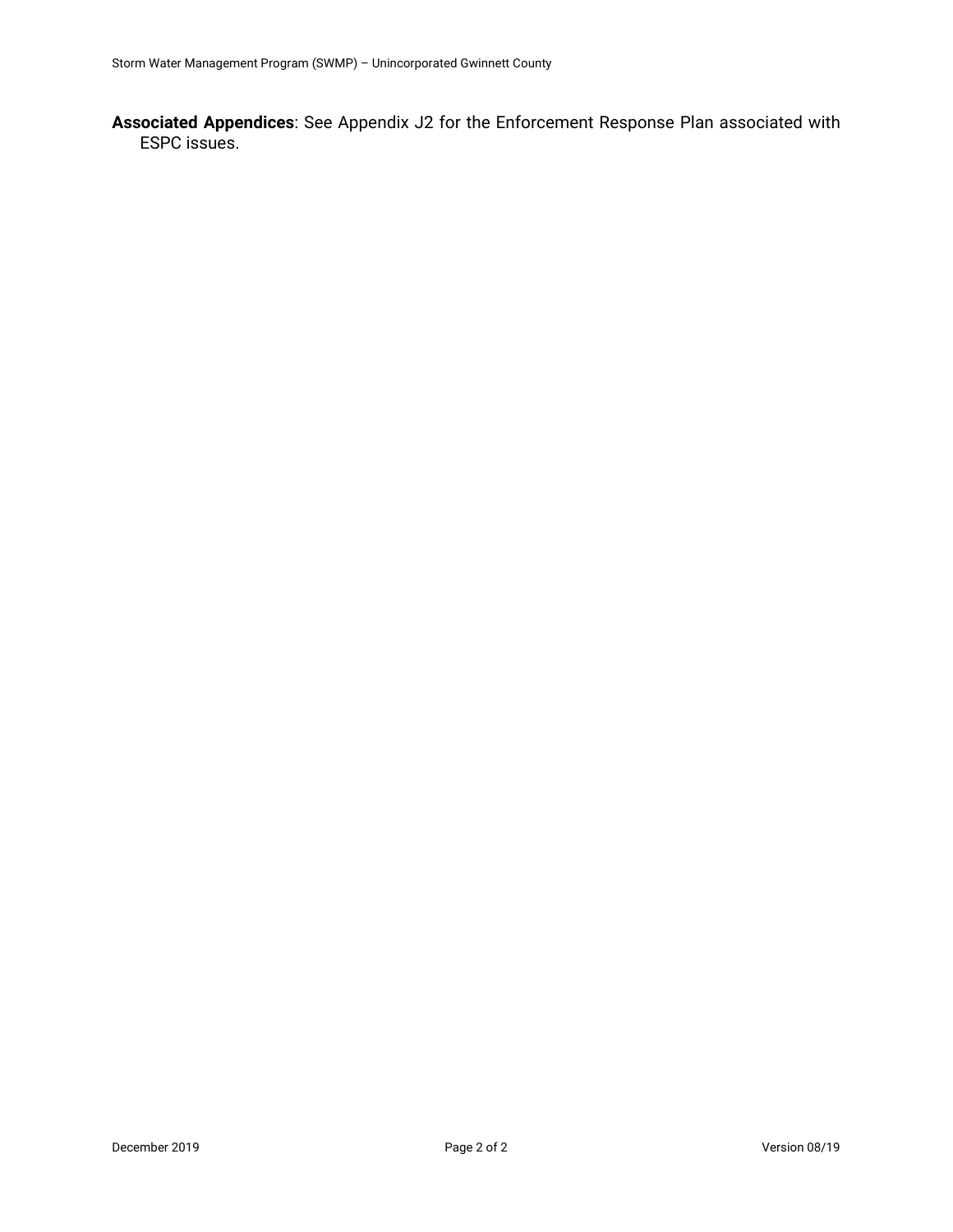# **Construction Site Management Element D5 Table 3.3.4 of the MS4 Permit Certification**

# **Requirements:**

Phase I MS4 NPDES Permit GAS 000118, Table 3.3.4:

- 5. Education and Training
	- a. All builders, developers, contractors, and other entities involved in construction activities subject to the CGPs shall comply with the certification requirements of the Georgia Erosion and Sedimentation Act and the rules adopted by the Georgia Soil and Water Conservation Commission.
	- b. Ensure that MS4 staff involved in construction activities subject to the CGPs are trained and certified in accordance with the rules adopted by the Georgia Soil and Water Conservation Commission. Provide the number and type of current certifications in each annual report.

CFR 122.26(d)(2)(iv)(D)(4): A description of appropriate educational and training measures for construction site operators.

### **Description of SWMP Component**

### County staff

All County staff associated with sediment and erosion control issues are required to be certified at the appropriate level through a Georgia Soil and Water Conservation Commission (GSWCC) approved training class. The County provides the opportunity for these employees to obtain and maintain the appropriate certifications throughout their work day.

### Contractors and other related personnel

The County requires all builders, developers, contractors, and other entities involved in construction related activities to submit proof of the appropriate level of training as required by the GESA. This requirement is at various levels of the construction process:

- Pre-construction meetings
- Plan submittals
- Construction site inspections

Appropriate enforcement actions can be initiated if the entity cannot provide the appropriate level of E&SC certification.

### **Measurable Goals**

5. Gwinnett County will continue to provide opportunities for County staff associated with sediment and erosion control issues to obtain and maintain the appropriate certifications throughout their work day.

### **Documentation to be submitted with each Annual Report**

5. Gwinnett County will provide a table noting the employees associated sediment and erosion control issues, and their sediment and erosion control certification status, in each annual report.

**Associated Appendices**: See Appendix D5 for a recent listing of staff certification levels.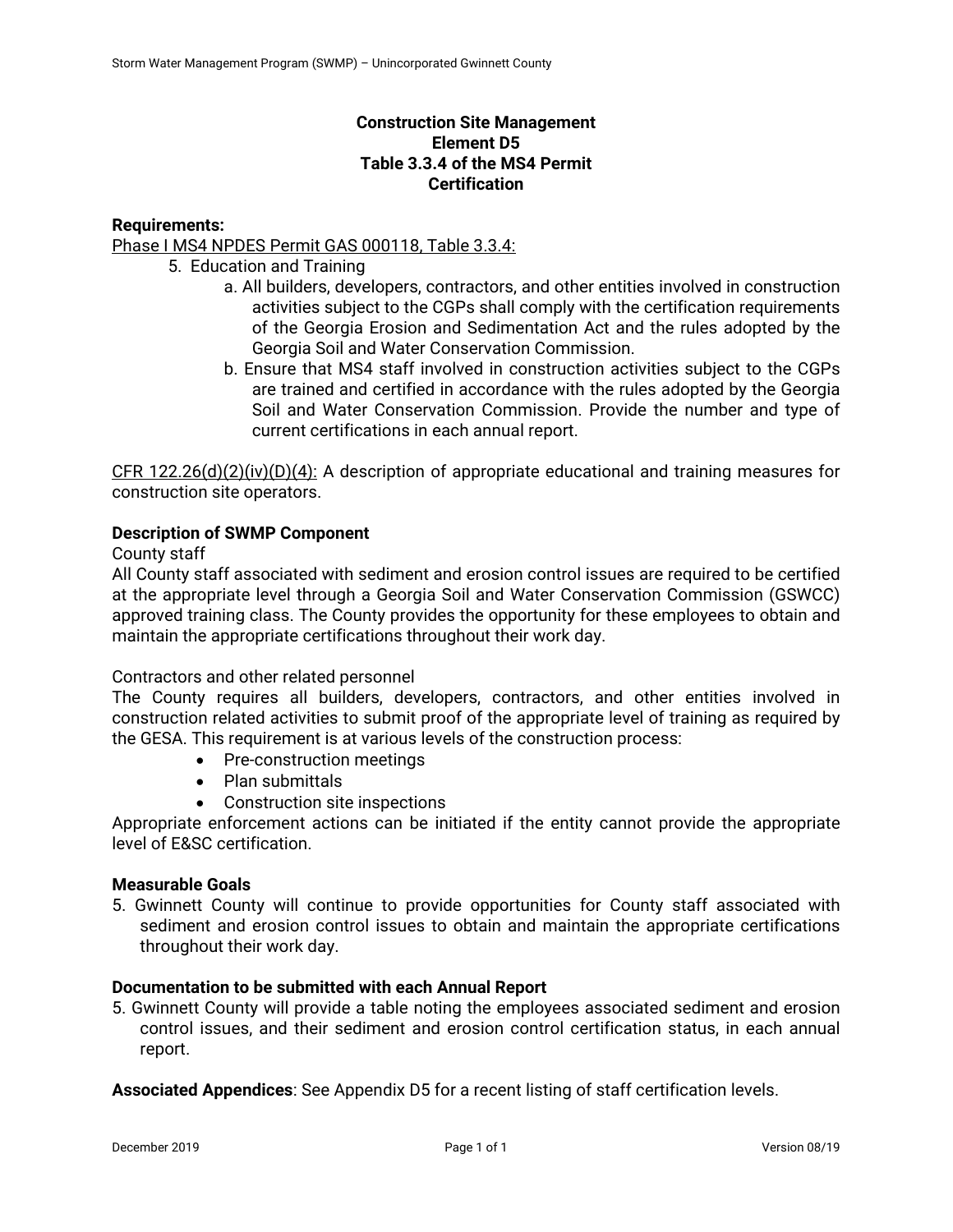# **Highly Visible Pollutant Source Table 3.3.5 of the MS4 Permit Element E1 HVPS Facility Inventory**

# **Requirements:**

Phase I MS4 NPDES Permit GAS 000118, Table 3.3.5:

- 1. HVPS Facility Inventory
	- a. Each reporting period, update the inventory of HVPS facilities that discharge to the MS4. Provide an updated inventory in each annual report.

 $CFR$  122.26(d)(2)(iv): No requirements.

### **Description of SWMP Component**

The county has a well-established HVPS Facility Inspection Program. The program provides for inspections of businesses and industry types that have the potential to contaminate stormwater runoff that discharge's from those sites to the MS4.

Gwinnett County defines an HVPS Facility as a business that engages in one of the following activities:

- Used Automobile Dealers (NAICS 441120)
- General Automotive Repair and Maintenance (NAICS 811111)
- Automotive Transmission Repair (NAICS 811113)
- Other Automotive Mechanical & Electric Repair and Maintenance (NAICS 811118)
- Automotive Body, Paint, and Interior Repair & Maintenance (NAICS 811121)
- Automotive Oil Change & Lubrication Shops (NAICS 811191)
- Car Washes (NAICS 811192)
- All Other Automotive Repair & Maintenance (NAICS 811198)
- Passenger Car Rental (NAICS 532111)
- Truck, Utility Trailer, and RV Rental & Leasing (NAICS 532120)
- Veterinary Services (NAICS 541940)
- Pet Care and Pet Supplies Stores (NAICS 812910, 453910)
- Fur-Bearing Animal and Rabbit Production (NAICS 112930)
- Floriculture Production (NAICS 111422)
- Nursery, Garden Center, and Farm Supply Stores (444220)
- Outdoor Power Equipment Retail (NAICS 444210)
- Septic Tank and Related Services (NAICS 562991)
- Businesses whose primary industrial activity is noted in the facilities covered by the NPDES Permit for Stormwater Discharges associated with Industrial Activity (IGP), but have not, as of yet, filed a Notice of Intent (NOI).

Gwinnett County will continue to annually review all accurate and available data sources in developing the HVPS Facility Inventory. These sources may include Gwinnett County's business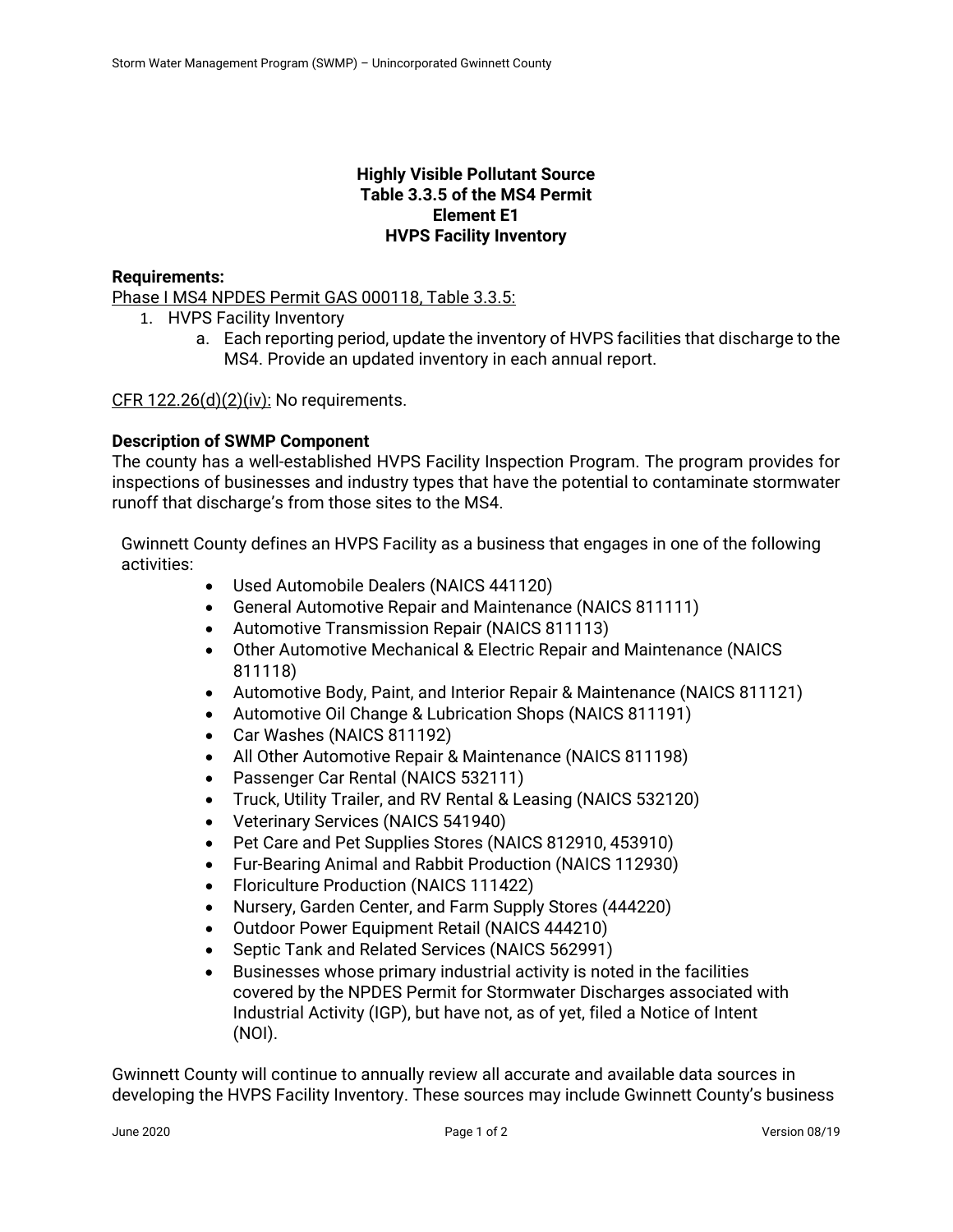license list and any other accurate and reliable lists available. The most recent HVPS Business Inventory can be found in Appendix E1.

#### **Measurable Goals**

1. Continue to update the HVPS Facility Inventory on an annual basis.

### **Documentation to be submitted with each Annual Report**

1. Continue to submit an updated HVPS Facility Inventory on an annual basis.

**Associated Appendices**: See Appendix E1 for the most recent HVPS Facility Inventory.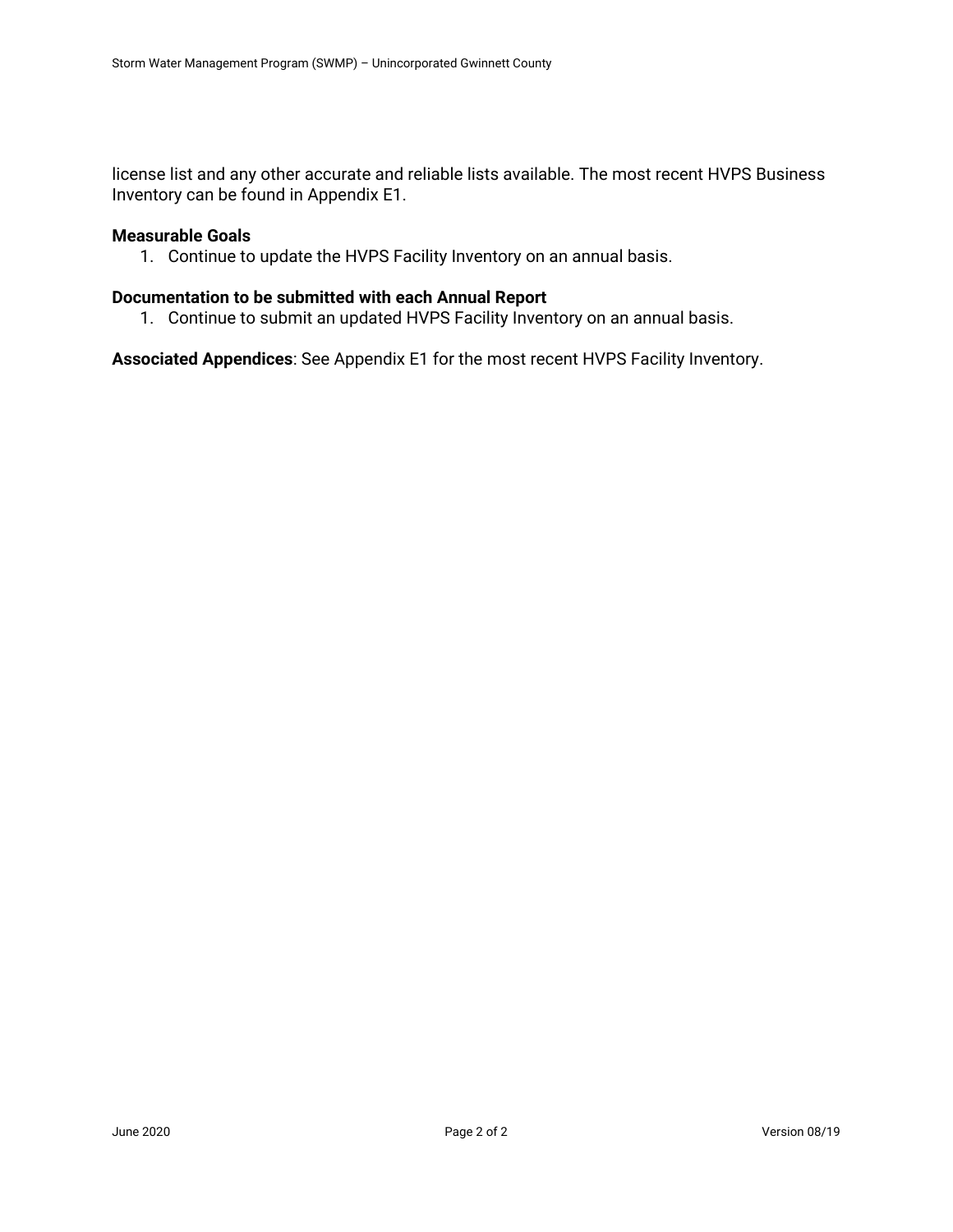# **Highly Visible Pollutant Source Table 3.3.5 of the MS4 Permit Element E2 HVPS Facility Inspection Program**

# **Requirements:**

Phase I MS4 NPDES Permit GAS 000118, Table 3.3.5:

- 2. HVPS Facility Inspection Program
	- a. Implement the HVPS facility inspection program which includes the facility inspection prioritizations, inspection frequency, and inspection documentation protocol described in the SWMP. Conduct inspections on 100% of the inventoried facilities that discharge to the MS4 within the 5-year period. For permittees with five or more HVPS facilities included on the inventory, at a minimum, the permittee must conduct inspections on 5% of the facilities each reporting period, or if inspections are done by geographical area, then one area or sector must be inspected each reporting period so that some HVPS facilities are inspected during each reporting period. If a low percentage of inspections is conducted during one reporting period, then the permittee must increase the inspection frequency in subsequent reporting periods to ensure that 100% of the HVPS facilities are inspected within the 5-year permit term. Provide the total number of facilities, the number and percentage of inspections conducted during the reporting period, and documentation in each annual report.

CFR  $122.26(d)(2)(iv)$ : No requirements.

### **Program Details**

The county has a well-established HVPS Facility inspection program. The program provides for inspections of businesses and industry types that have the potential to contaminate stormwater runoff that discharge's from those sites to the MS4.

Gwinnett County defines an HVPS Facility as a business that engages in one of the following activities:

- Commercial car washing and detailing operations (SIC 7542)
- Garden nurseries (SIC 0181 and 5261)
- Home Improvement stores (SIC 5211 and 5261)
- Businesses that have the potential to carry pollutant loading to the streams o Auto service and repair businesses (SIC 7532, 7538, 7539 and 7549)
- Businesses that have the potential to carry a fecal loading to the streams
	- o Veterinary services (SIC 0741 and 0742)
	- o Animal Specialty Services (SIC 0752)
	- o Fur-bearing animals and rabbits (SIC 0271)
	- o Plumbing, Heating and Air-conditioning (SIC 1711) This SIC is meant to target septic haulers, and non-residential HVAC businesses.

There are six primary steps that should be followed each time an investigation is to be performed:

A. Communication & Initiation – communicating and initiating an inspection, i.e. make an appointment. This allows the business to provide the appropriate staff level during the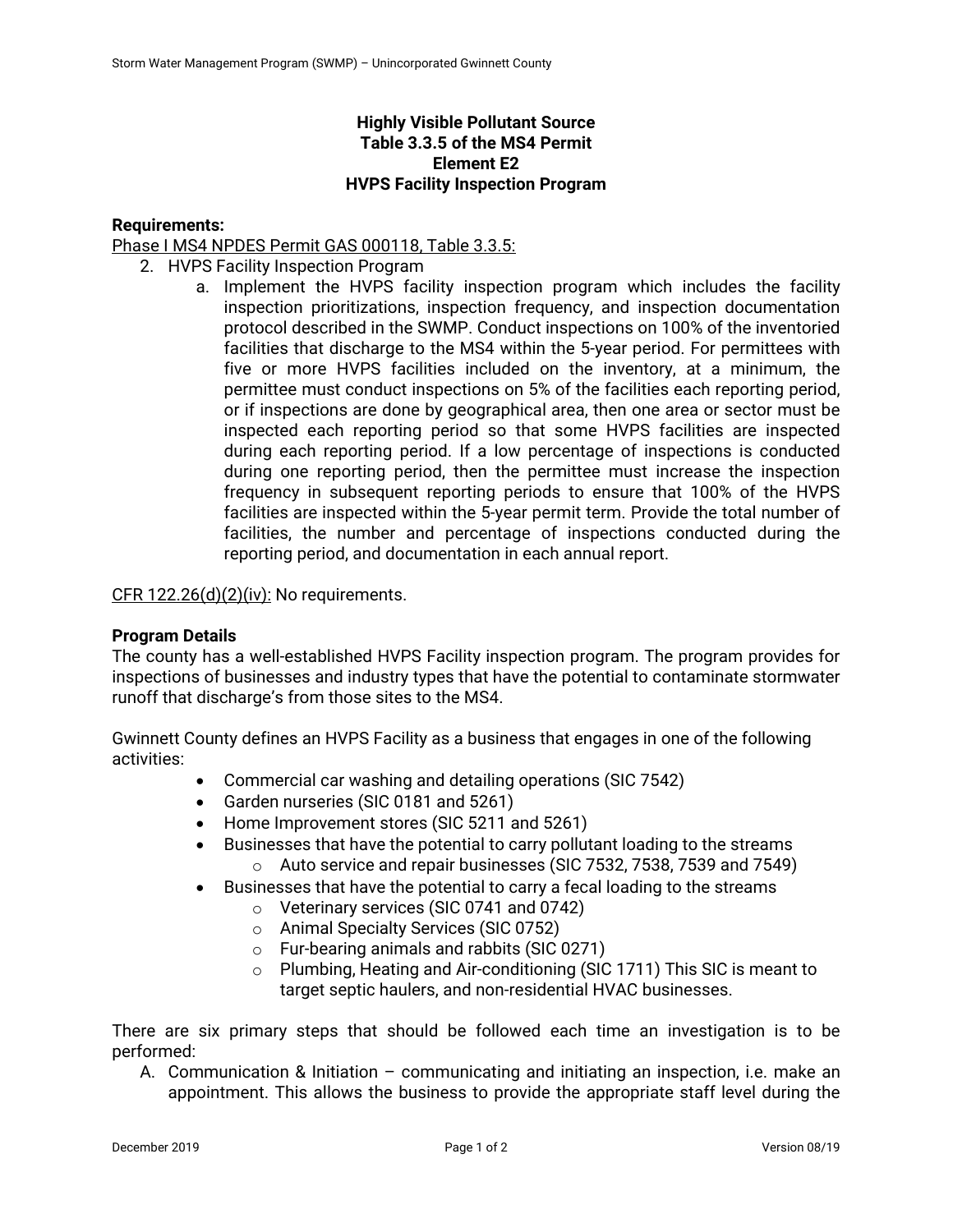inspection, thus being more efficient for both the County and the business. In some cases an appointment may not be necessary.

- B. Desktop Survey research and review of reported concerns and enforcement history, using the available various data sources and tools. Prior to performing an HVPS inspection the Inspector will review the historical record in the files, the complaint history, and any other relevant information. He will note any significant issues that need to be addressed during the inspection process. In preparation he may also review the 303(d) list for streams that may be affected by runoff from this facility, and may review the past inspection results for potential pollutants that may be in the runoff from this facility.
- C. Field Assessment identify illicit discharges and illegal connections to County maintained stormwater structures; perform public outreach with an emphasis on nonpoint source pollution, pollution prevention, and IDIC ordinance issues. These inspections will include, but are not limited to; Storage and Containment, Disposal Systems, Stormwater Structures and Drainage Systems, or Public Education. If, during the site inspection, there is evidence that activities on-site could be causing a water quality problem in the MS4 structures, or in the local streams, a sample may be taken and analyzed for the pollutant of concern.
- D. Resolution follow-up activities such as Guidance Notice, Notice of Violation, Citation, referrals, and data entry, and other post-processing related tasks.
- E. Site reassessment  $-$  if necessary, return to site to identify and document corrective actions taken.
- F. Tracking & Reporting completion of data entry and proper documentation of activities. Each inspection report will include an aerial map of the business with indications of photo locations, a contact sheet with associated pictures, and a copy of any Guidance Notices or enforcement actions. Inspection reports are made available to the business if requested. A blank inspection form can be found in Appendix A6. Note that this form is used for all business inspections, and a field at the top of the form identifies which type of inspection it is; municipal, industrial or HVPS.

All inspection reports and monitoring data will be provided to the business.

# **Measurable Goals**

2. Conduct inspections on 100% of the inventoried facilities that discharge to the MS4 within the 5-year period. At least 5% of the inventoried facilities will be inspected each year.

# **Measurable Goals**

2. Gwinnett County will provide the total number of facilities and the number and percentage of inspections conducted during the reporting period in each annual report. The County will also provide copies of each HVPS inspection report for each HVPS inspection conducted during the reporting period.

**Associated Appendices**: A blank inspection form can be found in Appendix A6. Note that this form is used for all business inspections, and a field at the top of the form identifies which type of inspection it is; municipal, industrial or HVPS.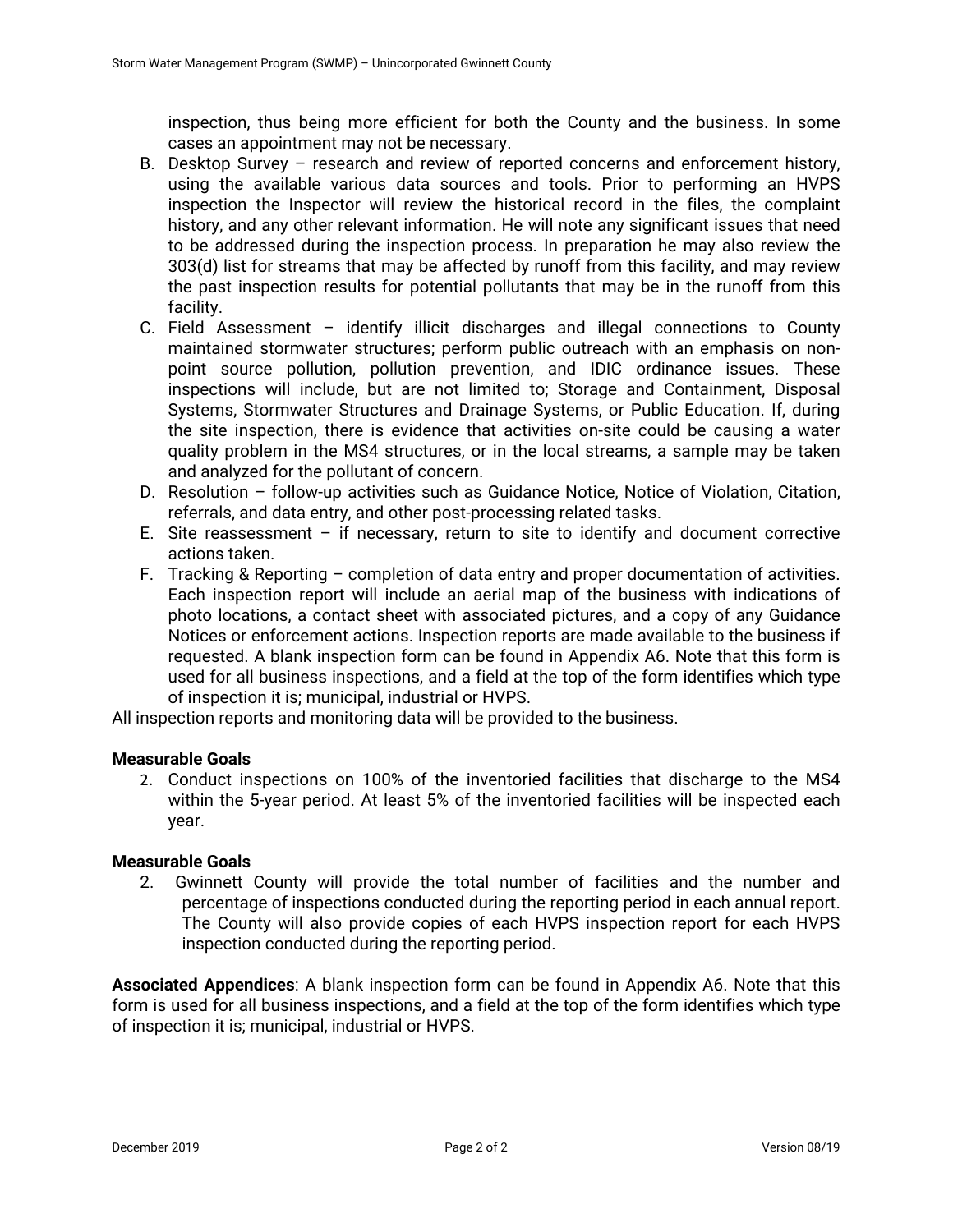# **Highly Visible Pollutant Source Table 3.3.5 of the MS4 Permit Element E3 Enforcement Procedures**

# **Requirements:**

Phase I MS4 NPDES Permit GAS 000118, Table 3.3.5:

3. Implement enforcement procedures to be utilized if a stormwater violation is noted at an HVPS facility that discharges to the MS4 as described in the SWMP and in accordance with the ERP in Part 3.3.6 of this permit. Provide documentation on any enforcement actions taken during the reporting period in each annual report.

CFR 122.26(d)(2)(iv): No requirements.

### **Description of SWMP Component**

The Department of Water Resources manages the inspection and subsequent enforcement activities concerning the stormwater discharges to the MS4 from HVPS facilities. This includes preparing for and conducting inspections, addressing complaints, and managing any related enforcement activities. DWR conducts these activities under the authority of the County's Illicit Discharge and Illegal Connection Ordinance (IDIC). If a facility is found to be in violation of the IDIC ordinance the DWR inspector will undertake appropriate enforcement actions, and record these actions in the enforcement database. These actions may include Guidance Notices, Notices to Comply, Notices of Violation, Citations and/or monetary penalties.

### **Measurable Goals**

3. When an industrial facility that discharges to the Gwinnett County MS4 is found to be in violation of the IDIC ordinance Gwinnett County will continue to undertake appropriate enforcement actions, utilizing the most recent Enforcement Response Plan (ERP) for IDDE Violations as guidance.

### **Measurable Goals**

3. Gwinnett County will continue to provide, in each annual report, data concerning enforcement actions, taken during the reporting period and associated with stormwater discharges to the MS4 from HVPS facilities.

**Associated Appendices**: See Appendix J1 for a copy of the most recent ERP for IDDE Violations.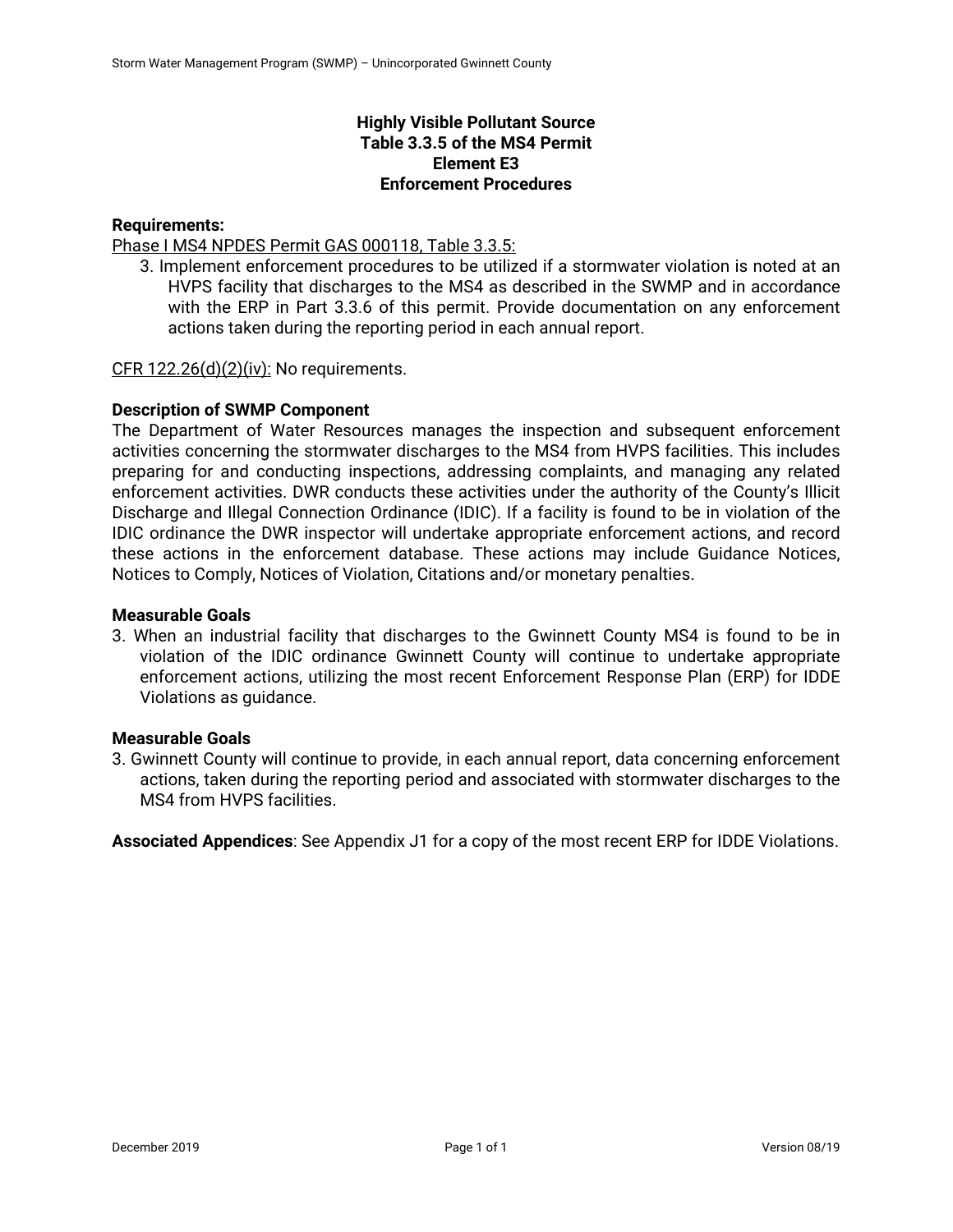# **Highly Visible Pollutant Source Table 3.3.5 of the MS4 Permit Element E4 Educational Activities**

### **Requirements:**

Phase I MS4 NPDES Permit GAS 000118, Table 3.3.5:

4. Implement educational activities for HVPS facilities (e.g., brochure distribution, website posting) during the reporting period. Conduct an educational activity related to HVPS facilities at least once each reporting period. Provide documentation of any educational activities performed during the reporting period in each annual report.

CFR 122.26(d)(2)(iv): No requirements.

### **Description of SWMP Component**

Gwinnett County will use multiple methods of educating the HVPS businesses within our jurisdiction. See below:

- Direct Communication: The most efficient way to educate the HVPS businesses is at the time of the inspection. We use any accurate and available sources for this education material. This may include materials from Volume Three of the Georgia Stormwater Management Manual, materials from other public agencies, or materials we have developed ourselves. Educating the business representative, on site, during the business inspection, allows the business representative to ask questions and acquire clarity about the subject matter before we leave the site. We will also provide the same educational material with the Inspection Report that we mail to the business after the inspection.
- Facebook Posts: In an attempt to educate multiple businesses at the same time, the County will provide educational posts to our Facebook Page four times a year. These posts will cover topics such as: IDDE, Good Housekeeping, Watersheds and Pollutants of Concern, etc.

### **Measurable Goals**

- 4. Gwinnett County will report on the multiple methods of educating the HVPS businesses within our jurisdiction.
	- Direct Communication: Gwinnett County will continue to provide, during each inspection, educational materials and clarification on any stormwater related questions the business representative may be concerned about.
	- Facebook Posts: The County will provide educational posts to our Facebook Page four times a year. These posts will cover topics such as: IDDE, Good Housekeeping, Watersheds and Pollutants of Concern, etc.

### **Documentation to be submitted with each Annual Report**

- 4. Gwinnett County will document the multiple methods of educating the industries within our jurisdiction.
	- Direct Communication: Gwinnett County will include in the inspection report, the educational materials provided to the business during each inspection.
	- Facebook Posts: The County will provide Screen Shots of the educational posts to our Facebook Page. These posts will occur four times a year.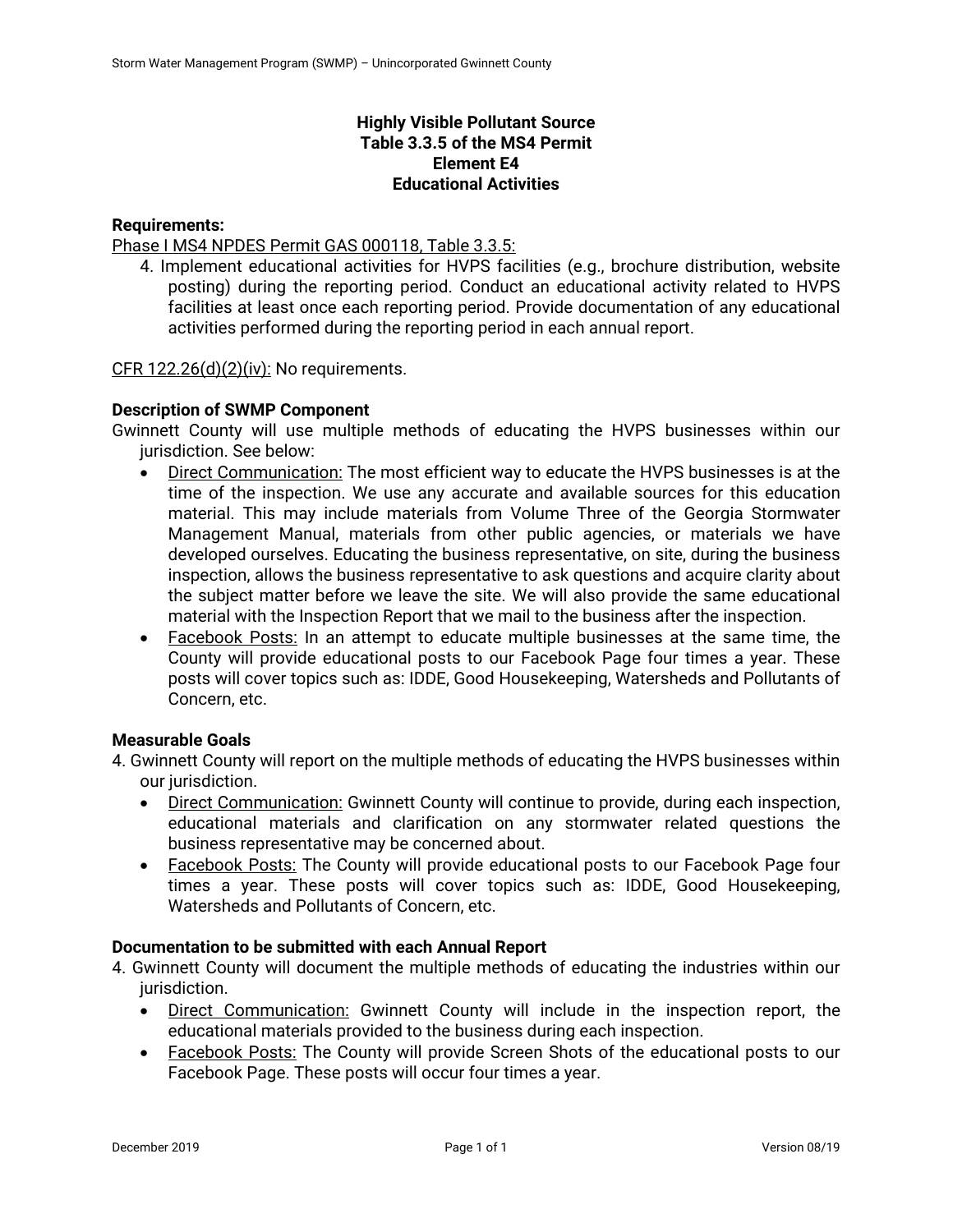# **Public Education Table 3.3.9 of the MS4 Permit Element F1 Educational Activity #1 Public Education Materials**

### **Requirements:**

Phase I MS4 NPDES Permit GAS000118, Section 3.3.8

Conduct a public education program that addresses water quality issues and the protection of water resources and encourages the use of GI/LID. The program should consider such things as litter control, illicit discharges, household hazardous waste disposal, and residential pesticide, fertilizer, and herbicide application, pet waste, fats, oils and grease, and GI/LID techniques. If the permittee participates in an existing regional program in addition to its own program, then the annual report must summarize specific activities performed during the reporting period.

Evaluate your existing program to ensure that it meets the needs of your community. Implement, and revise, if necessary, the stormwater education program described in the SWMP. The Public Education Program must include activities chosen from the following list, or other activities proposed for EPD approval:

- School presentations;
- Brochures places in public places;
- Municipal website;
- Presentations to government officials;
- Newsletter:
- Utility bill insert;
- Ongoing social media program;
- Promotional items/giveawavs:
- Booth at community event;
- Local access channel educational postings

The measurable goal must be specified for each type of activity. Each type of activity must be executed at least once during the reporting period.

Details and documentation of each type of activity implementation must be provided in each annual report.

CFR 122.26(d)(2)(iv): No requirements.

### **Description of SWMP Component:**

#### Educational Materials

Gwinnett County Department of Water Resources utilizes multiple sources of educational materials. In some cases, we have developed our own brochures and fact sheets. In other instances, we use materials issued by regional programs, such as the Metropolitan North Georgia Water Planning District. Subsets of these materials are kept on display at various County facilities and periodically checked for restocking needs. Educational materials are also put on display at events, festivals, expos, etc. for general public consumption. The educational materials utilized by Gwinnett County are also issued during IDDE activities, as well as industrial, HVPS and municipal facility inspections. Occasionally, educational materials will be delivered by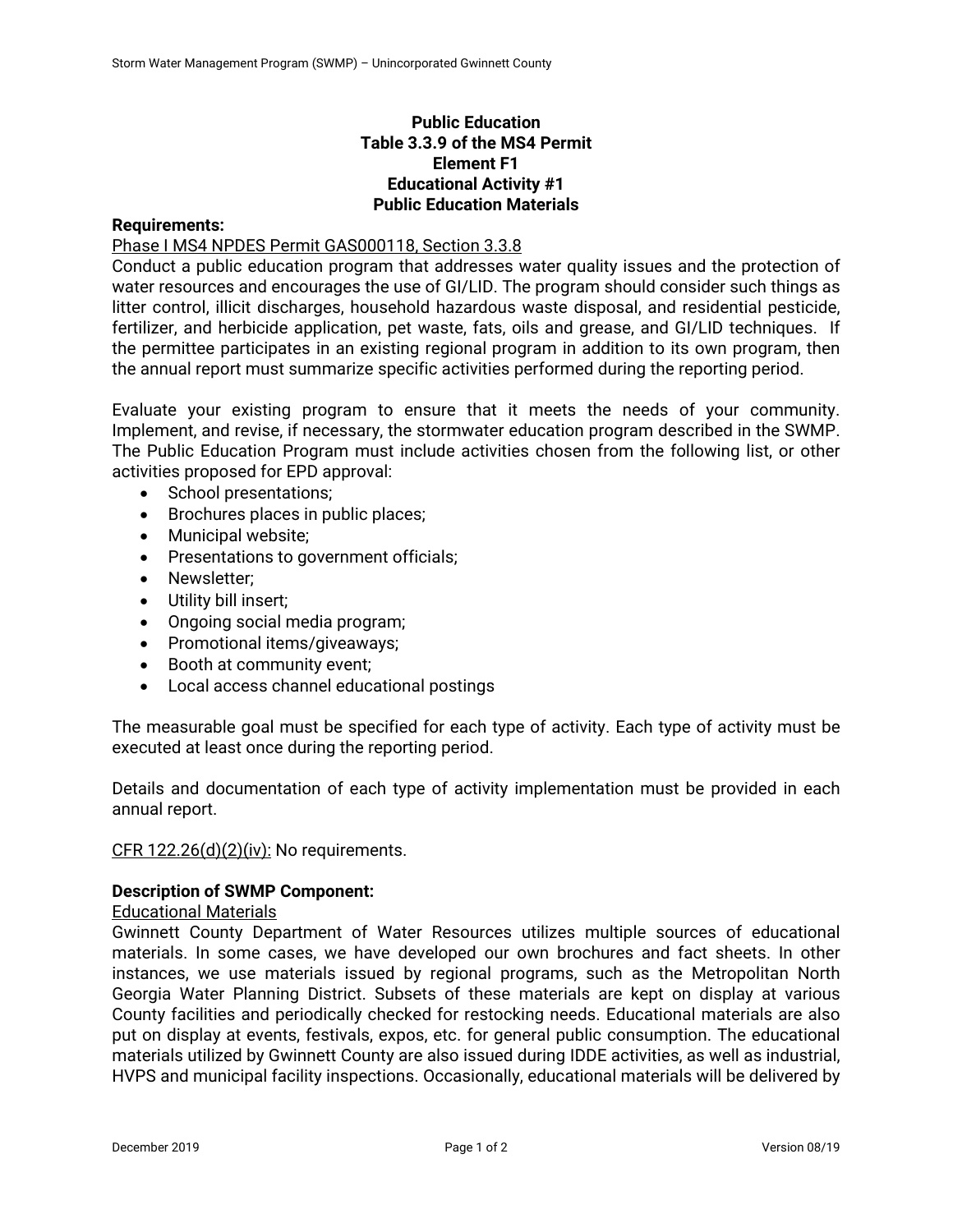mail to a geographical region, i.e. a neighborhood, to address the needs of an IDDE investigation.

 Gwinnett County will evaluate the topics covered by the educational materials on an annual basis to determine if the County's needs are being met. Based on the review the following activities may occur:

- Updating of educational materials and reprinting
- Development of new educational materials
- Elimination of old educational materials that no longer meet the County's needs.

#### **Measurable Goals:**

Perform an evaluation of the topics covered by the educational materials on an annual basis to determine if the County's needs are being met. Provide the results of the evaluation in the MS4 Annual Report.

### **Documentation to be submitted with each Annual Report**

Documentation of the annual evaluation will include:

 Action items, i.e. updating specific brochures, new topics to address, old materials that are to be deleted. Any new educational materials developed during a reporting period will be included in that year's annual report.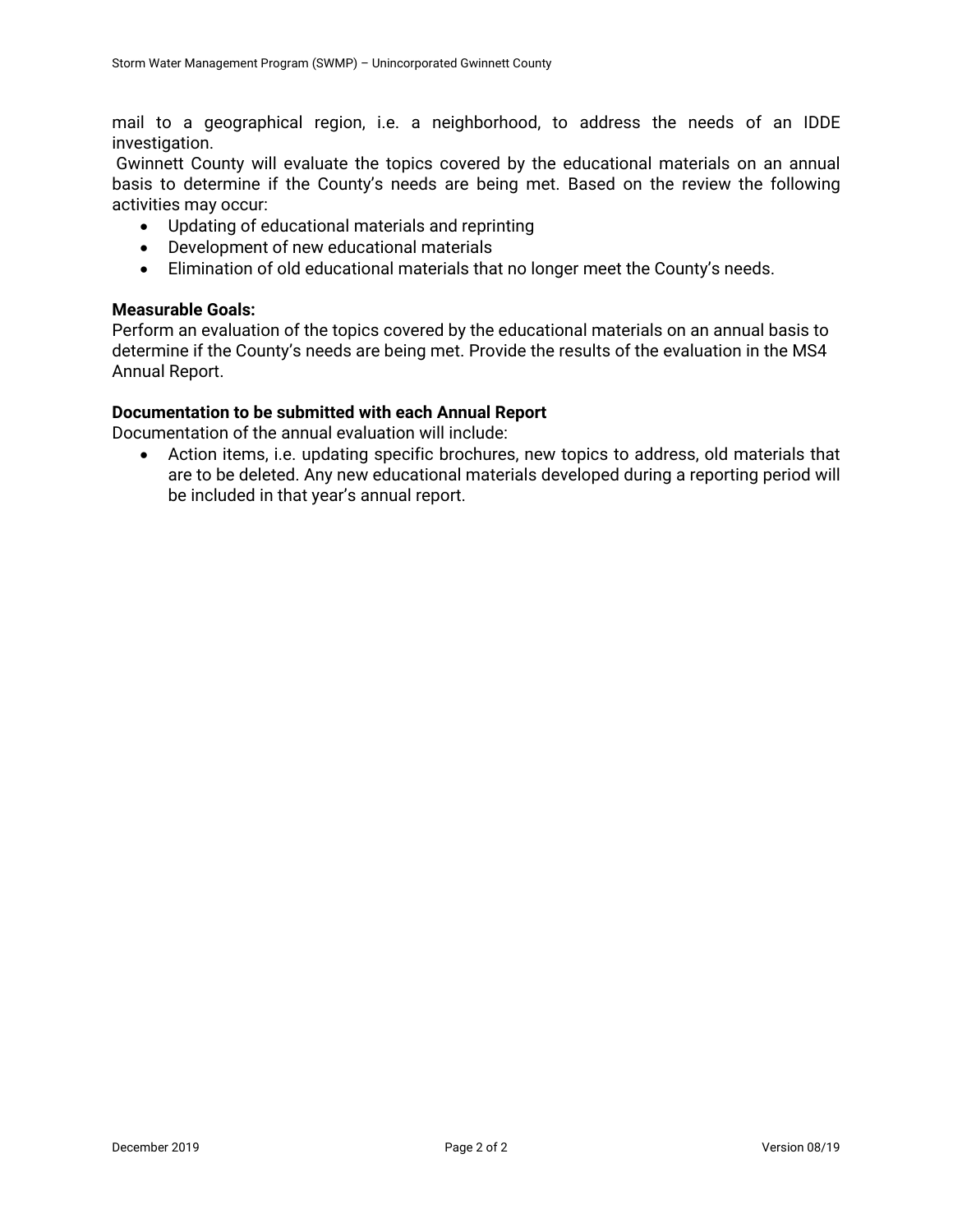# **Public Education Table 3.3.9 of the MS4 Permit Element F2 Educational Activity #2 Public Workshops**

### **Requirements:**

Phase I MS4 NPDES Permit GAS000118, Section 3.3.8

Conduct a public education program that addresses water quality issues and the protection of water resources and encourages the use of GI/LID. The program should consider such things as litter control, illicit discharges, household hazardous waste disposal, and residential pesticide, fertilizer, and herbicide application, pet waste, fats, oils and grease, and GI/LID techniques. If the permittee participates in an existing regional program in addition to its own program, then the annual report must summarize specific activities performed during the reporting period.

Evaluate your existing program to ensure that it meets the needs of your community. Implement, and revise, if necessary, the stormwater education program described in the SWMP. The Public Education Program must include activities chosen from the following list, or other activities proposed for EPD approval:

- School presentations;
- Brochures places in public places;
- Municipal website;
- **•** Presentations to government officials;
- Newsletter:
- Utility bill insert;
- Ongoing social media program;
- Promotional items/giveaways;
- Booth at community event;
- Local access channel educational postings

The measurable goal must be specified for each type of activity. Each type of activity must be executed at least once during the reporting period.

Details and documentation of each type of activity implementation must be provided in each annual report.

CFR 122.26(d)(2)(iv): No requirements.

# **Description of SWMP Component:**

### Public Workshops

Gwinnett County Department of Water Resources offers multiple Water Quality Workshops for free throughout the year. Topics vary annually including, but are not limited to:

- Septic Tank Maintenance
- Detention Pond Maintenance
- Rain Gardens
- Lawn Care for Water Quality
- Composting for Water Quality
- Spring Cleaning and Household Hazardous Waste Management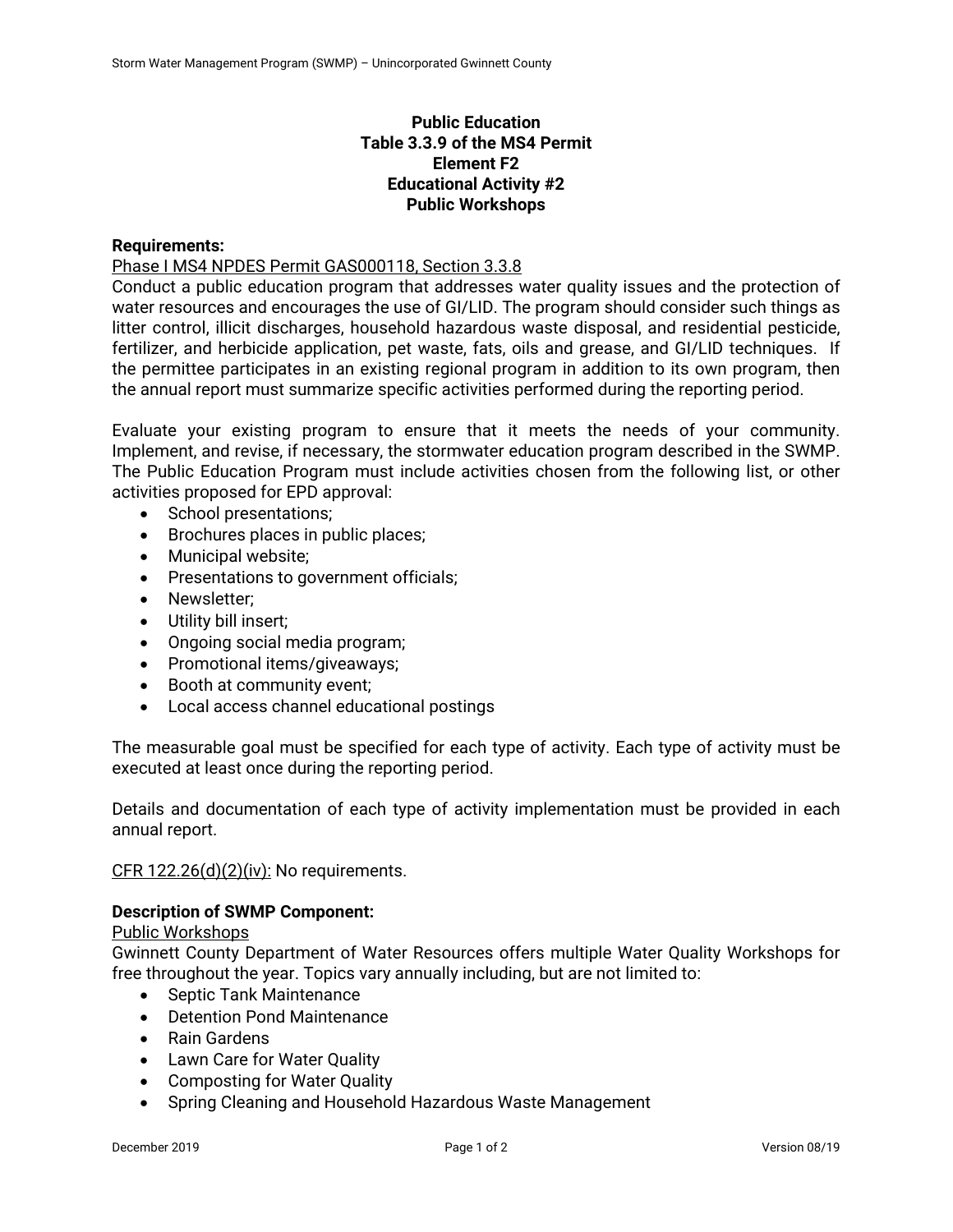- Cooking to Protect Water Quality (FOG)
- **•** Backyard Stream Restoration

Expansion into new topics is a goal of the education program, as the need arises. Note that new workshops may take some time to develop and implement.

Workshops are held at least six (6) times per year. Each workshop may include a lecture , a presentation, and/or a hands-on activity led by a qualified professional. This means that multiple partnerships are utilized to ensure the most qualified representative available is presenting at each workshop. New topics could result in new partnerships. Partnerships include, but are not limited to:

- **the Gwinnett Extension Service**
- Gwinnett Environmental Health
- Gwinnett County Solid Waste and Recovered Materials Division
- the Gwinnett Environmental and Heritage Center
- the Fats, Oils, and Grease Program within Gwinnett DWR

Workshops are usually advertised in the County Connections newsletter, or through other methods including, but not limited to media releases, email blasts, and advertising at County facilities.

#### **Measurable Goals:**

Gwinnett County will present six workshops per year, each concentrating on a different topic. A

#### **Documentation to be submitted with each Annual Report**

- 1. A Water Quality Workshop schedule will be developed for each calendar year, and included in each annual report.
- 1. Information concerning Workshops will be included in each Annual Report. Data will include:
	- Workshop Topic
	- Event location
	- Fvent date
	- Number of participants

**Associated Appendices:** See Appendix F2 for copies of the 2019 and 2020 Public Workshop Schedules.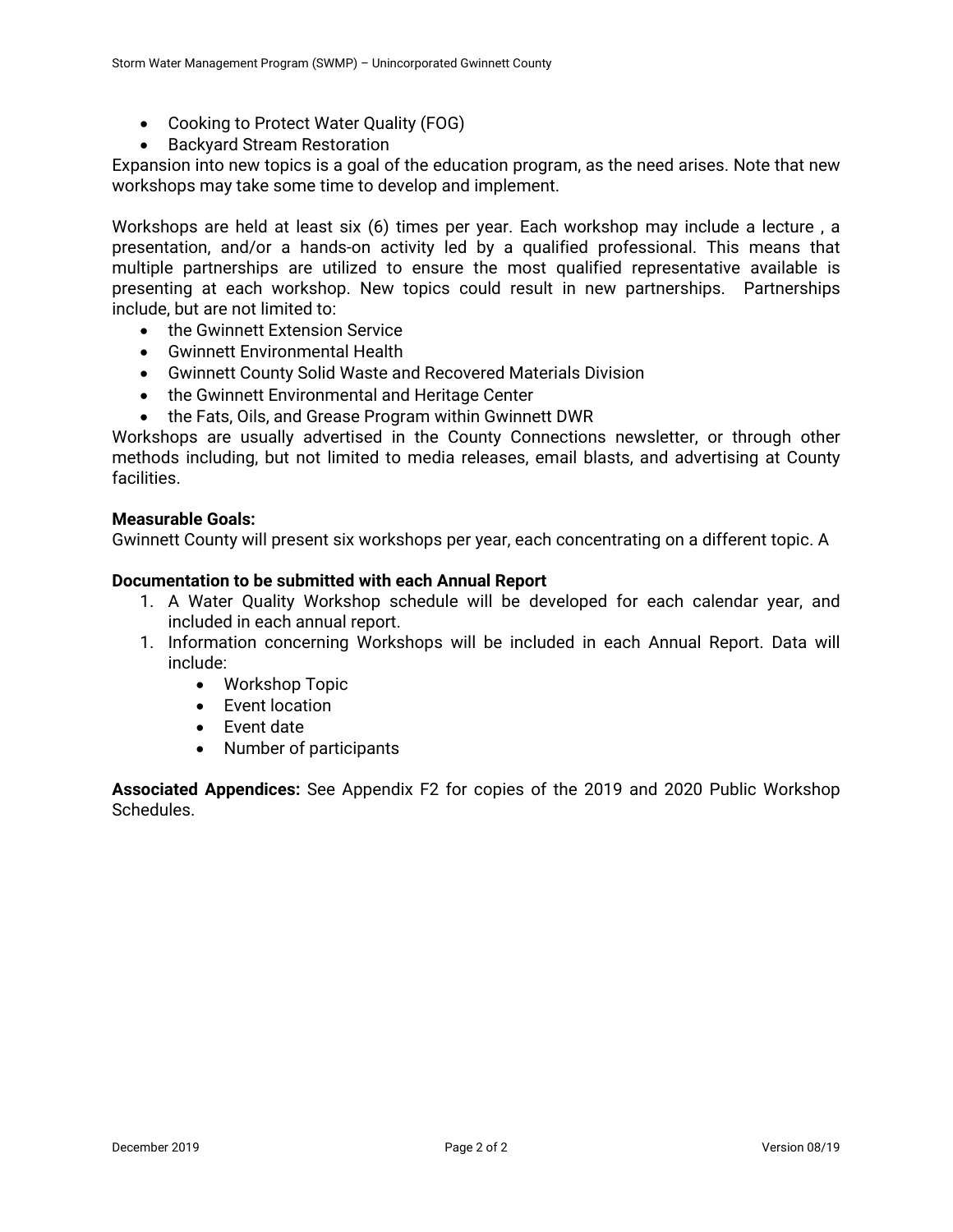# **Public Education Table 3.3.9 of the MS4 Permit Element F3 Educational Activity #3 Articles**

### **Requirements:**

Phase I MS4 NPDES Permit GAS000118, Section 3.3.8

Conduct a public education program that addresses water quality issues and the protection of water resources and encourages the use of GI/LID. The program should consider such things as litter control, illicit discharges, household hazardous waste disposal, and residential pesticide, fertilizer, and herbicide application, pet waste, fats, oils and grease, and GI/LID techniques. If the permittee participates in an existing regional program in addition to its own program, then the annual report must summarize specific activities performed during the reporting period.

Evaluate your existing program to ensure that it meets the needs of your community. Implement, and revise, if necessary, the stormwater education program described in the SWMP. The Public Education Program must include activities chosen from the following list, or other activities proposed for EPD approval:

- School presentations;
- Brochures places in public places;
- Municipal website;
- **•** Presentations to government officials;
- Newsletter:
- Utility bill insert;
- Ongoing social media program;
- Promotional items/giveaways;
- Booth at community event;
- Local access channel educational postings

The measurable goal must be specified for each type of activity. Each type of activity must be executed at least once during the reporting period.

Details and documentation of each type of activity implementation must be provided in each annual report.

CFR 122.26(d)(2)(iv): No requirements.

### **Description of SWMP Component:**

### Educational Articles

*County Connections:* This is a monthly newsletter published by Gwinnett County and included in every water bill mailed to water customers, thus the target audience is the general public. Each issue contains a section titled "Protecting Our Water Resources", which incorporates an article about water related topics. A minimum of four (4) articles per year, pertaining to topics relative to the MS4 permit, will appear in this publication. Article topics vary from year to year with new topics being constantly developed. Examples of article topics include, but are not limited to:

- Septic Tank Maintenance
- Detention Pond Maintenance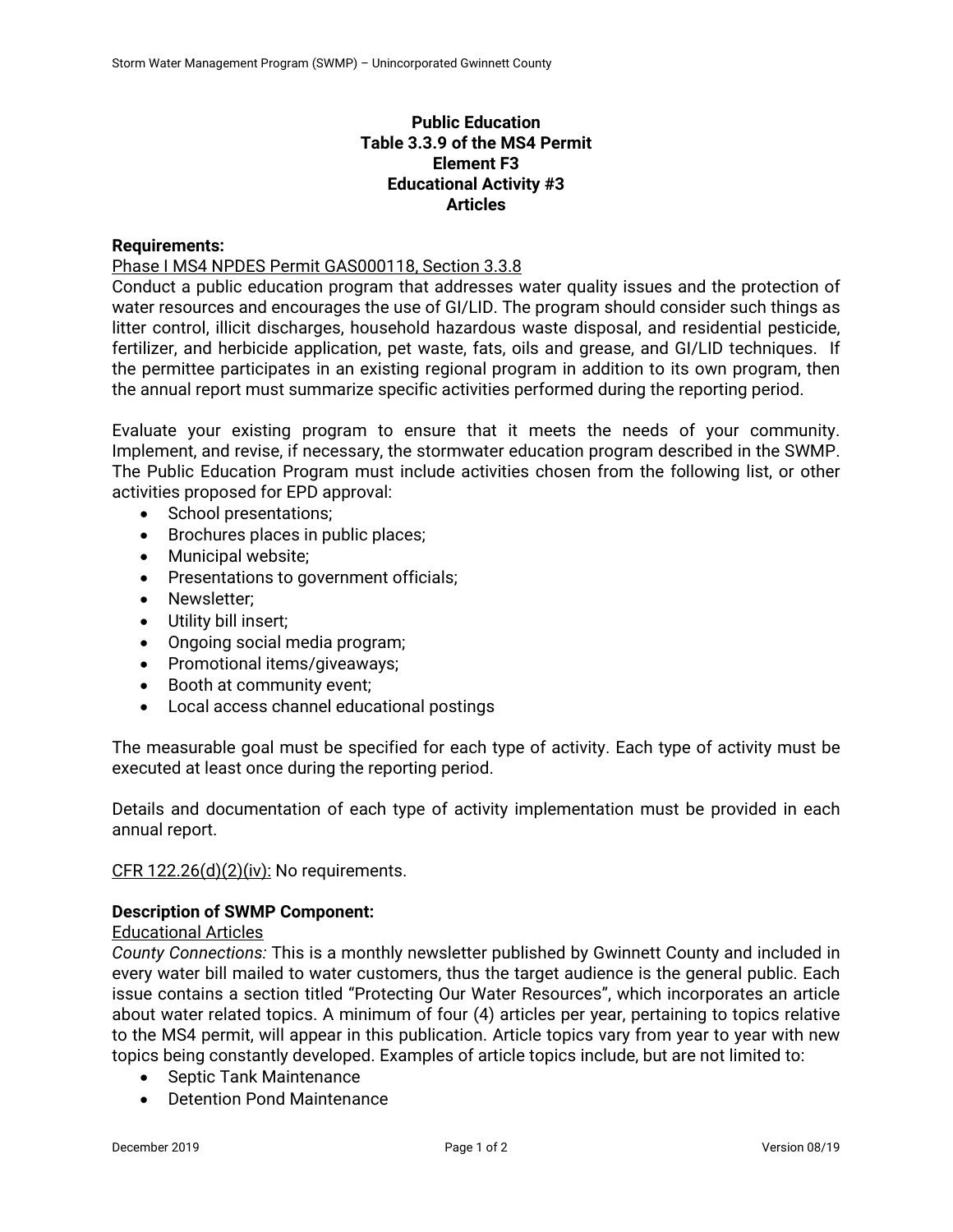- Lawn Care
	- o Composting
	- o Fertilizer, Pesticide, and Herbicide Application
- Rain Gardens
- Rain Barrels
- Household Hazardous Waste Management
- Stormwater Project Highlights
- Adopt-A-Road Program

*GC Insider News:* This is a weekly email newsletter published by Gwinnett County and sent via email to all County employees with an email account, thus the target audience is County staff, management, and elected/appointed officials. The *GC Insider News* email contains links to additional information and articles referenced in the email. A minimum of four (4) articles per year will appear in this publication. Article topics vary from year to year with new topics being constantly developed. Examples of article topics will be similar to those included in the County Connections, but will be tailored to County staff and relative to the tasks some of the employees of the County engage in each day as part of their jobs.

### **Measurable Goals:**

- 1. Each publication, *County Connections* & *GC Insider,* will include an educational article related to stormwater, NPS, or IDDE will be included in each annual report.
	- a. At least four (4) articles per year will be reported from the *County Connections* newsletter.
	- b. At least four (4) articles per year will be reported from the *GC Insider* employee newsletter.

### **Documentation to be submitted with each Annual Report**

- 1. Copies of each publication that includes an educational article related to stormwater, NPS, or IDDE will be included in each annual report.
	- a. At least four (4) articles will be reported from the *County Connections* newsletter.
	- b. At least four (4) articles will be reported from the *GC Insider* employee newsletter.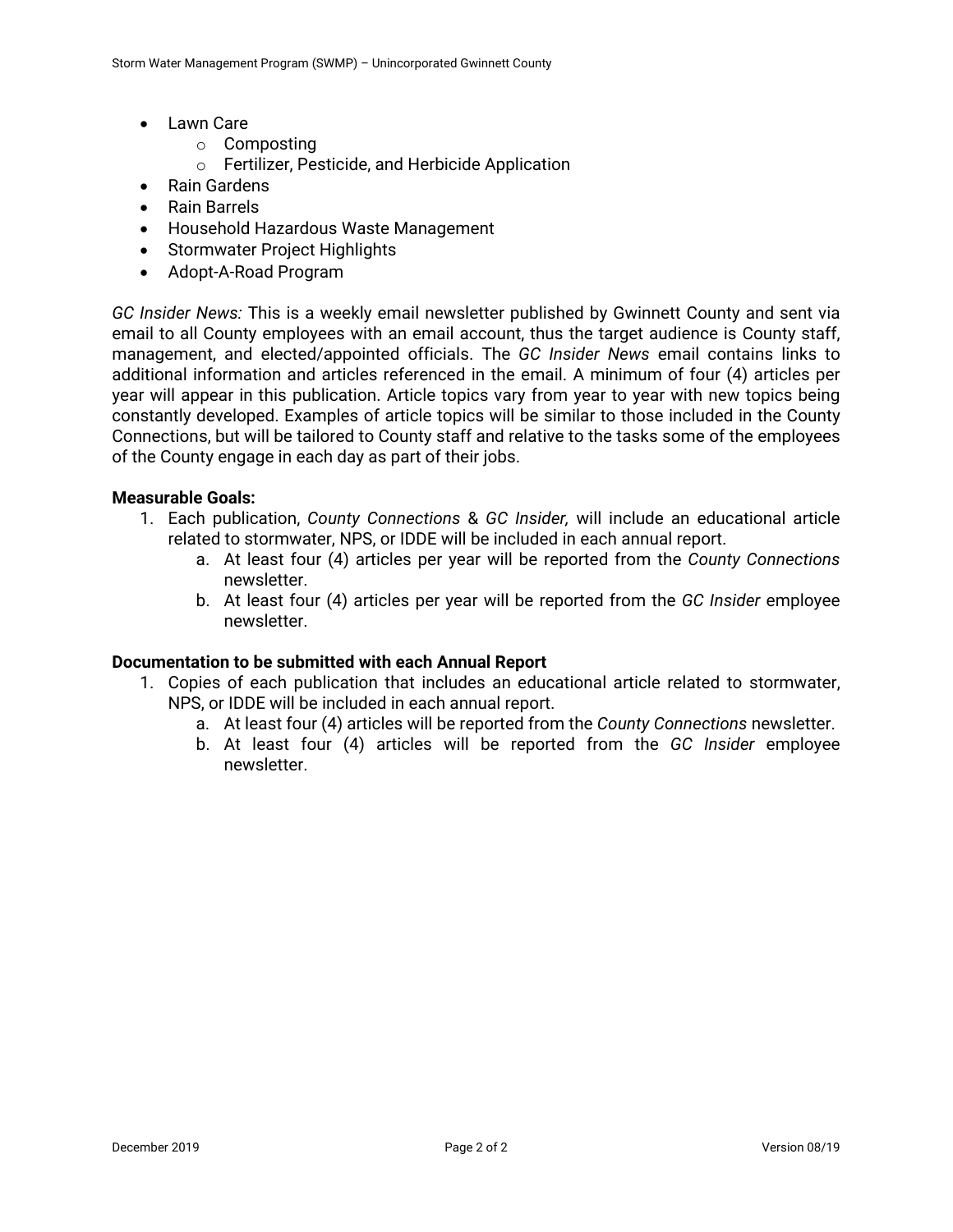# **Public Education Table 3.3.9 of the MS4 Permit Element F4 Educational Activity #4 Gwinnett County Website**

### **Requirements:**

Phase I MS4 NPDES Permit GAS000118, Section 3.3.8

Conduct a public education program that addresses water quality issues and the protection of water resources and encourages the use of GI/LID. The program should consider such things as litter control, illicit discharges, household hazardous waste disposal, and residential pesticide, fertilizer, and herbicide application, pet waste, fats, oils and grease, and GI/LID techniques. If the permittee participates in an existing regional program in addition to its own program, then the annual report must summarize specific activities performed during the reporting period.

Evaluate your existing program to ensure that it meets the needs of your community. Implement, and revise, if necessary, the stormwater education program described in the SWMP. The Public Education Program must include activities chosen from the following list, or other activities proposed for EPD approval:

- School presentations;
- Brochures places in public places;
- Municipal website;
- Presentations to government officials;
- Newsletter:
- Utility bill insert;
- Ongoing social media program;
- Promotional items/giveaways;
- Booth at community event;
- Local access channel educational postings

The measurable goal must be specified for each type of activity. Each type of activity must be executed at least once during the reporting period.

Details and documentation of each type of activity implementation must be provided in each annual report.

CFR 122.26(d)(2)(iv): No requirements.

### **Description of SWMP Component:**

#### Gwinnett County Website

Gwinnett County operates a website at **www.gwinnettcounty.com** that includes multiple pages containing different information about the County and its practices. Topics include the following:

- Preventing Illicit Discharge Violations
- Septic Systems
- Lawn Care
- Protecting Water Quality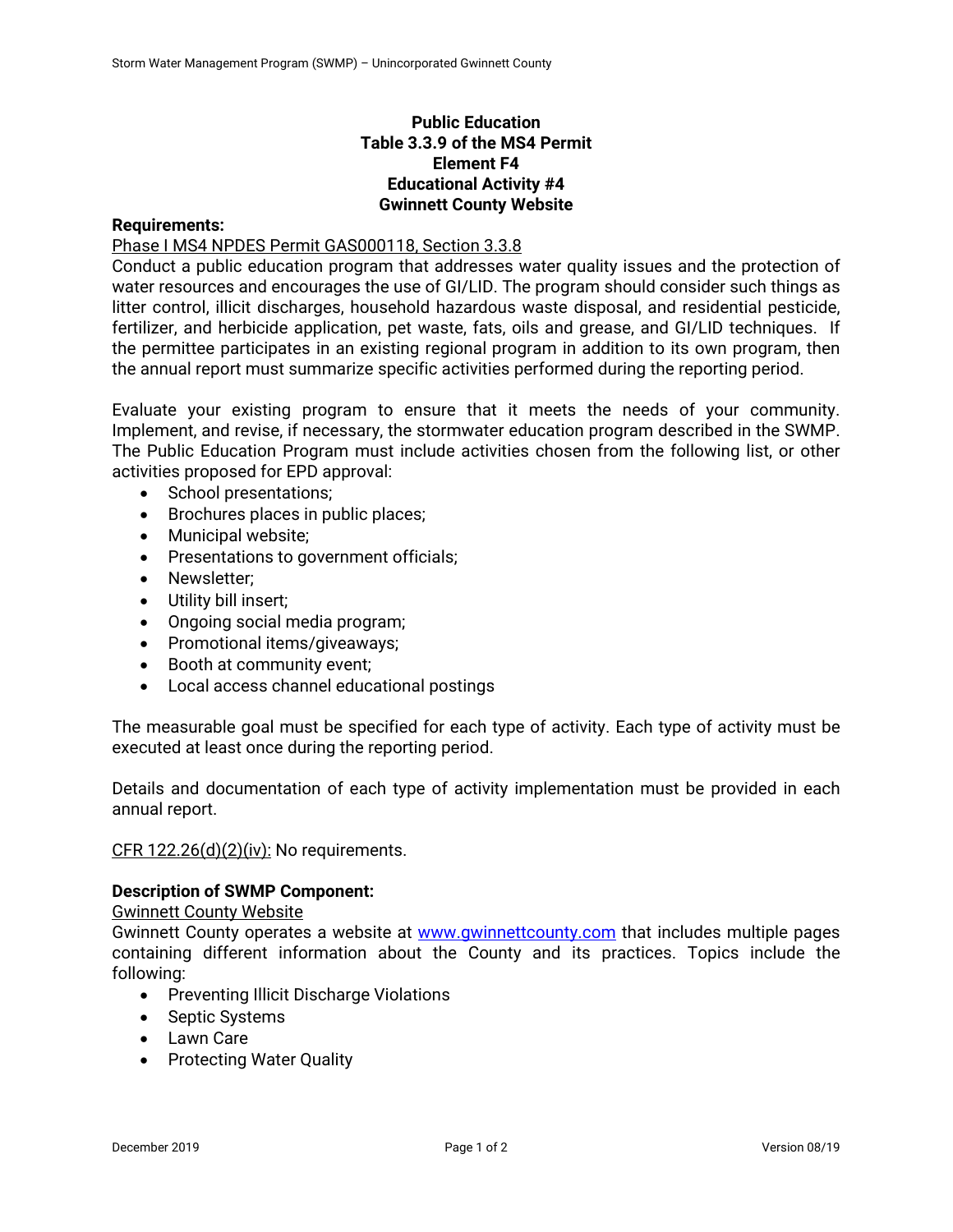Gwinnett County will evaluate Stormwater information on the website on an annual basis to determine if the County's needs are being met. Based on the review the following activities may occur:

- Updating of Stormwater information on the website
- Development of new Stormwater information on the website
- Elimination of old Stormwater information on the website that no longer meets the County's needs.

### **Measurable Goals:**

Perform an evaluation of the Stormwater information on the website on an annual basis to determine if the County's needs are being met. Provide the results of the evaluation in the MS4 Annual Report.

### **Documentation to be submitted with each Annual Report**

Documentation of the annual evaluation will include:

 Action items, i.e. updating Stormwater information, new topics to address, old materials that are to be deleted. Any new Stormwater information developed during a reporting period will be included in that year's annual report.

**Associated Appendices:** See Appendix F4 for screen shots of some pages on the Gwinnett County DWR website.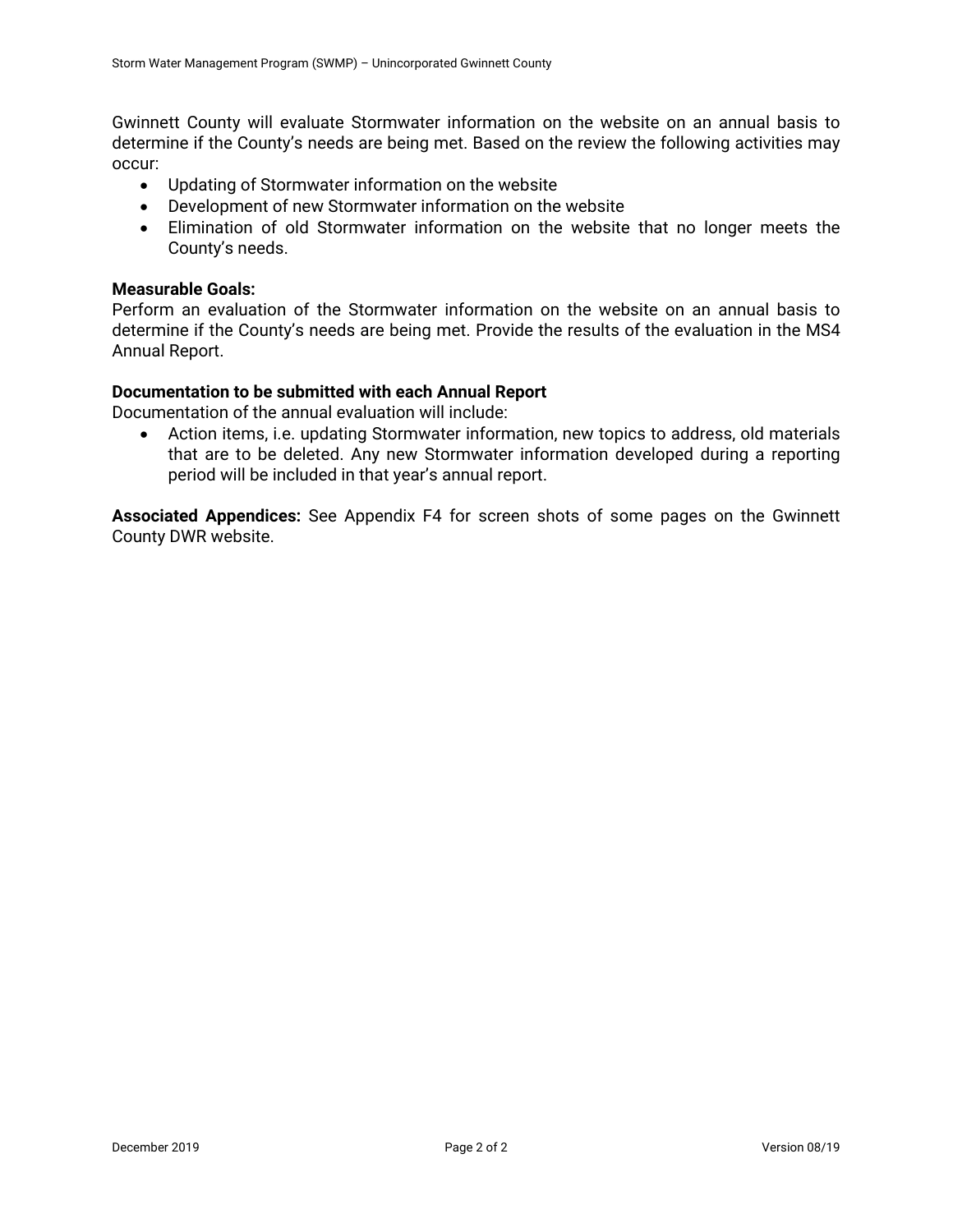# **Public Involvement Table 3.3.10 of the MS4 Permit Element G1 Public Involvement Activity #1 Stream Cleanup Event**

### **Requirements:**

Phase I MS4 NPDES Permit GAS000118, Section 3.3.9

Conduct a public involvement program that creates opportunities for citizens to participate in the SWMP. This can include involving the public in planning and implementation of activities.

Evaluate your existing program to ensure that it meets the needs of your community. Implement, and revise, if necessary, the stormwater public involvement program described in the SWMP. The Public Involvement Program must include activities chosen from the following list, or other activities proposed for EP.D approval:

- Stream cleanup (e.g. Rivers Alive);
- Citizen hotline:
- Citizen science/volunteer monitoring (e.g. Adopt-a-Stream);
- Adopt-a-Road;
- Storm Drain Marking;
- Household hazardous waste disposal event;
- Recycling event;
- Local stormwater management panel;
- Comprehensive planning committees;
- Stakeholder Advisory committees;
- Pet waste stations

The measurable goal must be specified for each type of activity. Each type of activity must be executed at least once during the reporting period.

Details and documentation of each type of activity implementation must be provided in each annual report.

### **CFR 122.26(d)(2)(iv):** No requirements.

### **Description of SWMP Component:**

# Stream Cleanup Event

This type of event involves volunteers working within one stream segment or on multiple stream segments on the same day, to remove trash and litter from the waterway, associated floodplain, and sometimes the conveyance leading to the stream (road shoulder or ditch). Gwinnett County DWR may partner with Gwinnett County Adopt-a-Stream Program to facilitate this SWMP component. The Gwinnet County Adopt-a-Stream Program has been operating in Gwinnett County since 1991. The main focus of the program is to educate the public on water quality issues through facilitation of multiple activities.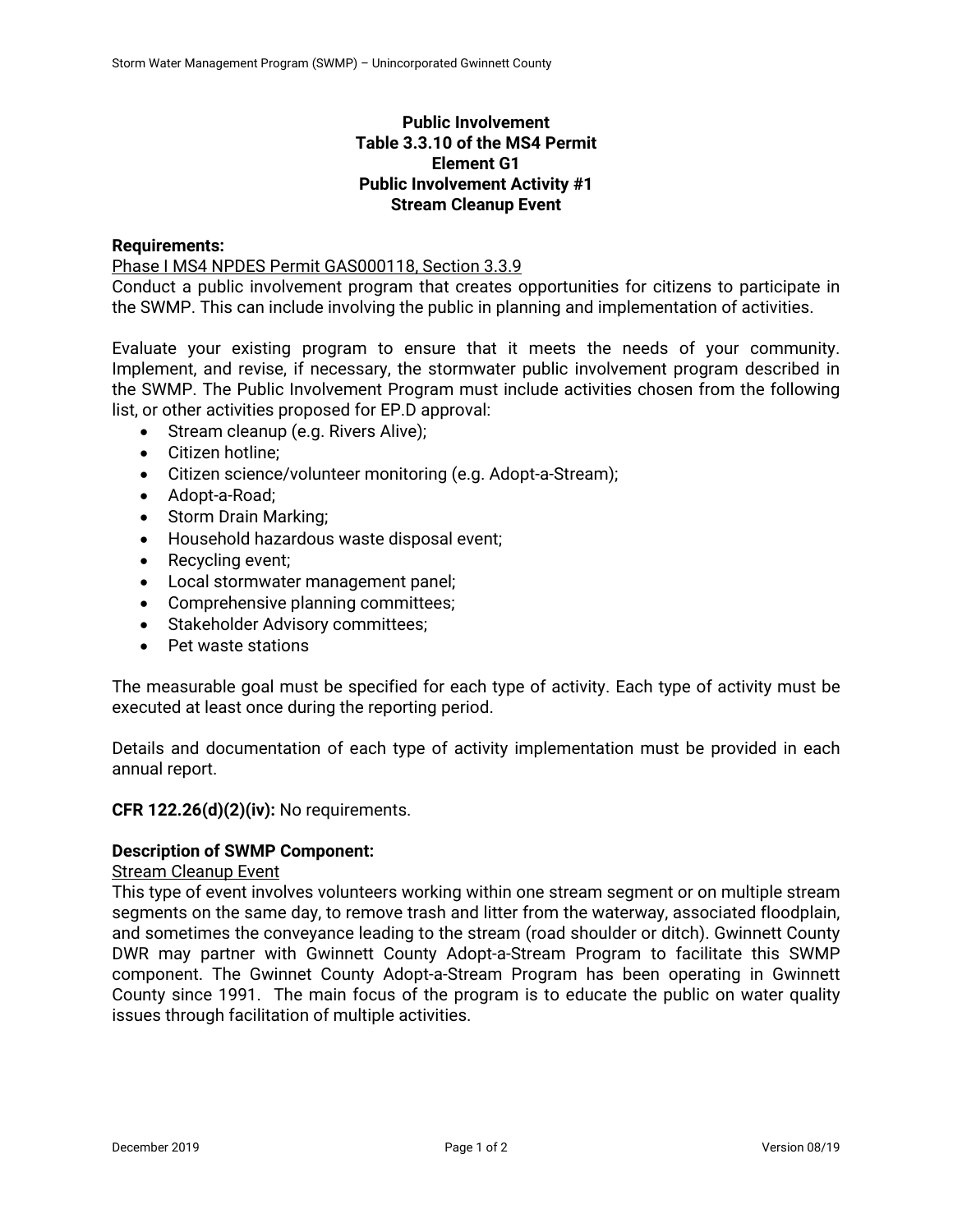### **Measurable Goal:**

Data for each event will be tracked in the online data management system and will include the following information:

- Date and location of event
- Number of volunteers
- Amount of trash collected

### **Documentation to be submitted with each Annual Report**

The data reported shall be in an excel spreadsheet, with the following data fields:

- Date and location of event
- Number of volunteers
- Amount of trash collected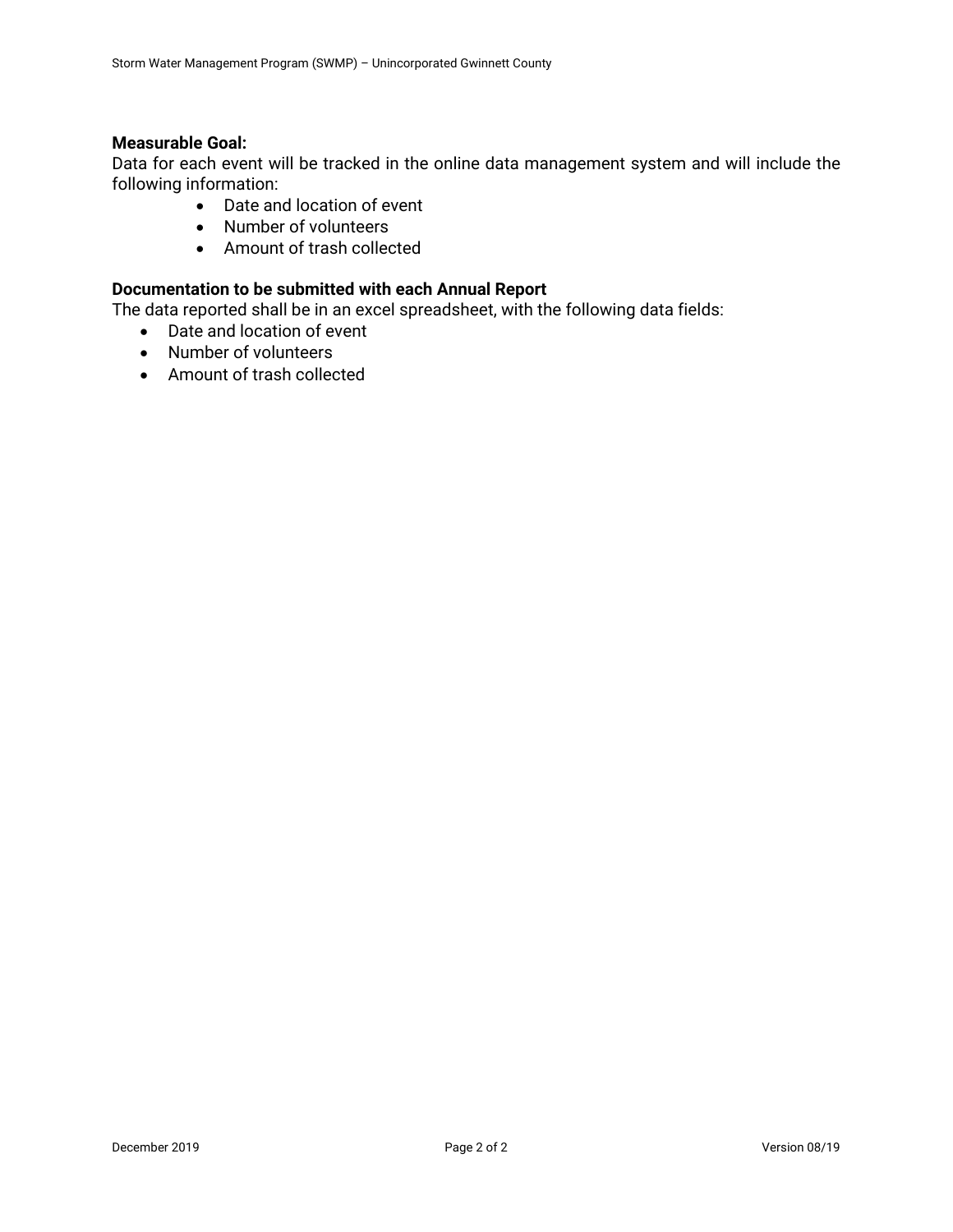# **Public Involvement Table 3.3.10 of the MS4 Permit Element G2 Public Involvement Activity #2 Gwinnett Citizen Science**

### **Requirements:**

Phase I MS4 NPDES Permit GAS000118, Section 3.3.9

Conduct a public involvement program that creates opportunities for citizens to participate in the SWMP. This can include involving the public in planning and implementation of activities.

Evaluate your existing program to ensure that it meets the needs of your community. Implement, and revise, if necessary, the stormwater public involvement program described in the SWMP. The Public Involvement Program must include activities chosen from the following list, or other activities proposed for EP.D approval:

- Stream cleanup (e.g. Rivers Alive);
- Citizen hotline:
- Citizen science/volunteer monitoring (e.g. Adopt-a-Stream);
- Adopt-a-Road;
- Storm Drain Marking;
- Household hazardous waste disposal event;
- Recycling event;
- Local stormwater management panel;
- Comprehensive planning committees;
- Stakeholder Advisory committees;
- Pet waste stations

The measurable goal must be specified for each type of activity. Each type of activity must be executed at least once during the reporting period.

Details and documentation of each type of activity implementation must be provided in each annual report.

### **CFR 122.26(d)(2)(iv):** No requirements.

# **Description of SWMP Component:**

### Gwinnett Citizen Science

This program offers volunteers the opportunity to be trained in stream monitoring methods such as chemical, biological, and bacterial monitoring in Gwinnett County. The program offers training for volunteers, as well as supplies to help facilitate volunteer monitoring. The program also tracks the locations of volunteer monitoring sites. If possible, monitoring sites will be chosen to target volunteers in sensitive areas of the County. Gwinnett County DWR may partner with Gwinnett County Adopt-a-Stream Program to facilitate this SWMP component. The Gwinnett County Adopt-a-Stream program has been operating in Gwinnet County since 1991. The main focus of the program is to educate the public on water quality issues through facilitation of multiple activities.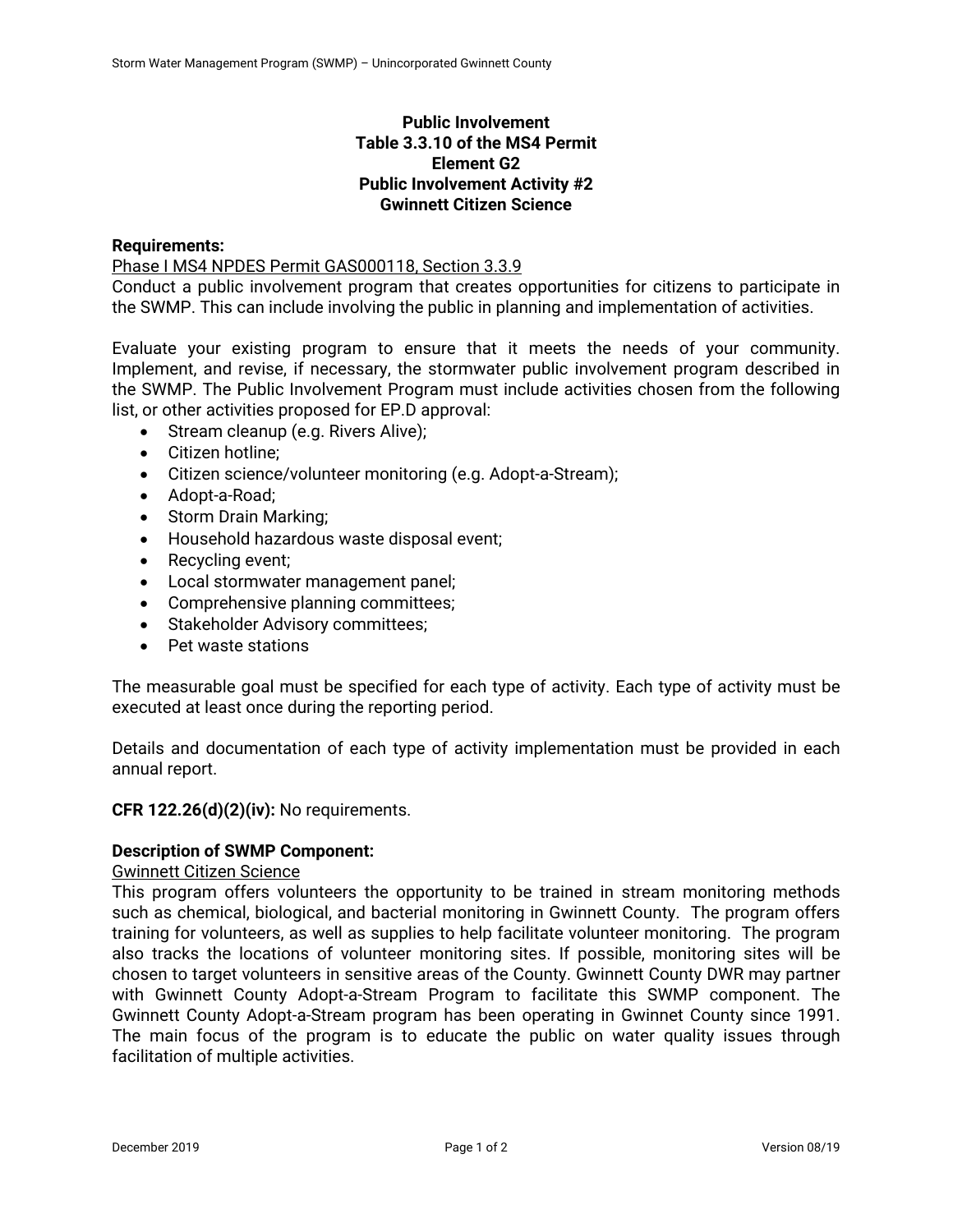### **Measurable Goals:**

The Gwinnett Citizen Science monitoring program will annually track the following information:

- Number of active volunteer monitoring groups
- Number of active monitoring sites

# **Documentation to be submitted with each Annual Report**

The data reported shall be in an excel spreadsheet, with the following data fields:

- Number of active volunteer monitoring groups
- Number of active monitoring sites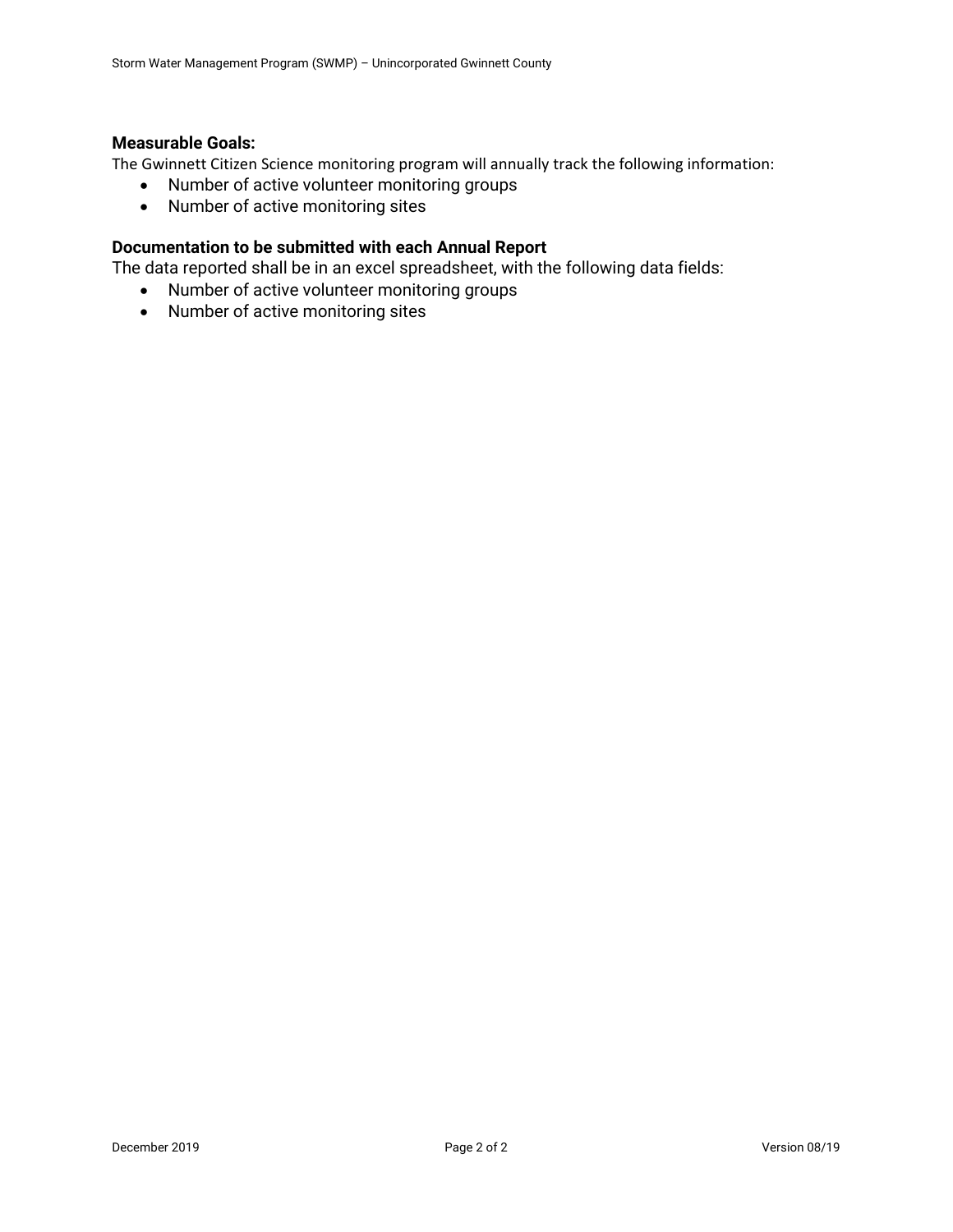# **Public Involvement Table 3.3.10 of the MS4 Permit Element G3 Public Involvement Activity #3 Gwinnett Adopt-A-Road**

### **Requirements:**

Phase I MS4 NPDES Permit GAS000118, Section 3.3.9

Conduct a public involvement program that creates opportunities for citizens to participate in the SWMP. This can include involving the public in planning and implementation of activities.

Evaluate your existing program to ensure that it meets the needs of your community. Implement, and revise, if necessary, the stormwater public involvement program described in the SWMP. The Public Involvement Program must include activities chosen from the following list, or other activities proposed for EP.D approval:

- Stream cleanup (e.g. Rivers Alive);
- Citizen hotline:
- Citizen science/volunteer monitoring (e.g. Adopt-a-Stream);
- Adopt-a-Road;
- Storm Drain Marking;
- Household hazardous waste disposal event;
- Recycling event;
- Local stormwater management panel;
- Comprehensive planning committees;
- Stakeholder Advisory committees;
- Pet waste stations

The measurable goal must be specified for each type of activity. Each type of activity must be executed at least once during the reporting period.

Details and documentation of each type of activity implementation must be provided in each annual report.

### **CFR 122.26(d)(2)(iv):** No requirements.

### **Description of SWMP Component:**

### Gwinnett Adopt-a-Road

The Adopt-a-Road program allows citizens and citizen groups to adopt a section of road. Volunteers commit to completing periodic litter cleanups along their adopted section of road. Collected litter is bagged and either properly disposed of by the group or left at designated collection points where Gwinnett DOT can collect the waste and have it disposed of appropriately.

#### **Measurable Goals:**

The Gwinnett Adopt-a-Road program will annually track the following information:

- Miles of roadside that had litter pick-up
- Amount of trash bags of litter collected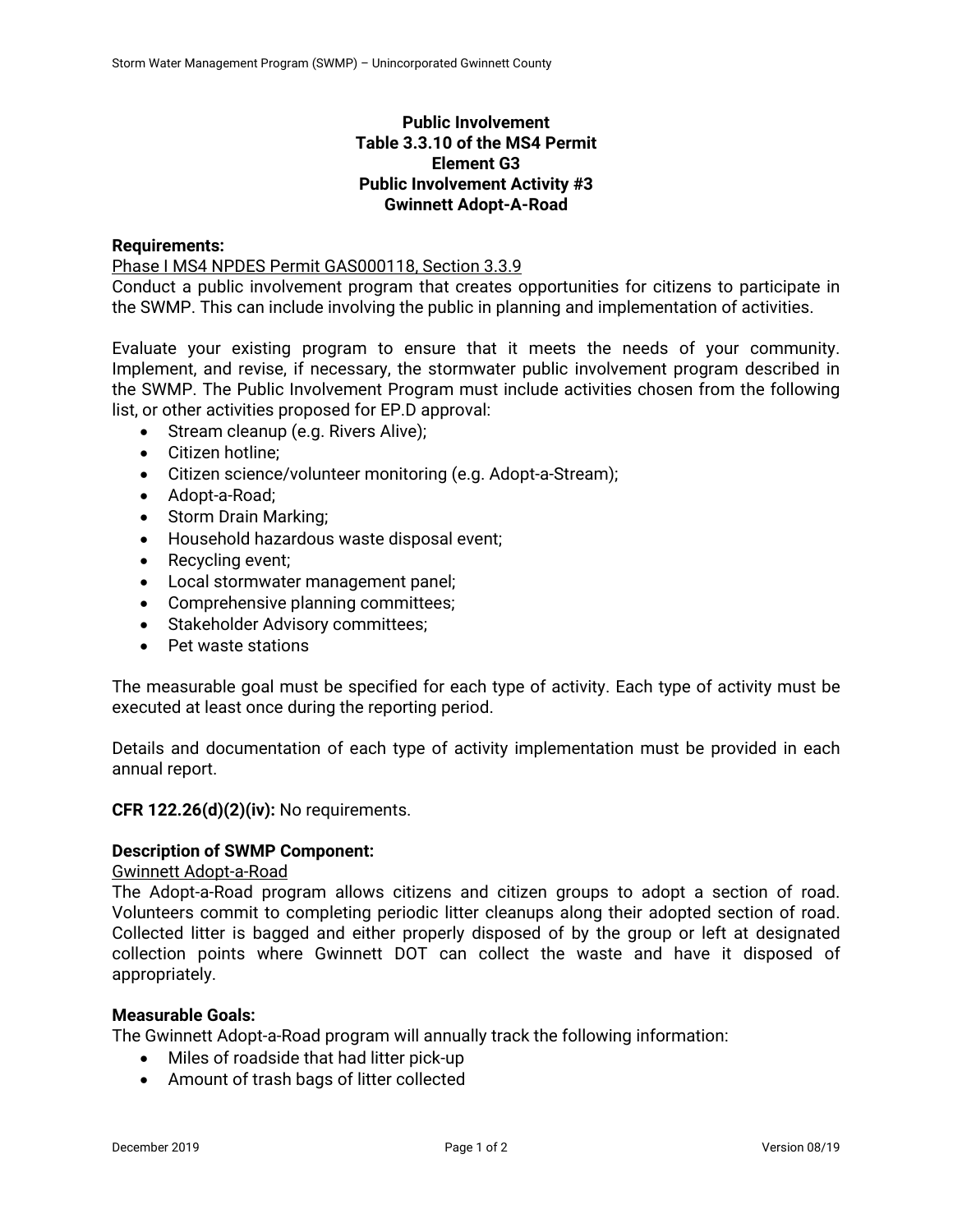# **Documentation to be submitted with each Annual Report**

The data reported shall be in an excel spreadsheet, with the following data fields:

- Miles of roadside that had litter pick-up
- Amount of trash bags of litter collected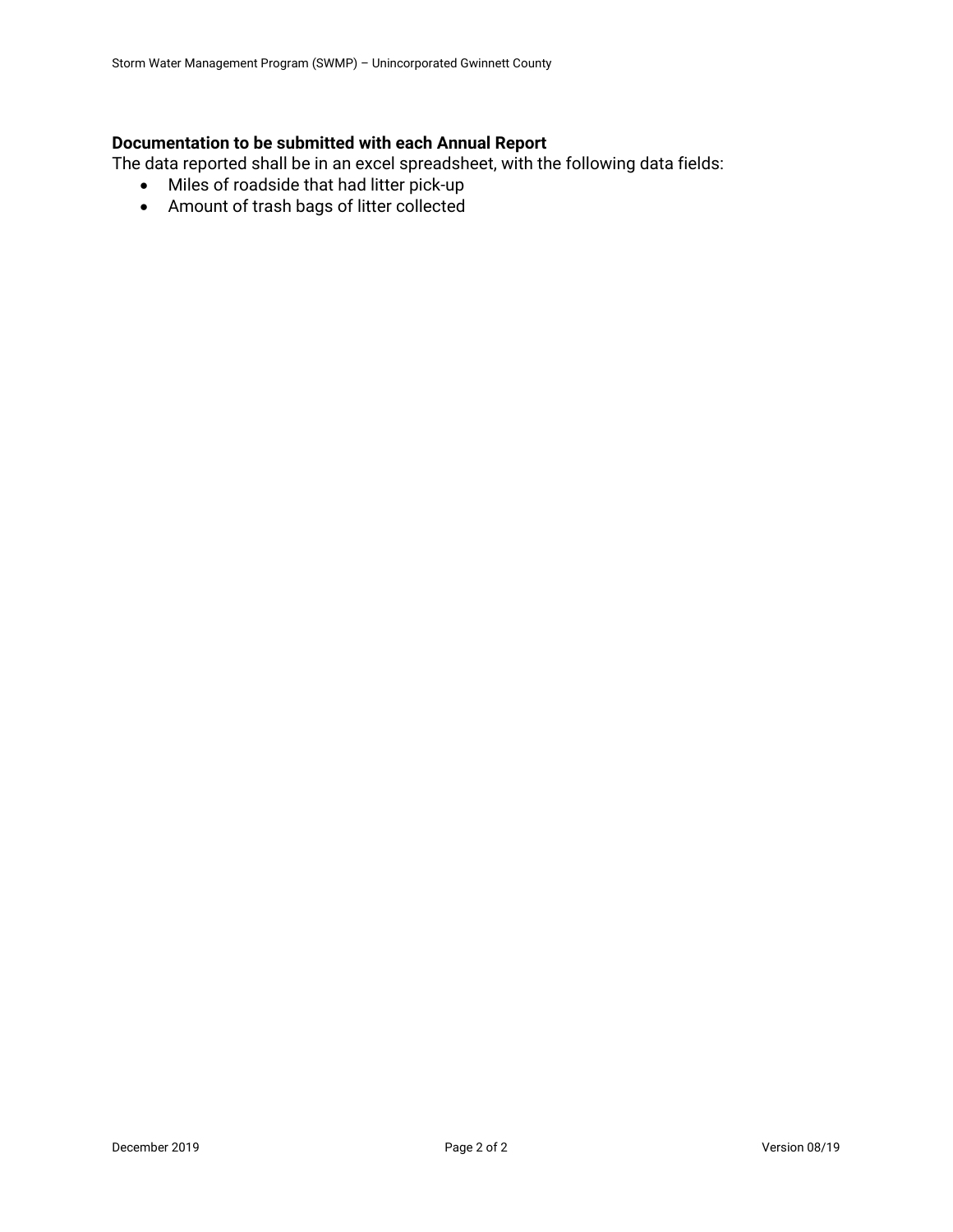# **Public Involvement Table 3.3.10 of the MS4 Permit Element G4 Public Involvement Activity #4 Storm Drain Marking**

### **Requirements:**

Phase I MS4 NPDES Permit GAS000118, Section 3.3.9

Conduct a public involvement program that creates opportunities for citizens to participate in the SWMP. This can include involving the public in planning and implementation of activities.

Evaluate your existing program to ensure that it meets the needs of your community. Implement, and revise, if necessary, the stormwater public involvement program described in the SWMP. The Public Involvement Program must include activities chosen from the following list, or other activities proposed for EP.D approval:

- Stream cleanup (e.g. Rivers Alive);
- Citizen hotline:
- Citizen science/volunteer monitoring (e.g. Adopt-a-Stream);
- Adopt-a-Road;
- Storm Drain Marking;
- Household hazardous waste disposal event;
- Recycling event;
- Local stormwater management panel;
- Comprehensive planning committees;
- Stakeholder Advisory committees;
- Pet waste stations

The measurable goal must be specified for each type of activity. Each type of activity must be executed at least once during the reporting period.

Details and documentation of each type of activity implementation must be provided in each annual report.

### **CFR 122.26(d)(2)(iv):** No requirements.

# **Description of SWMP Component:**

### Gwinnett Adopt-a-Stream

This program offers volunteers the opportunity to educate the public about nonpoint source pollution and the Stormwater drainage system by marking the storm drains with the message "No Dumping – Only Rain in the Drain" in residential and commercial areas of the County. Educational door hangers are also utilized to help deliver the message to residents and businesses. Gwinnett County DWR may partner with Gwinnett County Adopt-a-Stream Program to facilitate this SWMP component. The Gwinnett County Adopt-a-Stream program has been operating in Gwinnet County since 1991. The main focus of the program is to educate the public on water quality issues through facilitation of multiple activities.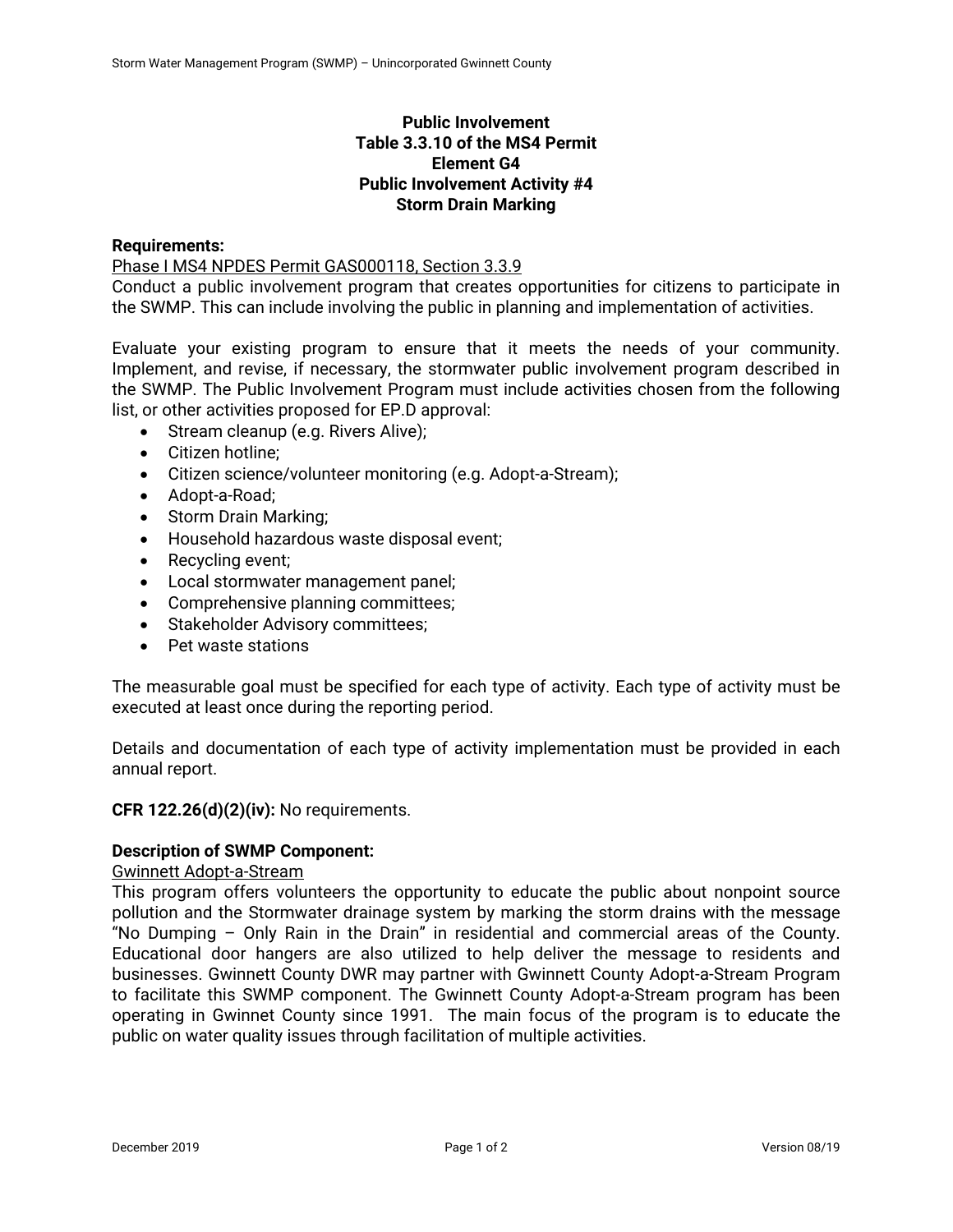# **Measurable Goals:**

Storm Drain Marking activities shall be tracked annually. Data tracked shall include:

- Number of stenciling activity requests per year
- Number of storm drains stenciled and door hangers distributed each year

## **Documentation to be submitted with each Annual Report**

The data reported shall be in an excel spreadsheet, with the following data fields:

- Number of stenciling activity requests per year
- Number of storm drains stenciled and door hangers distributed each year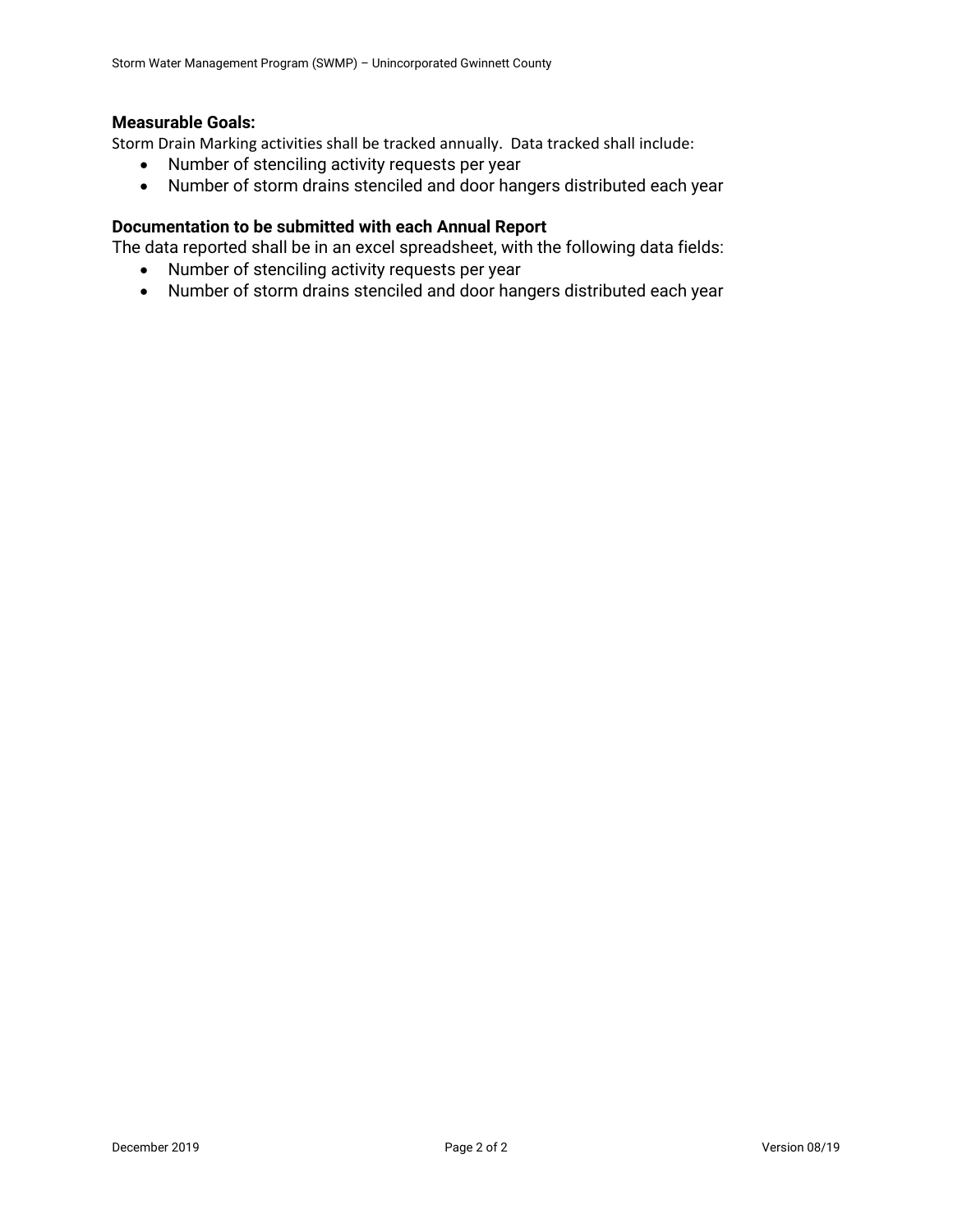# **Post-Construction Section 3.3.11 of the MS4 Permit Element H Ordinance Review and Linear Transportation Projects**

### **Requirements:**

Phase I MS4 NPDES Permit GAS 000118, Section 3.3.10 (a):

1. Ordinance Review – The permittee must adopt ordinances, or update existing ordinances, when necessary for compliance with this permit, to address development and redevelopment, and enforcement of post-construction controls. The ordinance must provide the authority to conduct plan reviews, conduct inspections, enter into inspection and maintenance agreements, and pursue enforcement. If the ordinance is revised during the reporting period, submit a copy of the adopted ordinance with the annual report.

The ordinance revisions must include the adoption and implementation of the appropriate parts of either the latest edition of the Georgia Stormwater Management Manual (GSMM) or an equivalent or more stringent local design manual, which must meet or exceed the performance standards listed in the GSMM. All permittees must implement the GSMM to the MEP.

### $CFR$  122.26(d)(2)(iv): No requirements.

### 1. **Ordinance Review (Section 3.3.11(a)(1) of the MS4 Permit)**

- a. Provide the date of the adoption of the Post-Construction Ordinance: March 19, 2019.
- b. Provide the date of the adoption of the Georgia Stormwater Management Manual: Gwinnett County adopted an equivalent local design manual (the Gwinnett County Stormwater Management Manual (GCSMM) on December 5, 2017.
- c. Ensure a copy of the Post-Construction ordinance is attached to the SWMP. The new Post-Construction ordinance is only available as a Board of Commissioner's agenda item at this time. See Appendix H for a copy of the signed resolution (GCID 2019-0295) adopting the most recent Post-Construction ordinance, i.e. Section 800 of the UDO, signed March 19, 2019. These changes to the UDO and others are being compiled into a new edition of the UDO. Expected delivery date is sometime in the first quarter of 2020.
- d. Describe the status of implementing the stormwater runoff quality/reduction performance standard (Section 3.3.11(a)(2) of the MS4 Permit), including the implementation of Option (a) by the deadline date of December 10, 2020: Gwinnett County is reviewing the GCSMM, the UDO, the Draft Model Ordinance for Post-Construction Stormwater Management for New Development and Redevelopment by the Metropolitan North Georgia Water Planning District (Metro District) and related forms in order to meet the deadline date of December 10, 2020.

### 2. **Linear Transportation Project**

a. The linear transportation feasibility program is voluntary. Have you developed or are you planning to develop a linear transportation feasibility program? Gwinnett County plans to develop a linear transportation feasibility program.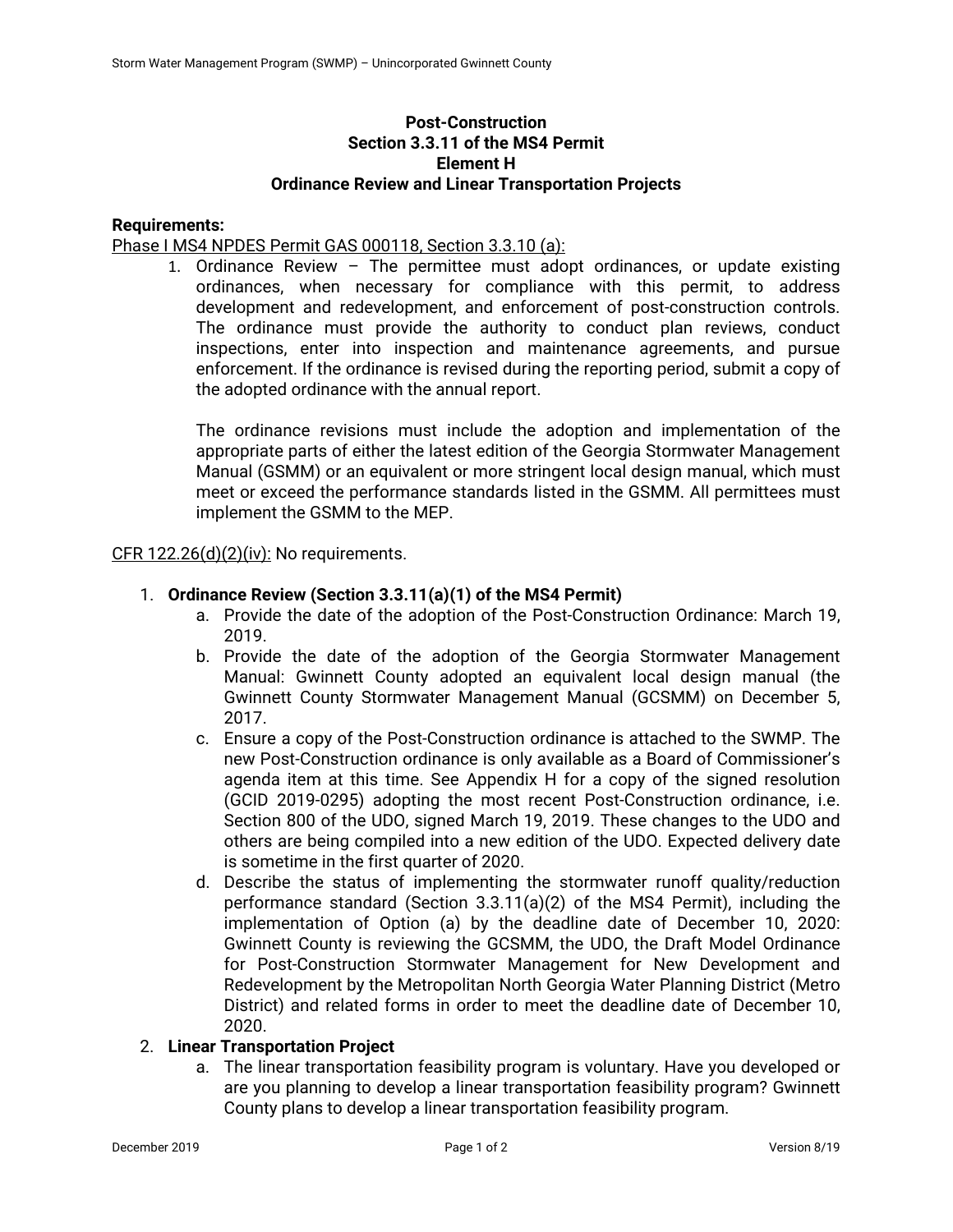- b. If yes, is the linear transportation feasibility program attached to the SWMP? No, the linear transportation feasibility program is not yet developed, so it is not attached to the SWMP.
- c. If you plan to develop a linear transportation feasibility program, provide the schedule for submitting the program. Gwinnett County plans to submit a linear transportation feasibility program to EPD sometime during the 2020 calendar year. This program will set reasonable criteria for determining when implementing the performance standards in linear protects in infeasible. Once submitted to EPD, Gwinnet County will begin implementation of this feasibility program only for linear transportation projects being constructed by Gwinnett County.
- **Associated Appendices:** See Appendix H for a copy of the signed resolution (GCID 2019-0295) adopting the most recent Post-Construction ordinance, i.e. Section 800 of the UDO, signed March 19, 2019. These changes to the UDO and others are being compiled into a new edition of the UDO. Expected delivery date is sometime in the first quarter of 2020.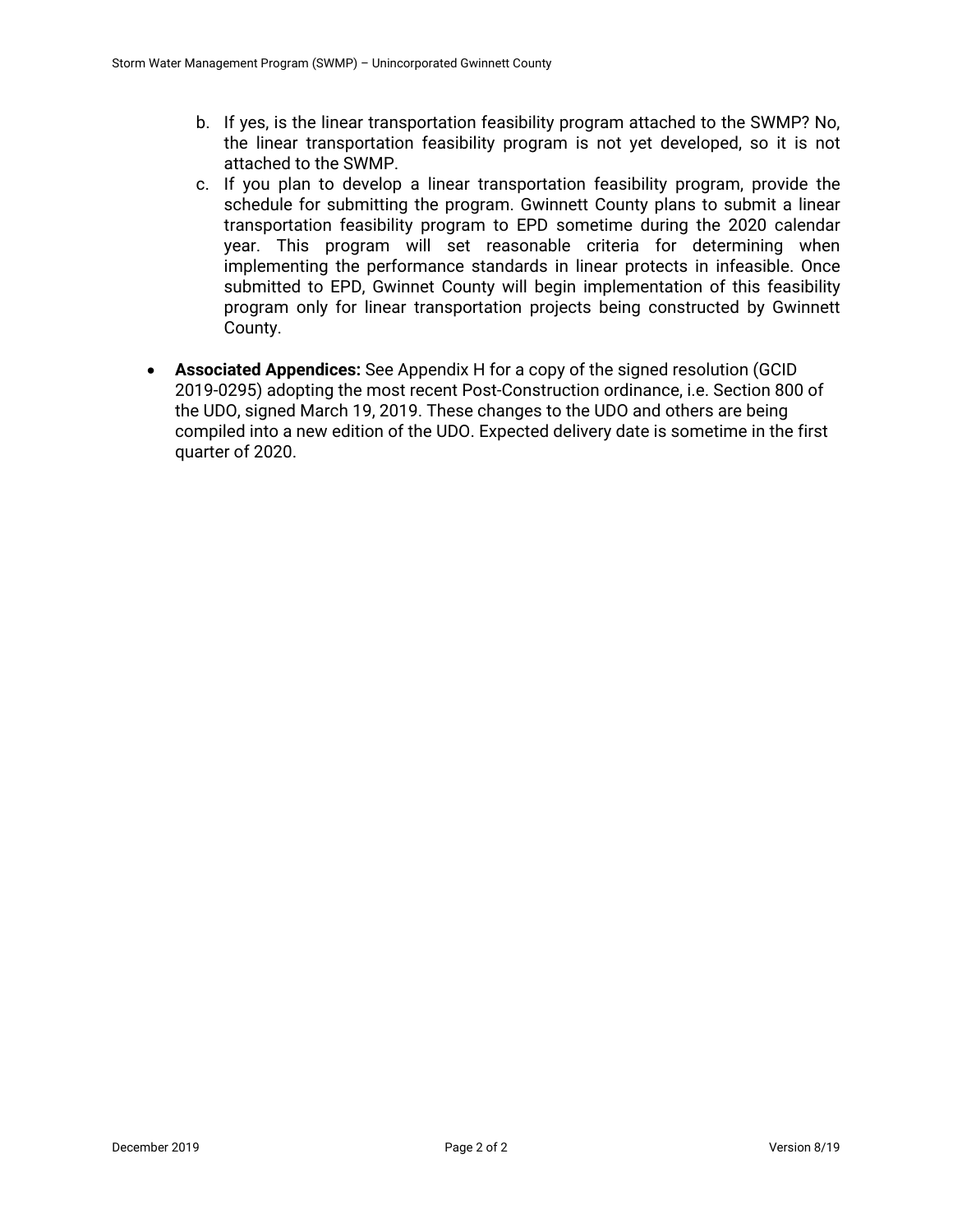## **Green Infrastructure/Low Impact Development (GI/LID) Table 3.3.11(b)(2) of the MS4 Permit Element I1 Legal Authority**

### **Requirements:**

### Phase I MS4 NPDES Permit GAS 000118, Section 3.3.11 (b):

- 1. Legal Authority
	- a. The permittee shall continue to review and revise, where necessary, building codes, ordinances, and other regulations to ensure they do not prohibit or impede the use of GI/LID practices, including infiltration, reuse, and evapotranspiration. At a minimum, the permittee shall assess those regulations governing residential and commercial development, road design, land use, and parking requirements. During the regulatory review, the permittee should consider the inclusion of incentives for use of GI/LID practices into the ordinance. Evaluate, and if necessary, modify existing ordinance(s). If the ordinance(s) are revised during the reporting period, submit a copy of the adopted ordinance(s) with the annual report.

CFR 122.26(d)(2)(iv): No requirements.

### **Description of SWMP Component**

In 2011, Gwinnett County reviewed and revised the Gwinnett building codes, ordinances, SSFISS, and Unified Development Ordinance (UDO) to ensure that they did not prohibit or impede the use of GI/LID practices, including infiltration, reuse, and evapotranspiration. This included the regulations governing residential and commercial development, road design and parking requirements.

Since then there have been some major changes in the field of Green Infrastructure, along with the requirements placed upon MS4 Permittees in the Atlanta Metro Area. The Georgia Stormwater Management Manual (GSMM) has been rewritten, and it is now a requirement to adopt the GSMM, or an equivalent design manual. Gwinnett County decided to adopt an equivalent manual to the GSMM; the Gwinnett County Stormwater Management Manual (GCSMM). Also, Gwinnett County consolidated all the Development Regulations, Erosion and Sedimentation Ordinances, Tree Ordinances, etc. into one document; The Unified Development Ordinance (UDO). Now the Metropolitan North Georgia Water Planning District (Metro District) is in the final stages of developing a Draft Model Ordinance for Post-Construction Stormwater Management for New Development and Redevelopment. Gwinnett County will have to adopt this ordinance within a yet to be determined time period. Lastly, EPD has expanded the minimum list of regulations that must be reviewed in order to remain in compliance with this section.

In 2018 Gwinnett County started a review of the Gwinnett Ordinances, but decided to wait until all the regulated changes had been finalized by EPD and the Metro District before the review was completed in order to ensure all the required changes were included in the review process.

Gwinnett County will start another full review of the building codes, ordinances, and other regulations to ensure they do not prohibit or impede the use of GI/LID practices, including infiltration, reuse, and evapotranspiration. At a minimum we will review the regulations that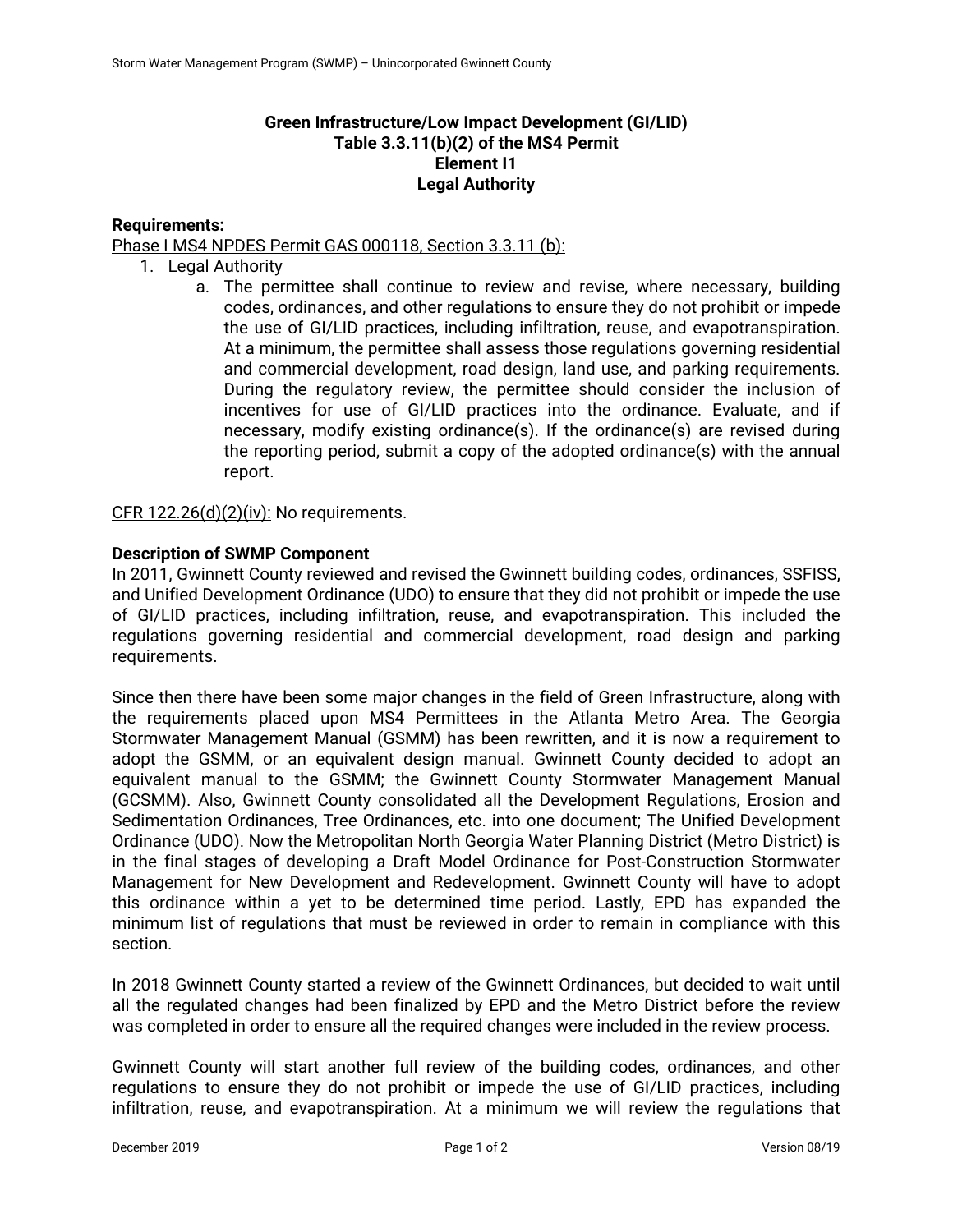govern residential and commercial development, road design, land use, and parking requirements, and we will consider the inclusion of incentives for use of GI/LID practices into the ordinance.

Then, at least once in every MS4 Permit cycle, we will institute another review to ensure the regulations do not prohibit or impede the use of GI/LID practices. This will allow for changes in the regulations to address new technology and new advances in the field of GI/LID.

#### **Measurable Goals**

1. Gwinnett County will submit the results of a full review of the building codes, ordinances, and other regulations to ensure they do not prohibit or impede the use of GI/LID practices, including infiltration, reuse, and evapotranspiration once every MS4 Permit cycle. At a minimum we will review the regulations that govern residential and commercial development, road design, land use, and parking requirements, and we will consider the inclusion of incentives for use of GI/LID practices into the ordinance.

#### **Documentation to be submitted with each Annual Report**

1. The Final Checklist that shows the results of reviewing the building codes, ordinances, and other regulations to ensure they do not prohibit or impede the use of GI/LID practices. This Checklist will be submitted only once during the five year permit cycle, but will be referenced in each Annual Report.

**Associated Appendices**: See Appendix I1 for a copy of the most recent review of the building codes, ordinances, and other regulations to ensure they do not prohibit or impede the use of GI/LID practices.

**Note**: A copy of the worksheet used to conduct the code and ordinance evaluation (Center for Watershed Protection's Code and Ordinance Worksheet, EPA's Scorecard) must be included as an attachment to the SWMP. The worksheet can be from a previous permit period.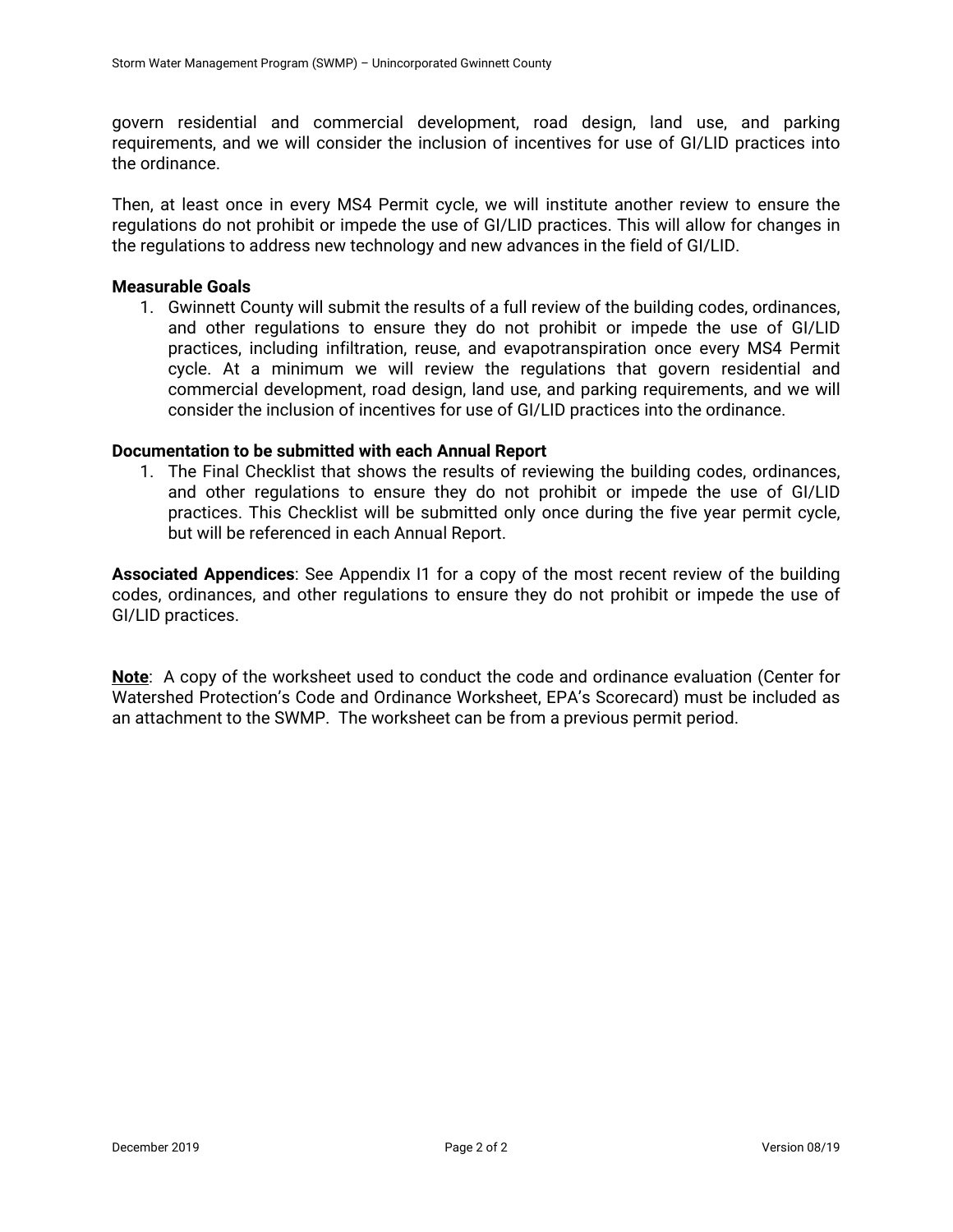## **Green Infrastructure/Low Impact Development (GI/LID) Table 3.3.11(b)(2) of the MS4 Permit Element I2 GI/LID Program**

### **Requirements:**

Phase I MS4 NPDES Permit GAS 000118, Section 3.3.11 (b):

1. Implement the GI/LID Program approved by EPD. The GI/LID Program shall include procedures for evaluating the feasibility and site applicability of different GI/LID techniques and practices, and various structures and practices to be considered. If the GI/LID Program is revised during the reporting period, submit the revised program to EPD for review with the annual report.

CFR  $122.26(d)(2)(iv)$ : No requirements.

### **Description of SWMP Component**

In June of 2017 Gwinnett County submitted a GI/LID Program to EPD and after one revision received approval to implement the Program. It included procedures for evaluating the feasibility and site applicability of different GI/LID techniques and practices, and various structures and practices to be considered within Gwinnett County. The approved GI/LID Program is attached to the Appendices of this SWMP.

## **Measurable Goals**

1. Gwinnett County will evaluate the GI/LID Program on minimum frequency of once every Permit cycle, to ensure it still meets the needs of Gwinnett County, protects the watersheds in Gwinnett County, and meets the MS4 Permit requirements, at that time.

### **Documentation to be submitted with each Annual Report**

1. Whenever a review of the GI/LID Program indicates a substantive revision is necessary, a new version of the GI/LID Program shall be drafted and submitted to EPD for review, with the associated MS4 Annual Report, or earlier if necessary. Implementation of the revised GI/LID Program will be delayed until Gwinnett County receives EPD approval.

**Associated Appendices:** See Appendix I2 for a copy of the EPD approved GI/LID Program.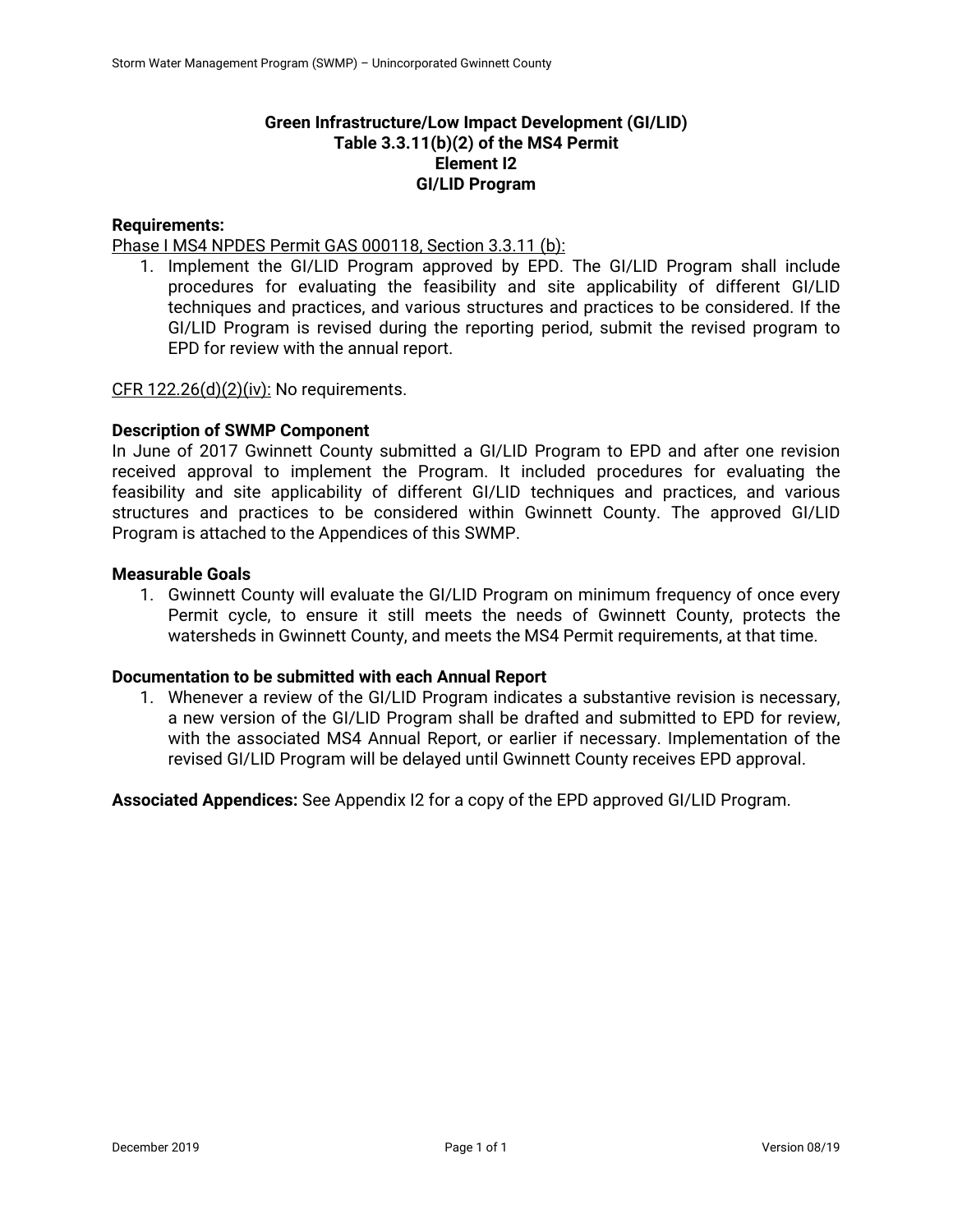# **Green Infrastructure/Low Impact Development (GI/LID) Table 3.3.11(b)(2) of the MS4 Permit Element I3 GI/LID Structure Inventory**

## **Requirements:**

Phase I MS4 NPDES Permit GAS 000118, Section 3.3.11 (b):

- 1. GI/LID Structure Inventory
	- a. Each reporting period, update the inventory of water quality-related GI/LID structures located within the permittee's jurisdiction and at a minimum, constructed after June 11, 2014, (e.g., bioswales, previous pavement, rain gardens, cisterns, and green roofs). The inventory must, at a minimum, include permittee-owned GI/LID structures, those publicly-owned GI/LID structures owned by other entities, and privately owned non-residential GI/LID structures. Track the addition of new water quality related GI/LID structures through the plan review process and ensure that the structures are added to the inventory.
	- b. Provide an updated inventory, including the type and total number of structures, in each annual report.

CFR 122.26(d)(2)(iv): No requirements.

### **Program Details**

Gwinnett County will track all new water quality GI/LID structures owned by Gwinnett County, other public entities (i.e. Gwinnett County Public Schools), and non-residential privately owned new water quality GI/LID structures, through the plan review process. They will be added to the GI/LID inventory for Long-Term inspection and maintenance oversight.

### **Measurable Goals**

- 1. Update the inventory of privately owned non-residential and publicly owned water quality-related GI/LID structures, including those publicly-owned GI/LID structures owned by other entities (e.g. Gwinnett County Public School), constructed after June 11, 2014.
- 2. Include with the updated inventory the type and total number of structures.

### **Documentation to be submitted with each Annual Report**

- 1. The updated inventory will be provided in pdf format, from an excel file. It will include Permit number, Development Name, Facility ID, and BMP Type.
- 2. The updated inventory will include totals of the number of BMPs, organized by type of BMP.

**Associated Appendices**: As of June 2019 there were no water quality-related GI/LID structures located within Gwinnett County and constructed after June 11, 2014.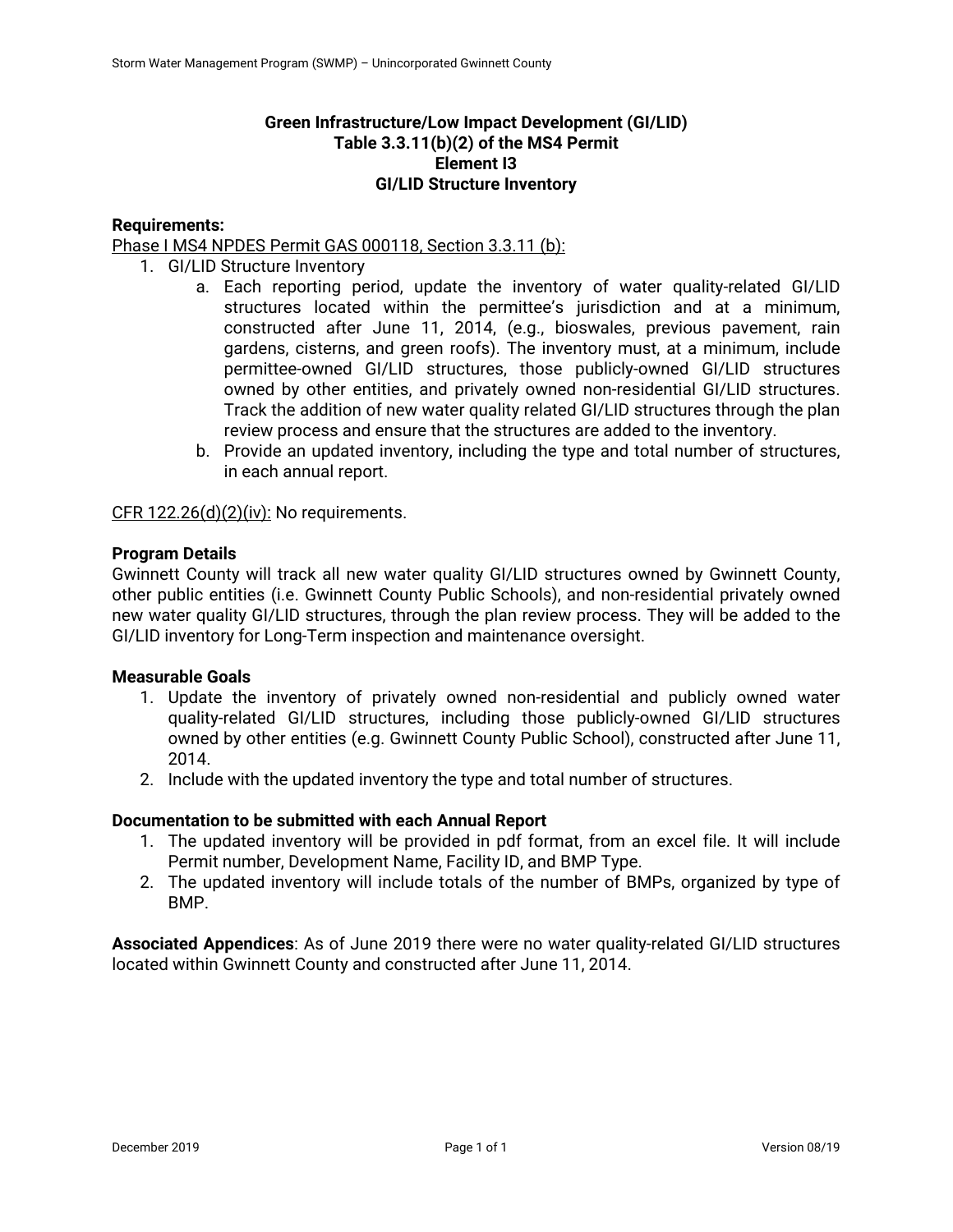# **Green Infrastructure/Low Impact Development (GI/LID) Table 3.3.11(b)(2) of the MS4 Permit Element I4 GI/LID Inspection and Maintenance Program**

### **Requirements:**

Phase I MS4 NPDES Permit GAS 000118, Section 3.3.11 (b):

- 1. Inspection and Maintenance Program
	- a. Conduct inspections on 100% of the total privately owned non-residential (e.g., mixed use development, commercial, etc.) and permittee-owned GI/LID structures, included in the GI/LID inventory, within the 5-year permit term. For permittees with five or more GI/LID structures included on the inventory, at a minimum, the permittee must conduct inspections on 5% of the structures each reporting period, or if inspections are done by geographical area, then one entire area or sector must be inspected each reporting period. If a low percentage of inspections is conducted during one reporting period, then the permittee must increase the inspection frequency in subsequent reporting periods to ensure that 100% of the GI/LID structures are inspected within the 5-year permit term. Provide the number and/or percentage of the total structures inspected and documentation of the inspections during the reporting period in each annual report.
	- b. Conduct maintenance on the permittee owned GI/LID structures, as needed. Provide the number of the total structures maintained and documentation of the maintenance performed during the reporting period in each annual report.
	- c. Implement procedures for ensuring privately-owned non-residential GI/LID structures are maintained as needed. Provide documentation of these activities in each annual report.

CFR  $122.26(d)(2)(iv)$ : No requirements.

### **Description of SWMP Component**

Gwinnett County will conduct inspections and/or ensure that inspections are conducted on 100% of the total privately owned non-residential (e.g., mixed use development, commercial, etc.) and County-owned GI/LID structures within a 5-year period. The number and/or percentage of the total structures inspected, along with documentation of each inspection, during the reporting period will be provided in each annual report.

Gwinnett County will also conduct maintenance on the County owned GI/LID structures, as needed. The number of the total structures maintained, along with documentation of the maintenance, during the reporting period will be provided in each annual report.

Lastly, Gwinnett County will inspect all privately-owned non-residential GI/LID structures to ensure that they are maintained as needed. If a BMP owner does not maintain their BMP, we will notify them of the lack of maintenance and require that the BMP is maintained as designed. If the BMP owner still does not maintain their BMP we will investigate the issue to find out what is limiting the owner from performing the maintenance, with the last resort being enforcement action. We consider enforcement action to be the last choice and prefer to work with our citizens to achieve compliance via a solution that works for all parties.